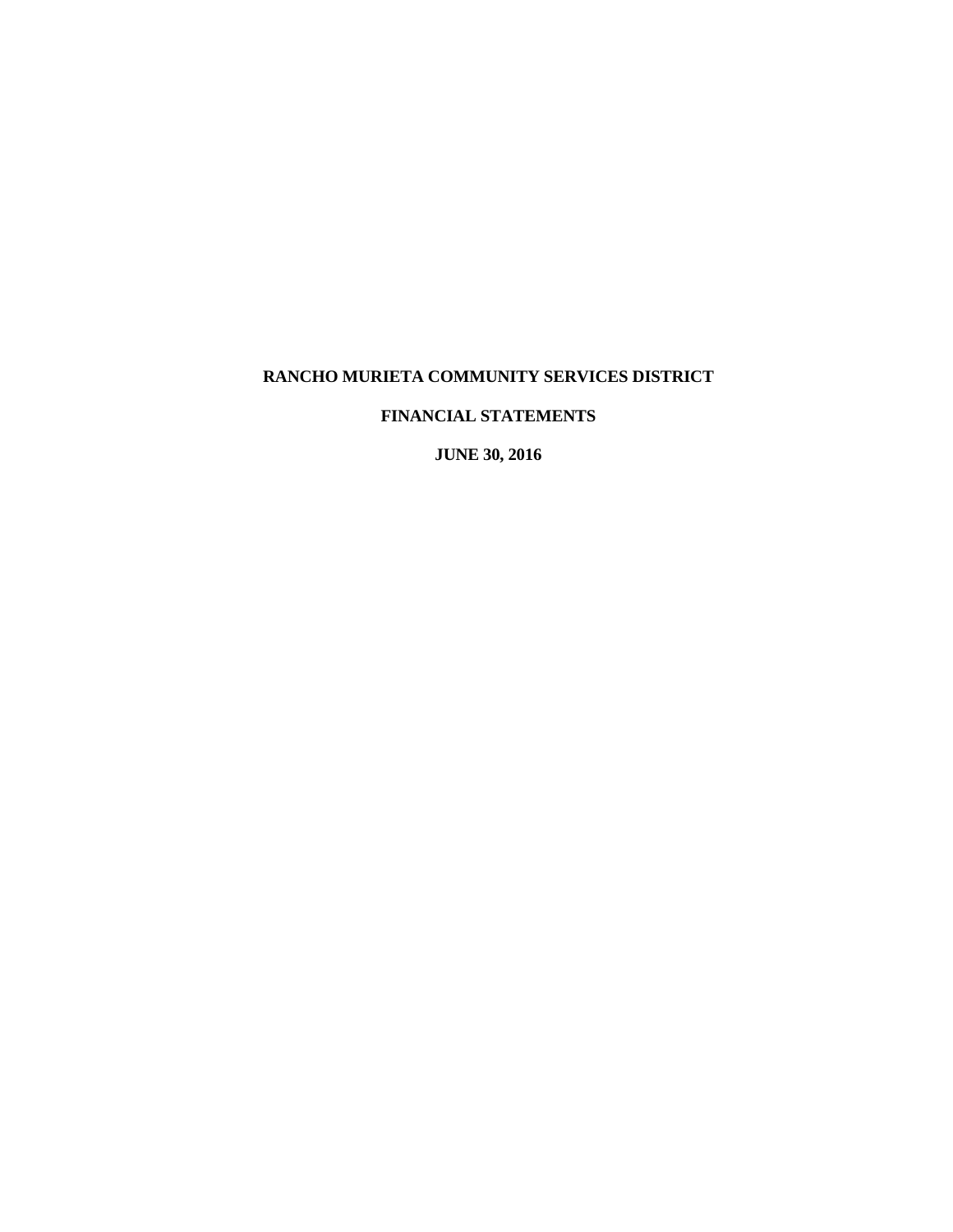# **TABLE OF CONTENTS**

| <b>Fund Financial Statements:</b>                                                                                                                                                                                             |    |
|-------------------------------------------------------------------------------------------------------------------------------------------------------------------------------------------------------------------------------|----|
| Proprietary Funds:                                                                                                                                                                                                            |    |
|                                                                                                                                                                                                                               |    |
|                                                                                                                                                                                                                               |    |
|                                                                                                                                                                                                                               |    |
| <b>Fiduciary Funds:</b>                                                                                                                                                                                                       |    |
|                                                                                                                                                                                                                               |    |
| Notes to Basic Financial Statements 2000 and 2000 and 2000 and 2000 and 2000 and 2000 and 2000 and 2000 and 200                                                                                                               |    |
| Supplementary Information                                                                                                                                                                                                     |    |
|                                                                                                                                                                                                                               |    |
|                                                                                                                                                                                                                               |    |
| Schedules of Operating Revenues Sewer Fund [11] [12] Schedules of Operating Revenues Sewer Fund [136] 36                                                                                                                      |    |
| Schedules of Operating Expenses Sewer Fund [11] [12] Schedules of Operating Expenses Sewer Fund [137] [137] 37                                                                                                                |    |
|                                                                                                                                                                                                                               |    |
|                                                                                                                                                                                                                               |    |
|                                                                                                                                                                                                                               |    |
|                                                                                                                                                                                                                               |    |
|                                                                                                                                                                                                                               |    |
| Schedules of Operating Expenses Security Fund<br>144                                                                                                                                                                          |    |
| Required Supplementary Information:                                                                                                                                                                                           |    |
|                                                                                                                                                                                                                               |    |
|                                                                                                                                                                                                                               |    |
| Report on Internal Controls over Financial Reporting [11] [12] The Report on Internal Controls over Financial Reporting [12] The Management of the Report on Internal Controls over Financial Reporting [2012] The Management | 48 |
|                                                                                                                                                                                                                               |    |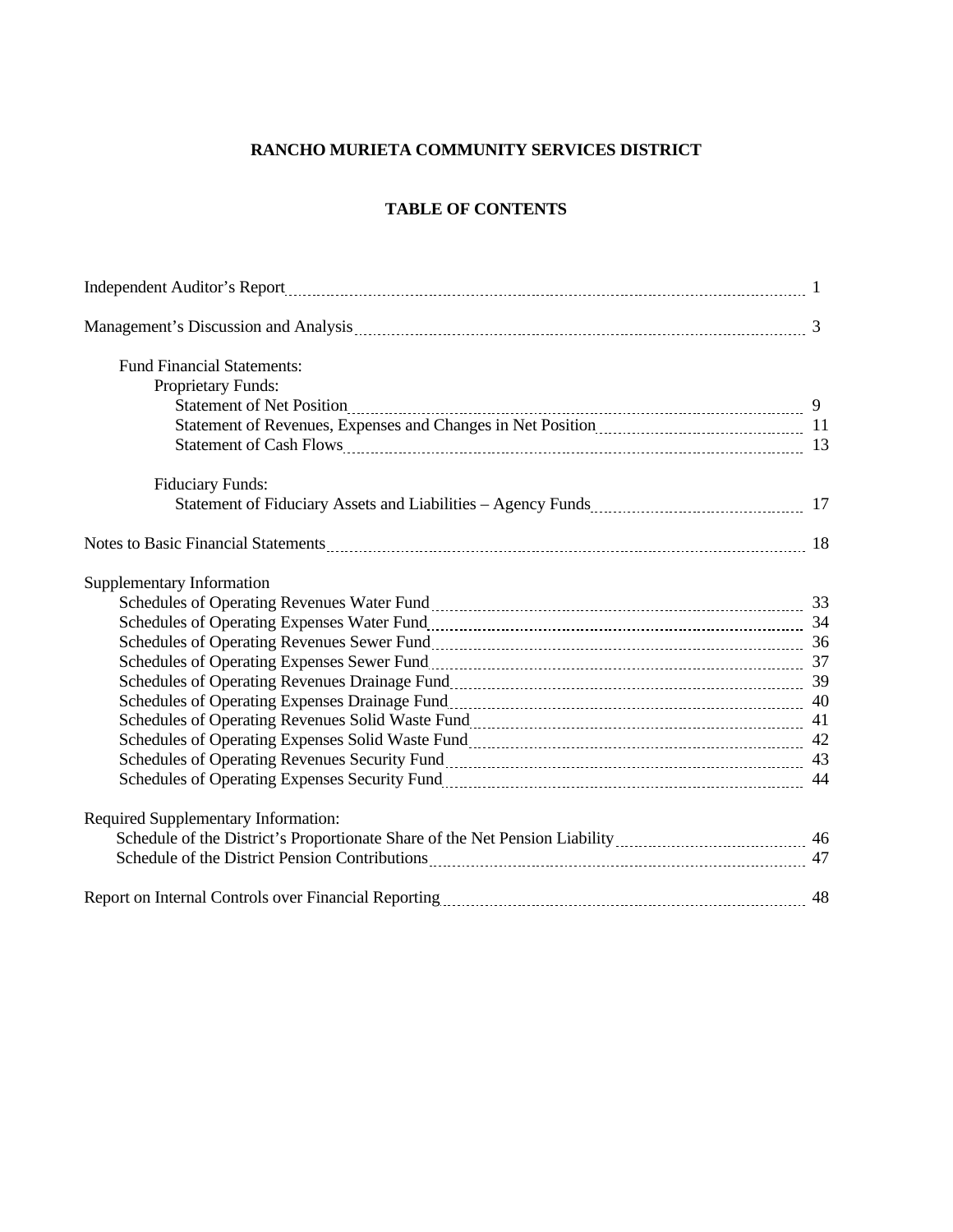# LARRY BAIN, CPA An Accounting Corporation

2148 Frascati Drive, El Dorado Hills, CA 95762 / 916.601-8894 lpbain@sbcglobal.net

# **INDEPENDENT AUDITOR'S REPORT**

To the Board of Directors Rancho Murieta Community Services District Rancho Murieta, California

We have audited the accompanying financial statements of each major fund, and the fiduciary fund of the Rancho Murieta Community Services District (District) as of and for the fiscal year ended June 30, 2016, which collectively comprise the District's basic financial statements as listed in the table of contents, and the related notes to the financial statements.

#### **Management's Responsibility for the Financial Statements**

Management is responsible for the preparation and fair presentation of these financial statements in accordance with the accounting principles generally accepted in the United States of America; this includes the design, implementation and maintenance of internal controls relevant to the preparation and fair presentation of financial statements that are free from material misstatement, whether due to fraud or error.

#### **Auditors' Responsibility**

Our responsibility is to express an opinion on these financial statements based on our audit. We conducted our audit in accordance with auditing standards generally accepted in the United States of America. Those standards require that we plan and perform the audit to obtain reasonable assurance about whether the financial statements are free of material misstatement.

An audit includes performing procedures to obtain audit evidence about the amounts and disclosures in the financial statements. The procedures selected depend on the auditor's judgment, including the assessment of the risks of material misstatement of the financial statements, whether due to fraud or error. In making those risk assessments, the auditor considers internal controls relevant to the District's preparation and fair presentation of the financial statements in order to design audit procedures that are appropriate in the circumstances, but not for the purpose of expressing an opinion on the effectiveness of the District's internal control. Accordingly, we express no such opinion. An audit also includes evaluating the appropriateness of accounting policies used and the reasonableness of significant accounting estimates made by management, as well as evaluating the overall financial statement presentation.

We believe that the audit evidence we have obtained is sufficient and appropriate to provide a basis for our audit opinion.

# **Opinion**

In our opinion, the financial statements referred to above present fairly, in all material respects, the respective financial position of each major fund of the Rancho Murieta Community Services District, California, as of June 30, 2016, and the respective changes in financial position and where applicable, cash flows thereof for the fiscal year then ended in conformity with U.S. generally accepted accounting principles.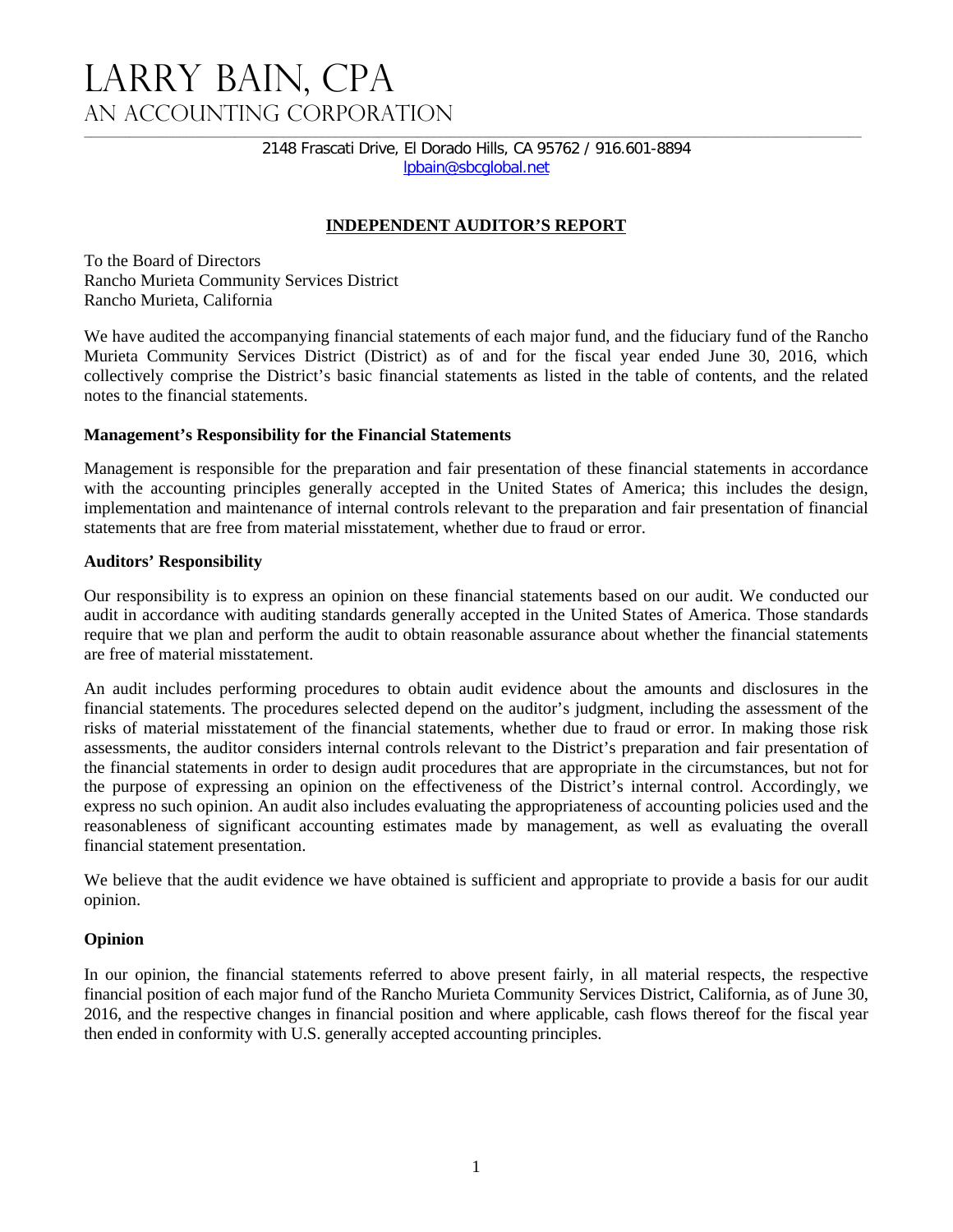# **Other Matters**

#### *Required Supplementary Information*

Accounting principles generally accepted in the United States of America require that the management's discussion and analysis on pages 3–8 be presented to supplement the basic financial statements. Such information, although not a part of the basic financial statements, is required by the Governmental Accounting Standards Board, who considers it to be an essential part of financial reporting for placing the basic financial statements in an appropriate operational, economic, or historical context. We have applied certain limited procedures to the required supplementary information in accordance with auditing standards generally accepted in the United States of America, which consisted of inquiries of management about the methods of preparing the information and comparing the information for consistency with management's responses to our inquiries, the basic financial statements, and other knowledge we obtained during our audit of the basic financial statements. We do not express an opinion or provide any assurance on the information because the limited procedures do not provide us with sufficient evidence to express an opinion or provide any assurance.

The required supplementary information other than MD&A, as listed in the table of contents, is not a required part of the basic financial statements but is supplementary information required by the Governmental Accounting Standards Board. We have applied certain limited procedures, which consisted principally of inquiries of management regarding the methods of measurement and presentation of the required supplementary information. However, we did not audit the information and express no opinion on it.

# **Other Information**

We have also issued our report dated November 2, 2016 on our consideration of the District's internal control over financial reporting. That report should be read in conjunction with this report in considering our audit.

The Schedules of Operating Revenues and Operating Expenses for the Water, Sewer, Drainage, Solid Waste and Security Funds on pages 33-45, are the responsibility of management and were derived from and relate directly to the underlying accounting and other records used to prepare the basic financial statements. Such information has been subjected to the auditing procedures applied in the audit of the basic financial statements and certain additional procedures, including comparing and reconciling such information directly to the underlying accounting and other records used to prepare the basic financial statements or to the basic financial statements themselves, and other additional procedures in accordance with auditing standards generally accepted in the United States of America and in our opinion, are fairly presented in all material respects in relation to the basic financial statements taken as a whole.

Larry Bain, CPA, An Accounting Corporation November 2, 2016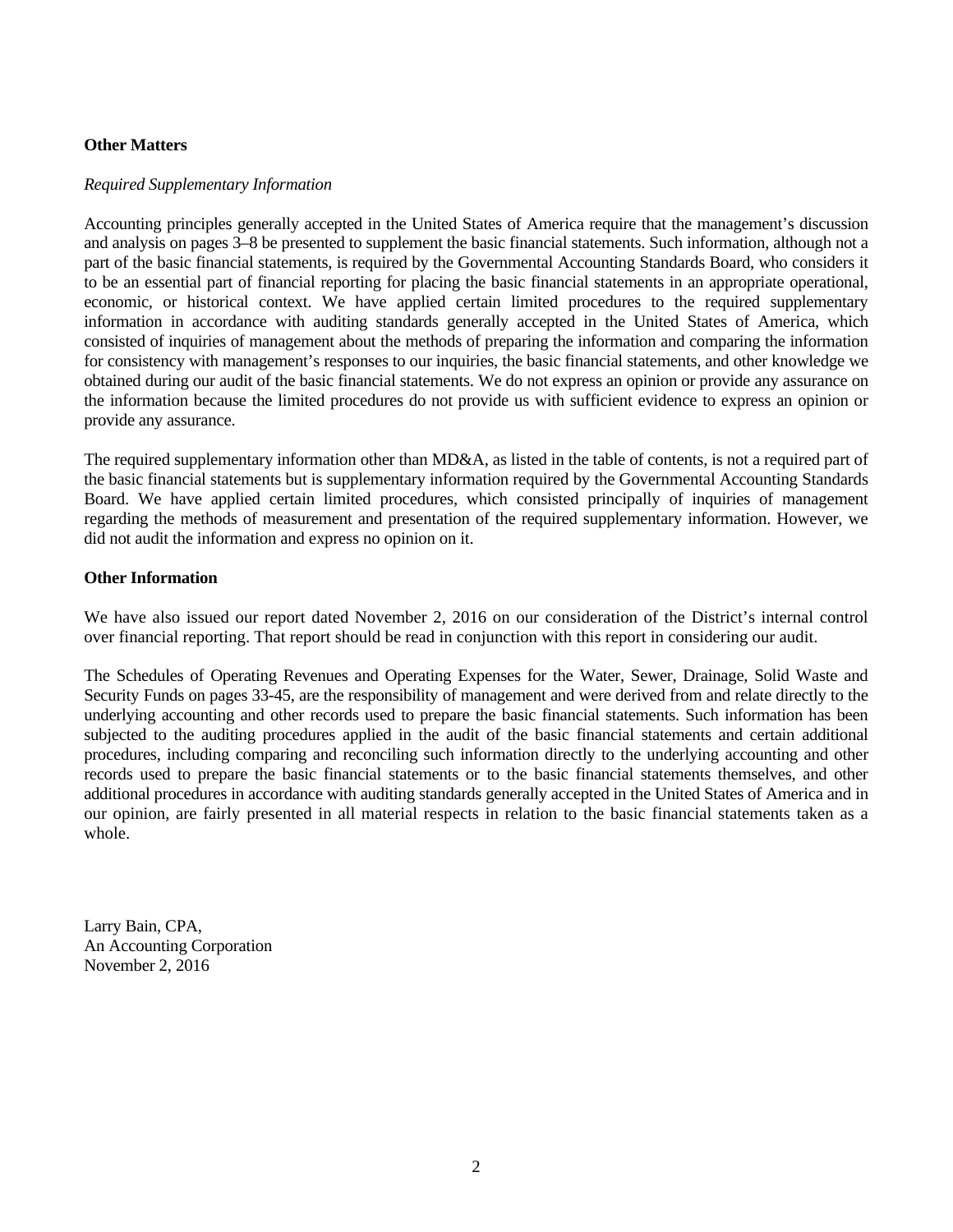As management of the Rancho Murieta Community Services District (District), we offer readers of the District's financial statements this narrative overview and analysis of the financial activities of the District for the fiscal year ended June 30, 2016. We encourage readers to consider the information presented here in conjunction with the District's financial statements which follow this section.

# **Financial Highlights**

- The assets of the District exceeded its liabilities at the close of the most recent fiscal year by \$34,953,688 (net position). Of this amount, \$4,075,150 (unrestricted net position) may be used to meet the District's ongoing obligations to customers and creditors.
- The District's total net position increased by \$740,252 during the 2015/2016 fiscal year.

# **Overview of the Basic Financial Statements**

This annual financial report consists of four parts: Management's Discussion and Analysis, the Basic Financial Statements, Notes to Basic Financial Statements, and optional Supplementary Information.

This discussion and analysis provides an introduction and brief description of the District's basic financial statements, which include:

- Statement of Net Position
- Statement of Revenues, Expenses and Changes in Net Position
- Statement of Cash Flows

The *Statement of Net Position*, commonly referred to as the Balance Sheet, presents information on all of the District's assets and liabilities, with the difference between the two reported as net position. Over time, increases or decreases in net position may serve as a useful indicator of whether the financial position of the District is improving or deteriorating. The Statement of Net Position also provides the basis for computing rate of return, evaluating the capital structure of the District and assessing the liquidity and financial flexibility of the District.

The *Statement of Revenues, Expenses and Changes in Net Position* reflects all of the current year's revenues and expenses. All of the current year's revenues and expenses are recorded using the accrual basis of accounting by recognizing revenues in the period they are earned and expenses in the period they are incurred without regard to the timing of the related cash flows. This statement measures the success of the District's operations over the past year and determines whether the District has recovered its costs through its rates, fees and other charges. The District's profitability and creditworthiness can also be determined from this statement.

The *Statement of Cash Flows* provides information about the District's cash receipts and cash payments during the reporting period as well as net changes in cash resulting from operations, non-capital financing, capital and related financing activities, and investing. The statement explains where cash came from and where cash was used and the change in the cash balance during the reporting period.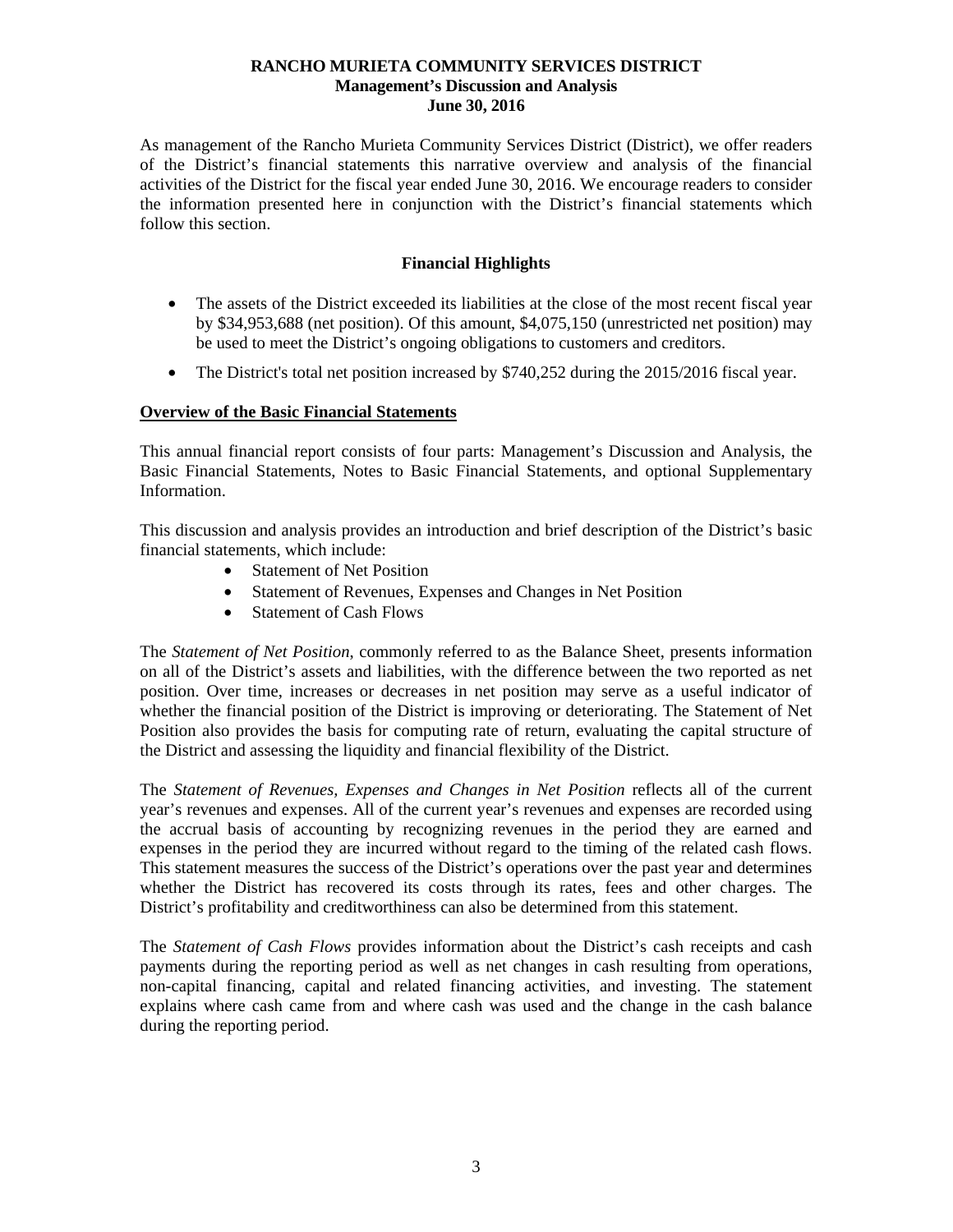The District's basic financial statements are organized by fund. **Fund Financial Statements**  report on groupings of related funds that are used to maintain control over resources that have been segregated for specific activities or objectives. The accounts of the District are organized on the basis of funds, each of which is considered a separate entity. The operations of each fund are accounted for with a separate set of accounts that comprise its assets, liabilities, fund equity, revenues, and expenses. Government resources are allocated to, and accounted for, in individual funds based upon the purposes for which they are to be spent and the means by which spending activities are controlled. The various funds are grouped in these basic financial statements into two broad categories which, in aggregate, include two fund types as follows:

# 1. PROPRIETARY FUND TYPE

# *Enterprise Funds*

Enterprise Funds are used to account for operations (a) that are financed and operated in a manner similar to private business enterprises where the intent of the governing body is that the costs (expenses, including depreciation) of providing goods or services to the general public on a continuing basis be financed or recovered primarily through user charges and special taxes; and (b) where the governing body has decided that periodic determination of revenues earned, expenses incurred, and/or net income is appropriate for capital maintenance, public policy, management control, accountability, or other purposes. Revenues are fully accrued to include unbilled services at fiscal year-end. The District uses enterprise funds to account for the Water, Sewer, Drainage, Solid Waste and Security activities of the District.

# 2. FIDUCIARY FUND TYPE

# *Agency Funds*

Agency Funds are used to account for assets held by the District in a trustee capacity or as an agent for individuals, private organizations, and other governmental units and/or other funds. Since the resources of these funds are not available to support the District's own activities, they are not reflected in the government-wide financial statements.

The basic financial statements can be found on pages **9-17** of this report.

**Notes to the financial statements** provide additional information that is essential to a full understanding of the data provided in the government-wide and fund financial statements. The notes to the financial statements can be found on pages **18-32** of this report.

# **Government-wide Financial Analysis**

As noted earlier, net position may serve as a useful indicator of a government's financial position over time. In the case of the District, assets exceeded liabilities by \$34,953,688 (net position) at the close of the most recent fiscal year.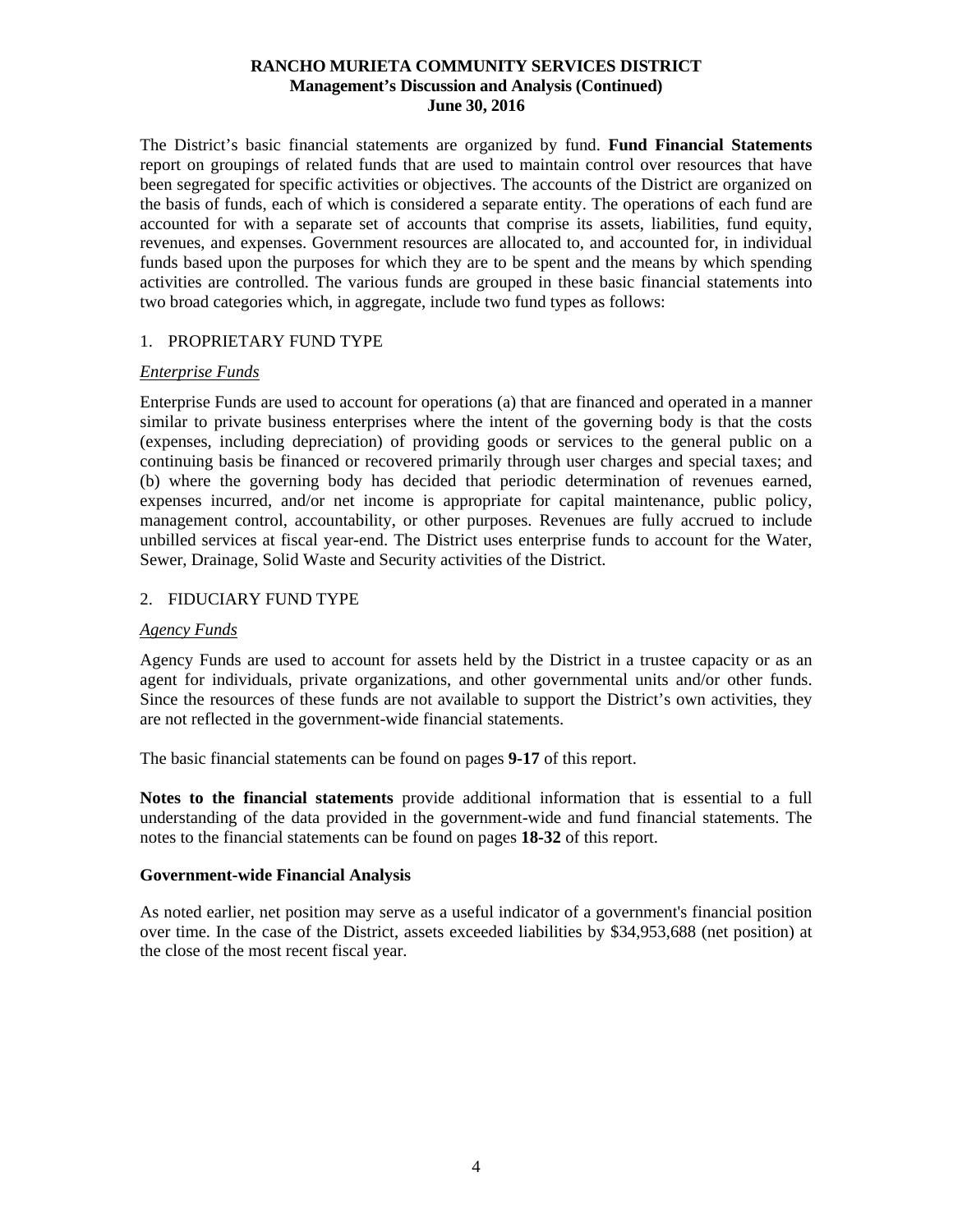|                                                  | June 30, 2016   | June 30, 2015    |
|--------------------------------------------------|-----------------|------------------|
| Assets                                           |                 |                  |
| <b>Current and Other Assets</b>                  | \$<br>9,259,169 | 10,493,353<br>\$ |
| Capital Assets - net of accumulated depreciation | 30,878,538      | 29,562,287       |
| <b>Total Assets</b>                              | 40,137,707      | 40,055,640       |
| Deferred Outflow of Resources                    | 266,017         | 205,863          |
| Liabilities                                      |                 |                  |
| <b>Current Liabilities</b>                       | 2,713,203       | 3,200,365        |
| Long-term Liabilities                            | 2,291,152       | 2,197,387        |
| <b>Total Liabilities</b>                         | 5,004,355       | 5,397,752        |
| Deferred Inflow of Resources                     | 445,681         | 650,315          |
| <b>Net Position</b>                              |                 |                  |
| Net Investment in Capital Assets                 | 30,878,538      | 29,562,287       |
| <b>Unrestricted Net Position</b>                 | 4,075,150       | 4,651,149        |
| <b>Total Net Position</b>                        | \$34,953,688    | \$34,213,436     |

#### **Condensed Financial Information Rancho Murieta Community Services District Net Position**

- The District's total net position increased by \$740,252 during the current fiscal year. Unrestricted net position decreased \$575,999 while capital assets, net of accumulated depreciation, increased \$1,316,251. The increase in capital assets is primarily due to the Water Treatment Plant #1 (WTP#1) Expansion & Upgrade project, which was placed in service April 11, 2016. Capital asset depreciation expense during the year was \$1,225,574.
- Designated cash and investments, which are capital reserves designated for capital improvements and replacements increased \$442,531. In addition to recurring monthly reserve contributions, on May 18, 2016 the District Board of Directors approved an additional \$200,000 of excess working capital to be transferred to capital reserves.
- Other liabilities decreased due to inter-fund borrowing repayments on (a) the WTP#1 Expansion & Upgrade project and (b) the North Security Gate project. During the year, \$195,005 and \$23,256 (including interest) had been repaid on these borrowings, respectively.
- By far the largest portion of the District's net position (88.3%) reflects its investment in capital assets (e.g., land, buildings, machinery, and equipment) (Net Capital Assets \$30,878,538 / Total Net Position \$34,953,688 = 88.3%). Some of these assets are from contributed capital. The District uses these capital assets to provide services to customers; consequently, these assets are not available for future spending.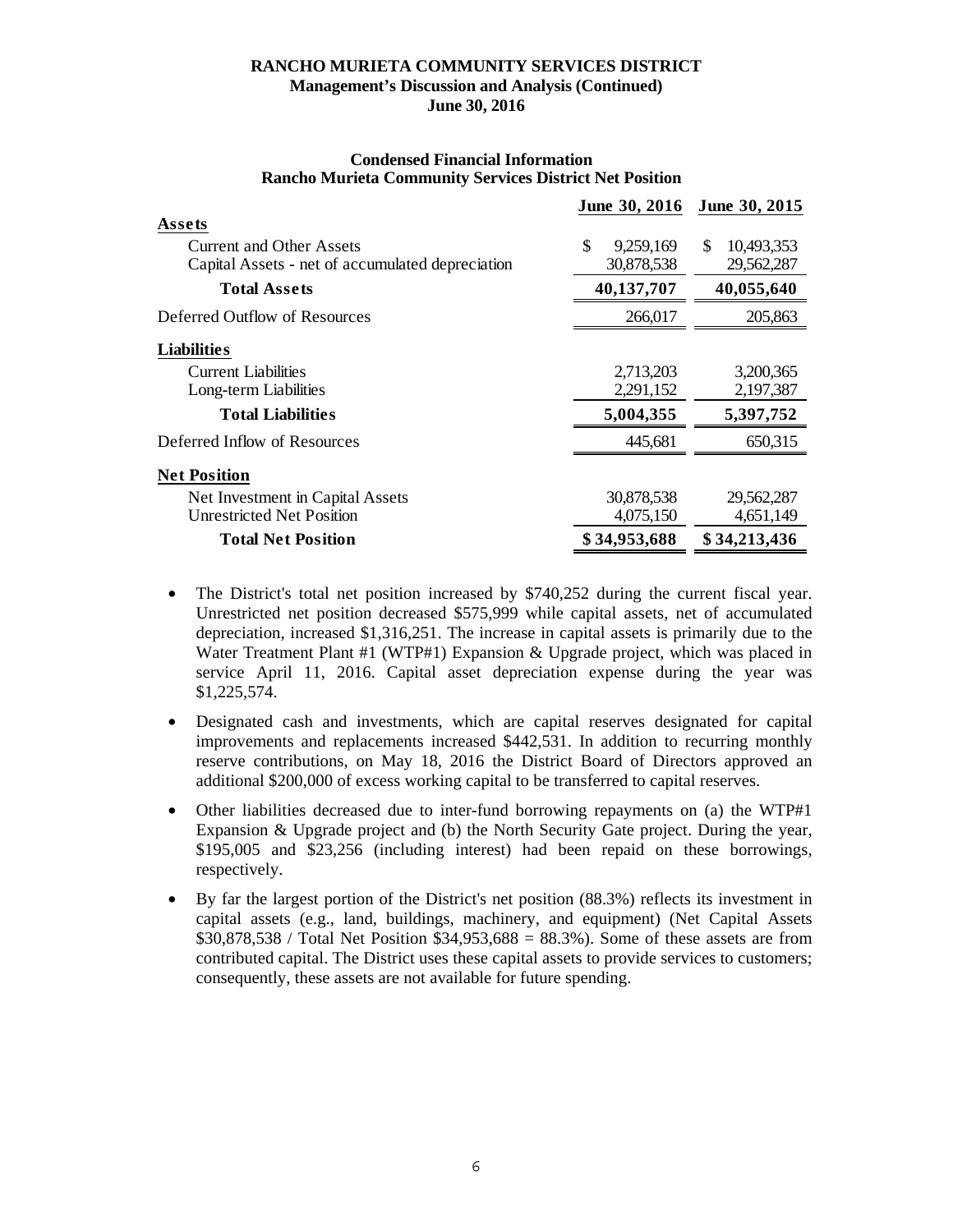|                                                   | June 30, 2016   | June 30, 2015    |
|---------------------------------------------------|-----------------|------------------|
| <b>Revenues</b>                                   |                 |                  |
| Operating revenues                                | \$<br>5,393,741 | \$<br>5,170,340  |
| Nonoperating revenues                             | 1,302,001       | 1,179,303        |
| CFD #1 Reimbursements                             | 878,689         | 6,765,103        |
| <b>Total Revenues</b>                             | 7,574,431       | 13,114,746       |
| <b>Operating Expenses</b>                         |                 |                  |
| Water                                             | 1,459,825       | 1,199,502        |
| Sewer                                             | 574,638         | 610,134          |
| Drainage                                          | 145,616         | 136,634          |
| Security                                          | 984,933         | 941,573          |
| Solid waste                                       | 609,600         | 587,796          |
| General and administration                        | 1,628,535       | 1,699,285        |
| Depreciation                                      | 1,225,574       | 1,122,339        |
| <b>Total Operating Expenses</b>                   | 6,628,721       | 6,297,263        |
| <b>Change in Net Position</b>                     | 945,710         | 6,817,483        |
| Net Position (restated), Beginning of Fiscal Year | 34,213,435      | 27,422,921       |
| Prior Period Adjustment                           | (205, 457)      | (26,968)         |
| <b>Net Position, End of Fiscal Year</b>           | 34,953,688      | \$<br>34,213,436 |

#### **Enterprise-Type Activities – Water, Sewer, Drainage, Solid Waste and Security Rancho Murieta Community Services District Changes in Net Position**

Key elements of the enterprise activities are as follows:

- Total operating revenues increased 4.3% year-over-year. Water operating revenues increased by \$90,514 or 5.0% due to a 5.9% increase in Water service rates from the 2014/2015 fiscal year. Sewer operating revenues increased by \$43,781 or 3.4% and had an average increase of 2.7% in rates versus the prior year; Security operating revenues increased \$82,279 or 6.7% due to the approved rate increase; Drainage operating revenues increased \$4,039 or 2.2% due to the approved rate increase, and Solid Waste operating revenues increased \$3,968 or 0.6% due to the approved rate increase.
- Nonoperating revenues increased \$122,698 or 10.4% due to (1) the increase in debt reserve fees collected for the WTP#1 Expansion and Upgrade Project, (2) additional capital reserve collection for Security and (3) a 2.8% increase in property tax revenues received through Sacramento County.
- The Water Department collects, treats, and distributes potable drinking water to the Rancho Murieta community. Water operating expenses (excluding depreciation) increased \$260,323 or 21.7%. This increase is related to increased wages and employer costs during the WTP#1 Expansion and Upgrade Project as well as the temporary filtration that was necessary while the plant was under construction.
- The Sewer Department collects, treats, and disposes of Rancho Murieta community waste water. Sewer operating expenses (excluding depreciation) decreased \$35,496 or (5.8%). The bulk of this decrease is due to reduced expenditures for the Treatment and Disposal of waste water, which is directly related to the reduction in Water consumption (i.e., less water used results in less waste water supplied to the waste water treatment plant), however the Sewer Department also saw savings in consulting and allocated clerical expenditures.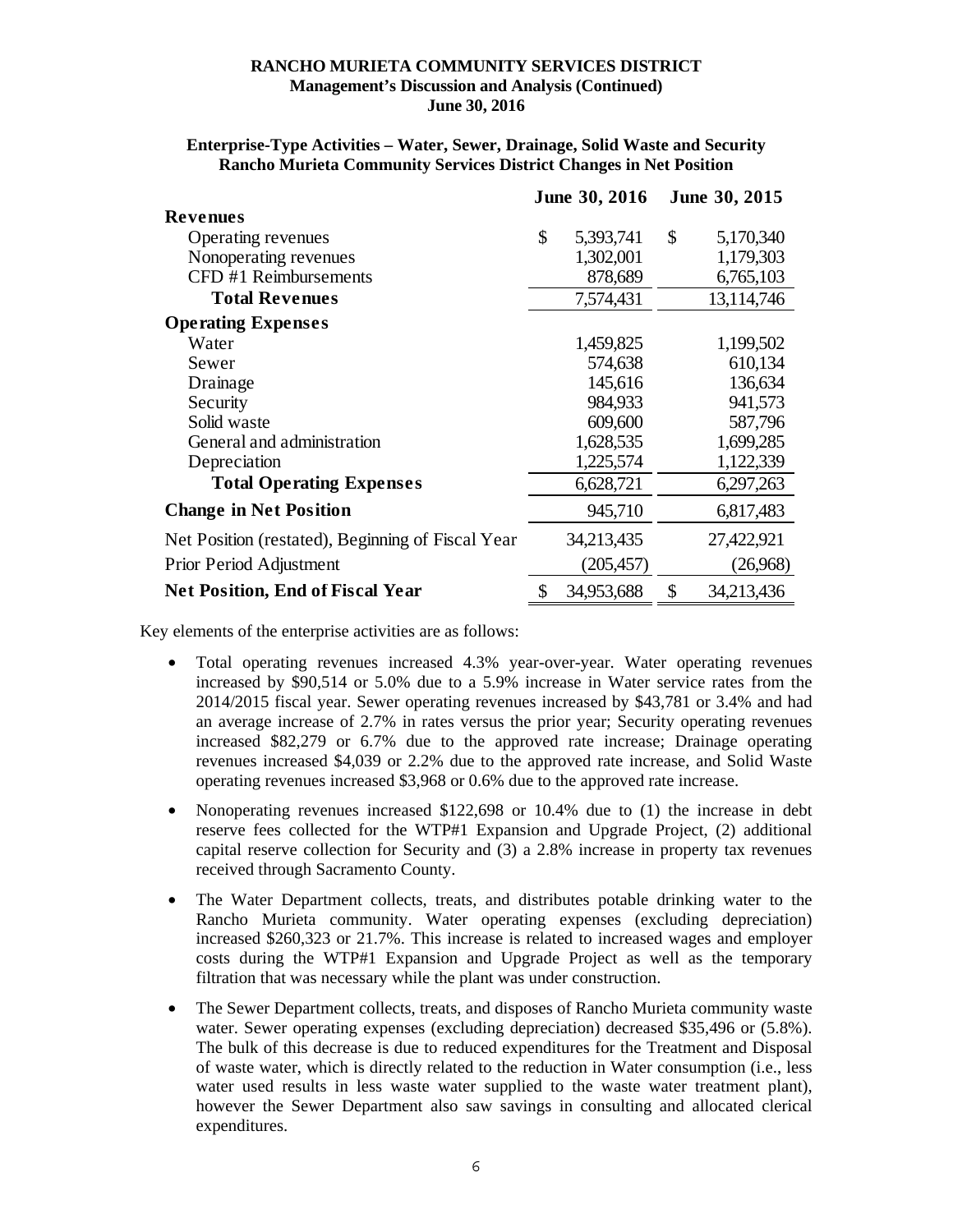- The Drainage Department provides and maintains the drainage system for Rancho Murieta. Drainage operating expenses increased \$8,982 or 6.6%. This increase is related to increased wages and employer costs.
- Solid Waste services are provided by contract through California Waste Recovery Services. Operating expenses for Solid Waste increased \$21,804 or 3.7%. This increase is related to the combination of the contract rate increase and the Household Hazardous Waste event that was held in May 2016.
- The Security department provides gate and patrol services. Operating expenses for Gate services increased \$19,323 or 3.9%. This increase is primarily related to increased wages and employer costs. Operating expenses for Patrol services increased \$24,037 or 5.3%. This increase is also related to increased wages and employer costs and stems from Patrol services operating most of the 2014/2015 fiscal year without a patrol sergeant.
- The Administration department covers the remaining staff located in the District's administration building excluding the Director of Field Operations and the Security Chief. The Administration department is not a reporting entity for financial statement purposes and its activities, revenues, and costs are allocated to the Water, Sewer, Drainage, Solid Waste and Security departments on a prorated basis. Allocated, districtwide Administration costs are combined with individual department administration costs on the Statement of Revenues, Expenses, and Changes in Net Position and are shown as General and Administrative costs. District-wide General and Administrative costs increased \$86,190 or 7.9%. This increase is predominately due to increased wages and employer costs. During fiscal year 2014/2015 roughly \$71,000 of prior period payroll expenses were allocated to the WTP#1 Expansion and Upgrade Project. No such allocation was made during the current fiscal year. The increases in labor-related expenditures were partially offset by reductions in maintenance and repairs, legal services, and travel/meeting expenses.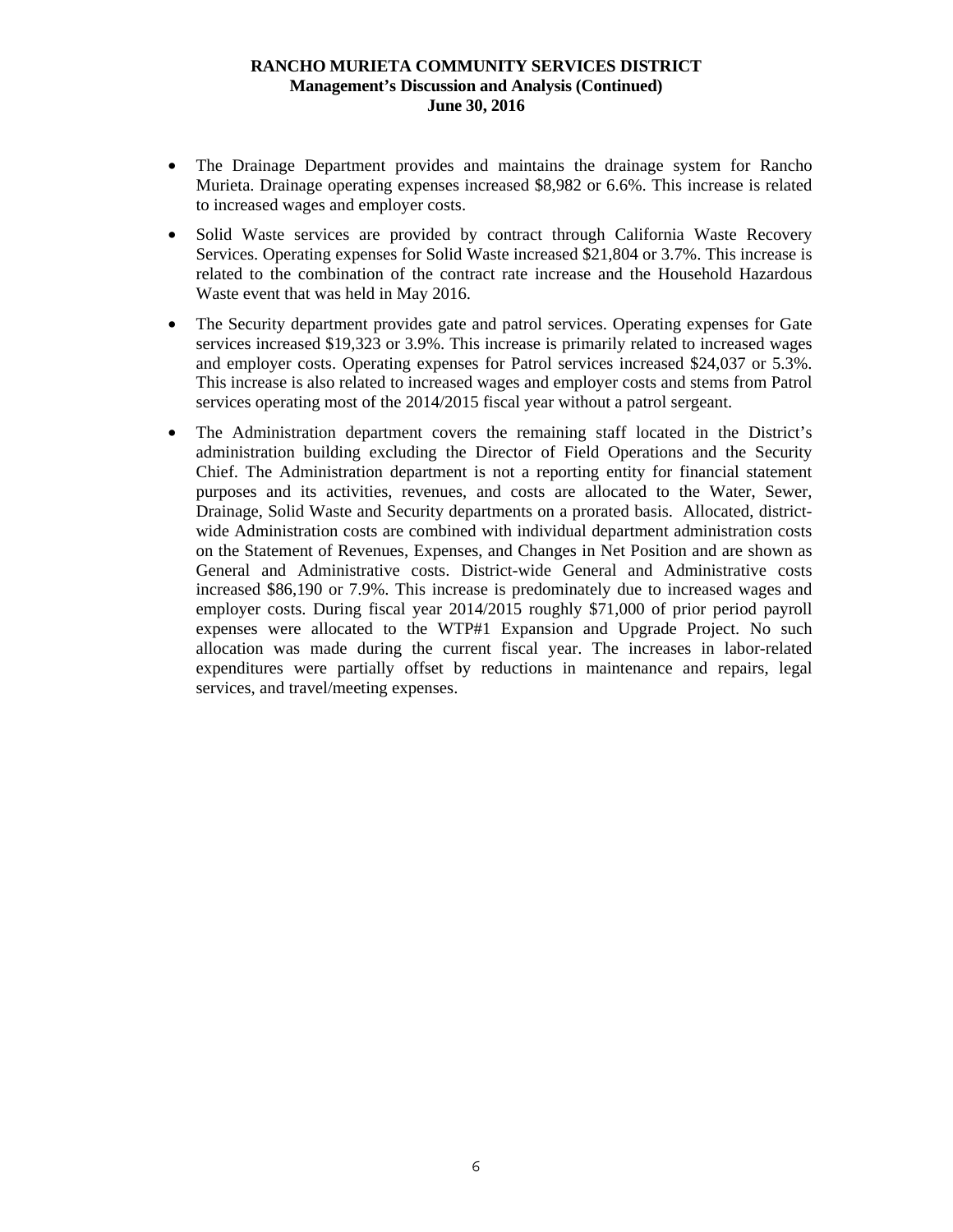# **Capital Assets**

|                                             |                  |                  |    | Adjustments/   |    |                |
|---------------------------------------------|------------------|------------------|----|----------------|----|----------------|
|                                             | July 1, 2015     | Additions        |    | Deletions      |    | June 30, 2016  |
| <b>Depreciable Capital Assets</b>           |                  |                  |    |                |    |                |
| Water Transmission                          | \$<br>7,333,007  | \$               | \$ | (3)            | \$ | 7,333,004      |
| Water Treatment                             | 9,086,032        | 13,593,559       |    | (10, 448)      |    | 22,669,143     |
| <b>Studies</b>                              | 695,885          | 48,114           |    |                |    | 743,999        |
| <b>Collection Facilities</b>                | 4,962,622        | 11,571           |    | (524)          |    | 4,973,669      |
| Sewer treatment and disposal                | 16,048,111       |                  |    | (2)            |    | 16,048,109     |
| Lake Chesbro Protection                     | 270,020          |                  |    |                |    | 270,020        |
| Waste Discharge                             | 549,152          |                  |    |                |    | 549,152        |
| Buildings and improvements                  | 819,928          | 2,104            |    |                |    | 822,032        |
| Vehicles & Equipment                        | 1,824,348        | 144,654          |    | (207, 537)     |    | 1,761,465      |
| <b>Total Depreciable Capital Assets</b>     | 41,589,105       | 13,800,002       |    | (218,514)      |    | 55,170,593     |
| Less - Accumulated Depreciation             | (24,390,690)     | (1,225,573)      |    | 217,481        |    | (25, 398, 782) |
| <b>Net Depreciable Capital Assets</b>       | 17,198,415       | 12,574,429       |    | (1,033)        |    | 29,771,811     |
| <b>Non-Depreciable Capital Assets</b>       |                  |                  |    |                |    |                |
| Construction in Progress                    | 11,772,182       | 43,435           |    | (11,300,580)   |    | 515,037        |
| Land                                        | 591,690          |                  |    |                |    | 591,690        |
| <b>Total Non-Depreciable Capital Assets</b> | 12,363,872       | 43,435           |    | (11,300,580)   |    | 1,106,727      |
| Net Capital Assets                          | \$<br>29,562,287 | \$<br>12,617,864 |    | \$(11,301,613) | \$ | 30,878,538     |

**Capital Assets**. The District's investment in capital assets as of June 30, 2016 amounted to \$30,878,538 (net of accumulated depreciation). This investment in capital assets includes land, buildings, improvements, vehicles, and equipment. The total increase in the District's investment in capital assets for the current fiscal year was 4.5%.

Major capital asset events during the current fiscal year included the following:

- Water Treatment Plant #1 Expansion and Upgrade Project Completed
- Recycled Water Program Implementation Plan & Pre-Design
- Dump Truck and Backhoe purchased for Water/Sewer/Drainage
- Solar Power Projects at WTP & WWTP (Construction-in-Progress)
- 2016 Jeep Patriot purchased for Security Patrol Vehicle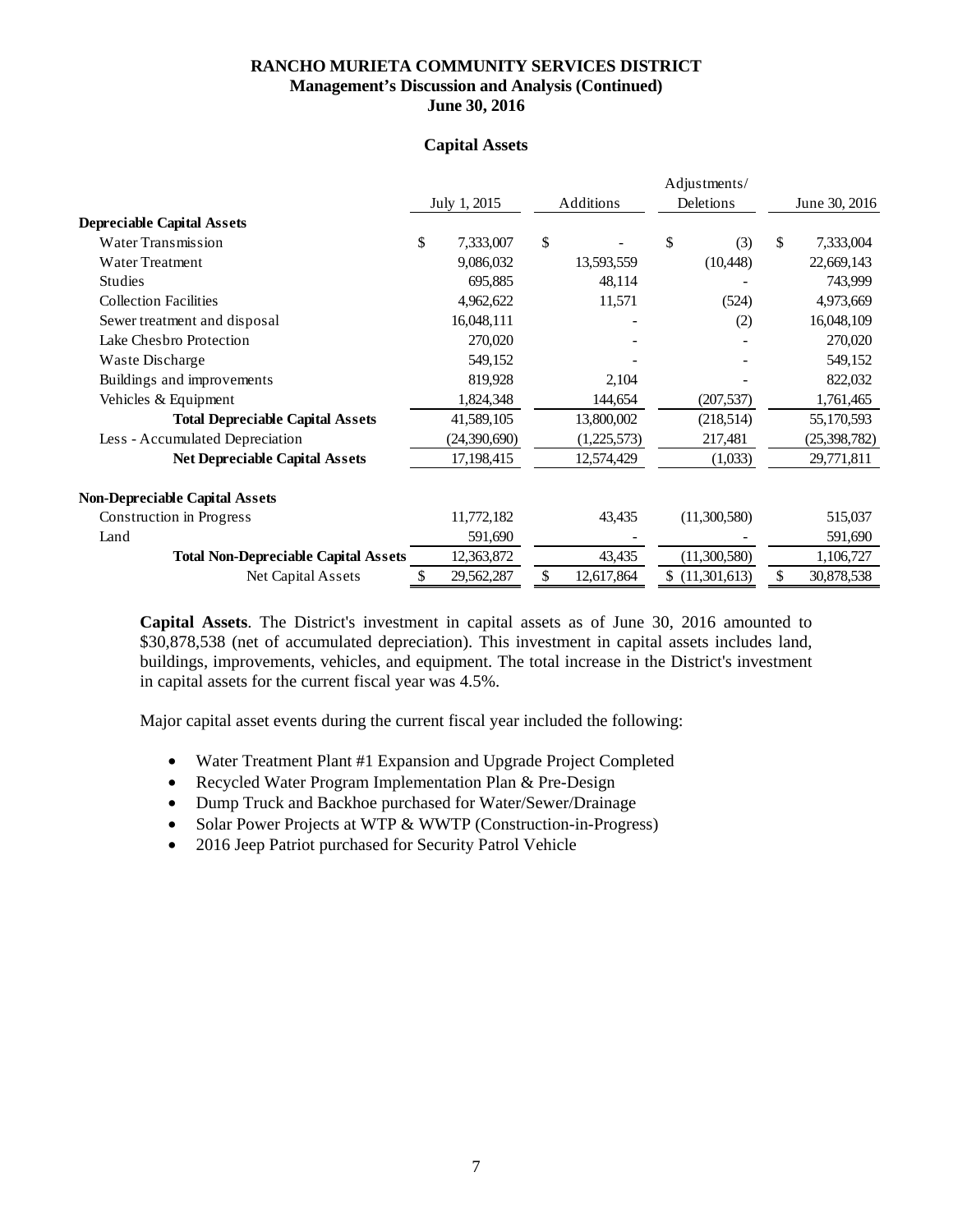#### **Economic Factors and Next Year's Budget and Rates**

The Board of Directors adopted the District's 2016/2017 annual budget on June 15, 2016 which provides for the District's operating and capital costs for the 2016/2017 fiscal year. On May 18, 2016 California state regulators lifted the statewide drought restrictions that were declared by Governor Jerry Brown on January 1, 2014. During the first four months of the 2016/2017 fiscal year, residential water consumption was up 11.6% versus the prior year.

Development will continue to be a major focus for the District in the coming year(s). Rancho Murieta Properties, LLC submitted preliminary development plans to Sacramento County that included the proposed addition of eight residential villages and one commercial site. Within the eight residential villages, 827 single-family detached lots are planned on roughly 350 net developable acres. These proposed development plans continue to be revised and modified. The developer estimates that final plans will be submitted to Sacramento County planning in the first half of 2017. Construction on the Retreats West, North, and East subdivisions and on the Murieta Inn began during the 2015/2016 fiscal year and will continue throughout 2016/2017 and into future fiscal years.

In September of 2016 the District officially closed out the Community Facilities District#1 (CFD) which was formed in March of 1991 for the purpose of acquiring and constructing Water and Sewer facilities within the Rancho Murieta Community. This closure resulted in an additional \$13,448 in funding for both Water and Sewer capital replacement reserves.

CFD 2014-1 was formed at the request of the developers of the Murieta Inn and Rancho Murieta North Properties to finance their portion of the WTP#1 Expansion and Upgrade project. Under CFD 2014-1, tax exempt bonds were sold on January 29, 2015 and provided \$4,358,245 of bond revenue for the project. CFD 2014-1 will assess Mello-Roos taxes on the subject properties beginning in 2017 for repayment to the bond investors.

The purchase of a new general-use Truck (quarter ton or smaller) for the Sewer department was the only new capital project/acquisition that was added to this year's budget. Projects carried forward from prior years include:

- 1) Augmentation Well Development
- 2) Wastewater Recovery Plant Filter PLC Replacement
- 3) Main Lift North Generator Replacement; and
- 4) Granlees Forebay Repairs

The District's rates for Water, Sewer, Drainage, Security and Solid Waste services are reviewed annually by staff and the Board of Directors. For fiscal year 2016/2017, the District increased rates by approximately 1.2% for Water services. Sewer service rates decreased by approximately 1.9% and there was no increase (or decrease) for Drainage, Security, or Solid Waste. Overall, the average customer's monthly bill is projected to be \$0.08 less under this year's rate structure.

# **Requests for Information**

This financial report is designed to provide a general overview of the Rancho Murieta Community Services District's finances for all those with an interest in the District's financial operations. Questions concerning any of the information provided in this report or requests for additional financial information should be addressed to the Rancho Murieta Community Services District, General Manager, P.O. Box 1050, Rancho Murieta, CA 95683.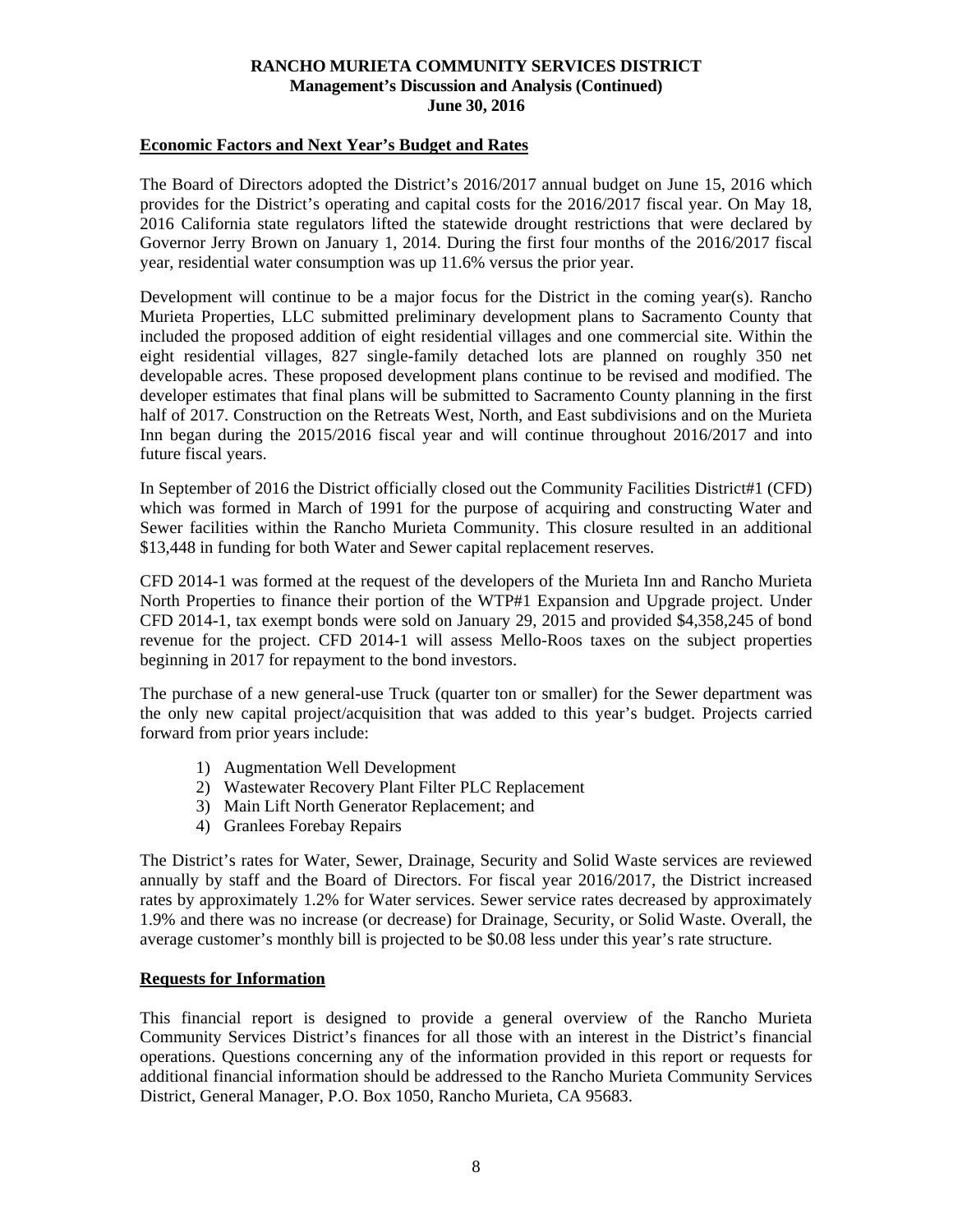#### **Statement of Net Position - Proprietary Funds June 30, 2016 (With Comparative Totals for June 30, 2015)**

|                                                  | Major Enterprise Funds |            |    |            |    |          |
|--------------------------------------------------|------------------------|------------|----|------------|----|----------|
|                                                  |                        | Water      |    | Sewer      |    | Drainage |
|                                                  |                        | Fund       |    | Fund       |    | Fund     |
| Assets                                           |                        |            |    |            |    |          |
| <b>Current Assets:</b>                           |                        |            |    |            |    |          |
| Cash and investments                             | $\mathbb{S}$           | 770,338    | \$ | 923,985    | \$ | 68,169   |
| Accounts receivable                              |                        | 328,822    |    | 204,931    |    | 25,712   |
| Grants receivable                                |                        |            |    |            |    |          |
| Interest receivable                              |                        | 1,210      |    | 476        |    | 48       |
| Prepaid Expenses                                 |                        | 49,539     |    | 7,836      |    | 804      |
| Deposits                                         |                        | 19,374     |    | 10,221     |    | 3,550    |
| Due from other funds                             |                        |            |    | 1,277,709  |    | 86,039   |
| Due from developers                              |                        |            |    |            |    |          |
| <b>Total Current Assets</b>                      |                        | 1,169,283  |    | 2,425,157  |    | 184,322  |
| Capital Assets - net of accumulated depreciation |                        | 20,181,013 |    | 10,251,595 |    |          |
| Other Assets:                                    |                        |            |    |            |    |          |
| Cash and investments -designated                 |                        | 2,134,437  |    | 1,970,737  |    | 322,063  |
| Interest receivable - designated                 |                        | 2,915      |    | 1,952      |    | 411      |
| <b>Total Other Assets</b>                        |                        | 2,137,352  |    | 1,972,689  |    | 322,474  |
| <b>Total Assets</b>                              |                        | 23,487,648 |    | 14,649,441 |    | 506,796  |
| Deferred Outflows of Resources                   |                        |            |    |            |    |          |
| Deferred outflows-pensions                       |                        | 86,987     |    | 64,110     |    | 11,971   |
| <b>Total Deferred Outflows of Resources</b>      |                        | 86,987     |    | 64,110     |    | 11,971   |
| <b>Total Assets and Deferred Outflows</b>        |                        |            |    |            |    |          |
| of Resources                                     | \$                     | 23,574,635 | \$ | 14,713,551 | \$ | 518,767  |
| Liabilities                                      |                        |            |    |            |    |          |
| <b>Current Liabilities:</b>                      |                        |            |    |            |    |          |
|                                                  | \$                     | 654,081    | \$ | 101,238    | \$ | 8,682    |
| Accounts payable                                 |                        |            |    |            |    |          |
| Accrued payroll                                  |                        | 46,868     |    | 24,103     |    | 8,453    |
| Post retirement medical liability                |                        | 36,918     |    | 26,195     |    | 4,869    |
| Deposits<br>Due to other funds                   |                        | 209,157    |    | 45         |    | 41       |
|                                                  |                        | 1,277,709  |    |            |    |          |
| Due to others                                    |                        | 1,438      |    |            |    |          |
| Capital lease                                    |                        |            |    |            |    |          |
| <b>Total Current Liabilities</b>                 |                        | 2,226,171  |    | 151,581    |    | 22,045   |
| <b>Noncurrent Liabilities:</b>                   |                        |            |    |            |    |          |
| Capital lease                                    |                        |            |    |            |    |          |
| Net pension liability                            |                        | 714,727    |    | 526,756    |    | 98,357   |
| Compensated absences                             |                        | 34,471     |    | 24,268     |    | 4,785    |
| <b>Total Noncurrent Liabilities</b>              |                        | 749,198    |    | 551,024    |    | 103,142  |
| <b>Total Liabilities</b>                         |                        | 2,975,369  |    | 702,605    |    | 125,187  |
| Deferred Inflows of Resources                    |                        |            |    |            |    |          |
| Deferred inflows-advances                        |                        | 8,677      |    | 6,625      |    | 1,361    |
| Deferred inflows-pensions                        |                        | 138,444    |    | 102,033    |    | 19,052   |
| <b>Total Deferred Inflows of Resources</b>       |                        | 147,121    |    | 108,658    |    | 20,413   |
| <b>Net Position</b>                              |                        |            |    |            |    |          |
| Net investment in capital assets                 |                        | 20,181,013 |    | 10,251,595 |    |          |
| Net Position:                                    |                        |            |    |            |    |          |
| Unrestricted                                     |                        | 271,132    |    | 3,650,693  |    | 373,167  |
| <b>Total Net Position</b>                        |                        | 20,452,145 |    | 13,902,288 |    | 373,167  |
| Total Liabilities, Deferred Inflows              |                        |            |    |            |    |          |
| of Resources and Net Position                    | \$                     | 23,574,635 | \$ | 14,713,551 | \$ | 518,767  |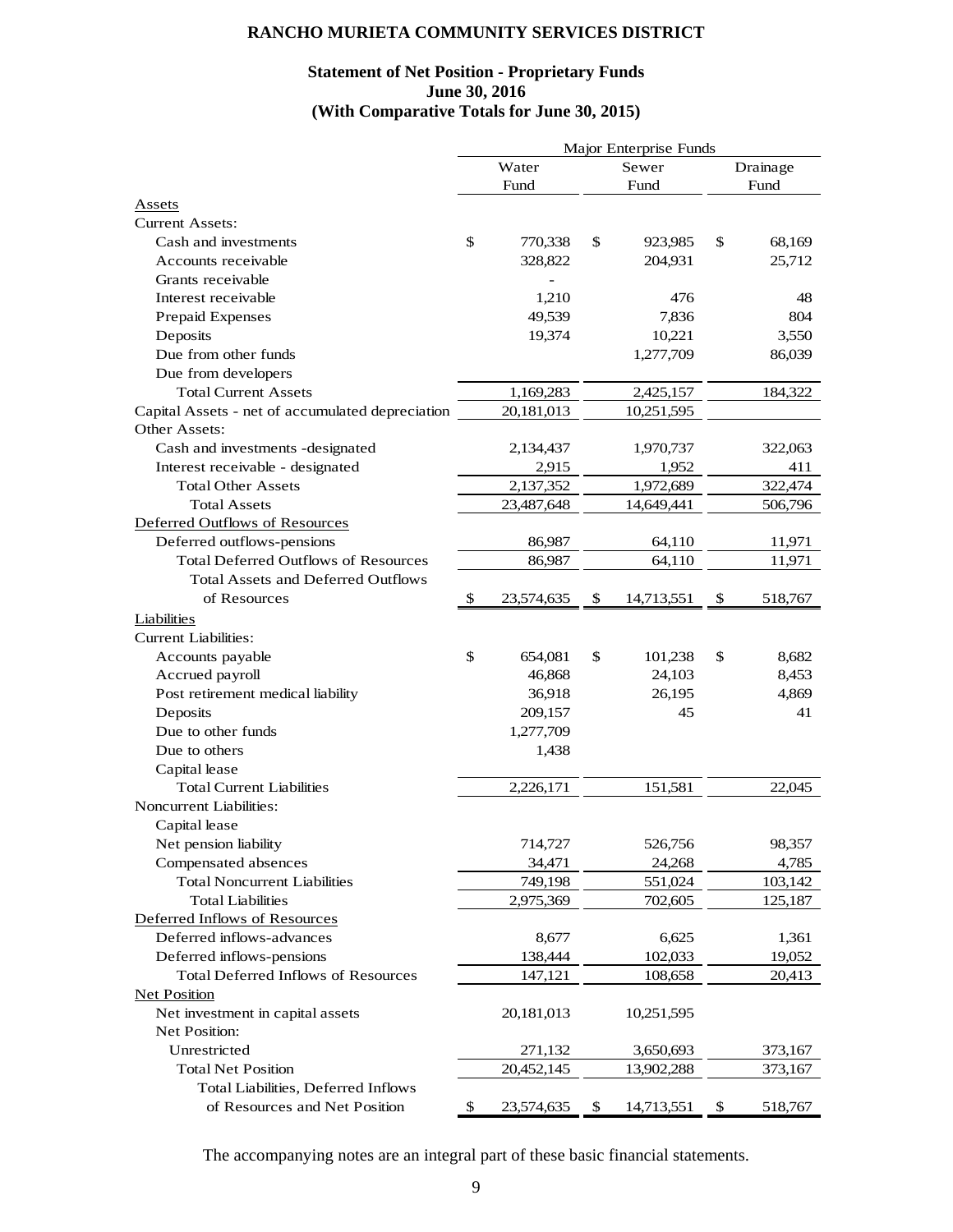|               |                  | Totals |                    |               |                          |  |
|---------------|------------------|--------|--------------------|---------------|--------------------------|--|
| Solid Waste   | Security         |        |                    |               |                          |  |
| Fund          | Fund             |        | 2016               |               | 2015                     |  |
|               |                  |        |                    |               |                          |  |
|               |                  |        |                    |               |                          |  |
| \$<br>250,416 | \$<br>409,430    | \$     | 2,422,339          | \$            | 2,849,908                |  |
| 64,205        | 175,581          |        | 799,250            |               | 1,860,487                |  |
|               |                  |        |                    |               |                          |  |
| 207           | 413              |        | 2,354              |               | 1,213                    |  |
| 659           | 5,773            |        | 64,611             |               | 63,975                   |  |
| 682           | 20,078           |        | 53,905             |               | 53,000                   |  |
|               |                  |        | 1,363,748          |               | 1,527,018                |  |
|               | 611,276          |        | 4,706,207          |               | 29,809                   |  |
| 316,169       |                  |        |                    |               | 6,385,410                |  |
|               | 445,930          |        | 30,878,538         |               | 29,562,287               |  |
| 3,181         | 117,163          |        | 4,547,581          |               | 4,105,050                |  |
|               | 103              |        | 5,381              |               | 2,893                    |  |
| 3,181         | 117,266          |        | 4,552,962          |               | 4,107,943                |  |
| 319,350       | 1,174,472        |        | 40,137,707         |               | 40,055,640               |  |
|               |                  |        |                    |               |                          |  |
| 3,192         | 99,757           |        | 266,017            |               | 205,863                  |  |
| 3,192         | 99,757           |        | 266,017            |               | 205,863                  |  |
|               |                  |        |                    |               |                          |  |
| \$<br>322,542 | \$<br>1,274,229  | \$     | 40,403,724         | $\frac{1}{2}$ | 40,261,503               |  |
|               |                  |        |                    |               |                          |  |
|               |                  |        |                    |               |                          |  |
| \$<br>119,658 | \$<br>22,853     | \$     | 906,512            | \$            | 1,280,558                |  |
| 1,499         | 41,867<br>37,427 |        | 122,790<br>106,770 |               | 106,602<br>74,690        |  |
| 1,361<br>148  | 213              |        | 209,604            |               | 209,438                  |  |
|               | 86,039           |        | 1,363,748          |               | 1,527,018                |  |
|               |                  |        | 1,438              |               | $\overline{\phantom{0}}$ |  |
|               | 2,341            |        | 2,341              |               | 2,059                    |  |
| 122,666       | 190,740          |        | 2,713,203          |               | 3,200,365                |  |
|               |                  |        |                    |               |                          |  |
|               | 7,908            |        | 7,908              |               |                          |  |
| 26,228        | 819,641          |        | 2,185,709          |               | 2,114,104                |  |
| 1,486         | 32,525           |        | 97,535             |               | 83,283                   |  |
| 27,714        | 860,074          |        | 2,291,152          |               | 2,197,387                |  |
| 150,380       | 1,050,814        |        | 5,004,355          |               | 5,397,752                |  |
|               |                  |        |                    |               |                          |  |
| 1,115         | 4,528            |        | 22,306             |               | 232,160                  |  |
| 5,081         | 158,765          |        | 423,375            |               | 418,155                  |  |
| 6,196         | 163,293          |        | 445,681            |               | 650,315                  |  |
|               |                  |        |                    |               |                          |  |
|               | 445,930          |        | 30,878,538         |               | 29,562,287               |  |
| 165,966       | (385, 808)       |        | 4,075,150          |               | 4,651,149                |  |
| 165,966       | 60,122           |        | 34,953,688         |               | 34,213,436               |  |
|               |                  |        |                    |               |                          |  |
| \$<br>322,542 | \$<br>1,274,229  | \$     | 40,403,724         | \$            | 40,261,503               |  |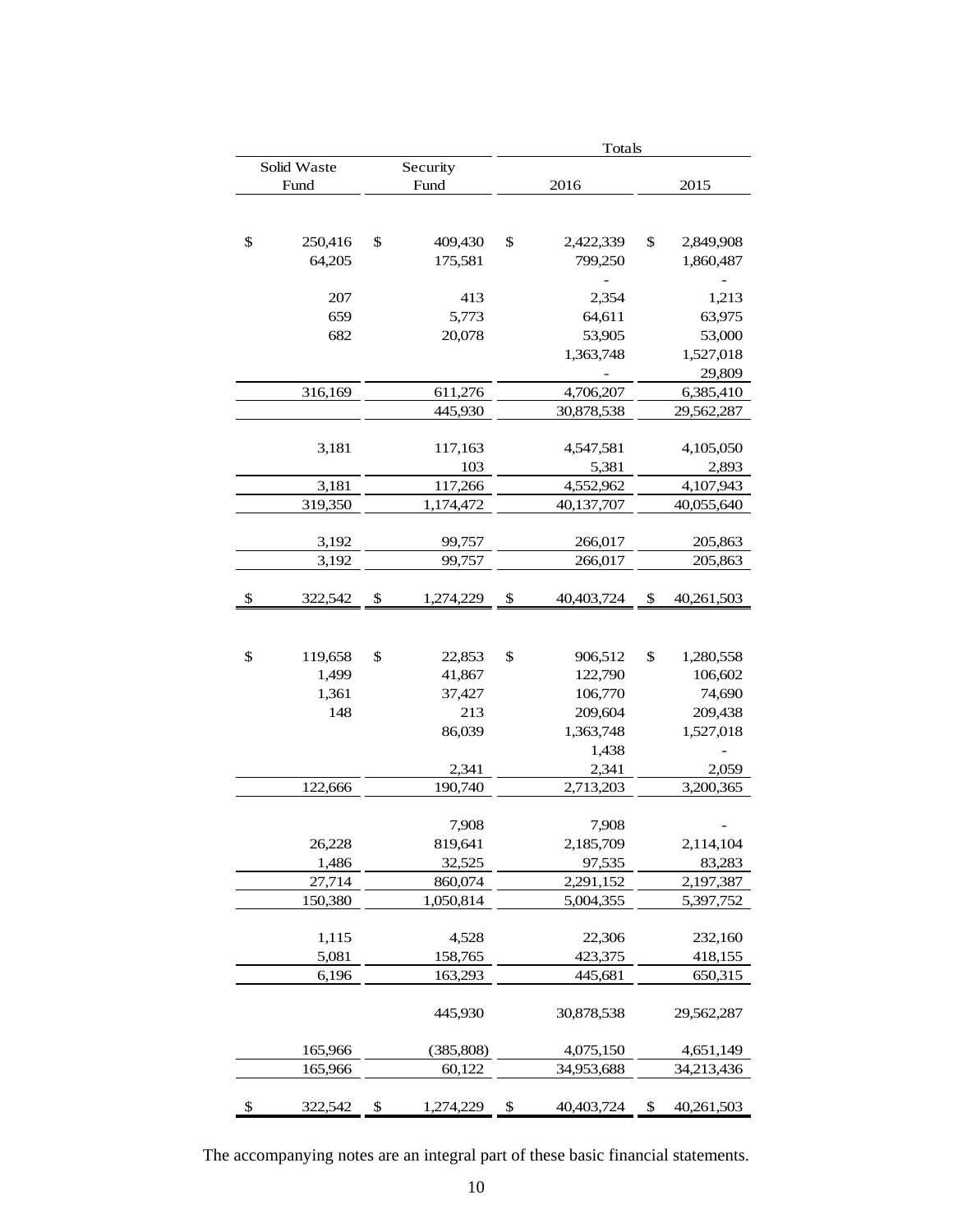# **Statement of Revenues, Expenses, and Changes in Net Position Proprietary Funds For the Fiscal Year Ended June 30, 2016 (With Comparative Totals for the Fiscal Year Ended June 30, 2015)**

|                                           | Major Enterprise Funds |            |    |            |          |           |
|-------------------------------------------|------------------------|------------|----|------------|----------|-----------|
|                                           |                        | Water      |    | Sewer      | Drainage |           |
|                                           |                        | Fund       |    | Fund       |          | Fund      |
| <b>Operating Revenues:</b>                |                        |            |    |            |          |           |
| Service charges                           | \$                     | 1,835,215  | \$ | 1,326,149  | \$       |           |
| Special taxes                             |                        |            |    |            |          | 187,495   |
| Other charges                             |                        | 64,260     |    | 22,476     |          | 683       |
| <b>Total Operating Revenues</b>           |                        | 1,899,475  |    | 1,348,625  |          | 188,178   |
| Operating Expenses:                       |                        |            |    |            |          |           |
| Source of supply                          |                        | 144,689    |    |            |          |           |
| Treatment                                 |                        | 861,654    |    |            |          |           |
| Transmission and distribution             |                        | 453,482    |    |            |          |           |
| Sewer collection                          |                        |            |    | 173,090    |          |           |
| Sewer treatment and disposal              |                        |            |    | 401,547    |          |           |
| Drainage                                  |                        |            |    |            |          | 145,616   |
| Gate services                             |                        |            |    |            |          |           |
| Patrol services                           |                        |            |    |            |          |           |
| Solid waste                               |                        |            |    |            |          |           |
| General and administrative                |                        | 690,001    |    | 500,877    |          | 63,693    |
| Depreciation                              |                        | 572,957    |    | 611,008    |          |           |
| <b>Total Operating Expenses</b>           |                        | 2,722,783  |    | 1,686,522  |          | 209,309   |
| Operating Income (Loss)                   |                        | (823, 307) |    | (337, 897) |          | (21, 131) |
| Non-operating Revenues (Expenses):        |                        |            |    |            |          |           |
| Taxes                                     |                        | 201,094    |    | 153,535    |          | 31,534    |
| Capital reserve fees                      |                        | 211,619    |    | 208,416    |          |           |
| Debt reserve fee                          |                        | 187,245    |    |            |          |           |
| Interest revenue                          |                        | 15,722     |    | 13,479     |          | 1,877     |
| Rent                                      |                        |            |    |            |          |           |
| Water augmentation                        |                        | 20,482     |    |            |          |           |
| Gain (Loss) on disposal of capital assets |                        | (7)        |    | 2,898      |          |           |
| Refunds and reimbursements                |                        |            |    |            |          |           |
| Interest expense                          |                        | (5,820)    |    |            |          |           |
| Grant revenue                             |                        |            |    |            |          |           |
| Miscellaneous                             |                        | 34,552     |    | 6,955      |          | 1,479     |
| Total Non-operating Revenues (Expenses)   |                        | 664,887    |    | 385,283    |          | 34,890    |
| Special Item                              |                        |            |    |            |          |           |
| CFD Project Reimbursement                 |                        | 878,689    |    |            |          |           |
| Change in Net Position                    |                        | 720,269    |    | 47,386     |          | 13,759    |
| Net Position, Beginning of Fiscal Year    |                        | 19,800,255 |    | 13,901,645 |          | 368,818   |
| Prior Period Adjustments                  |                        | (68, 379)  |    | (46, 743)  |          | (9,410)   |
| Net Position, End of Fiscal Year          | \$                     | 20,452,145 | \$ | 13,902,288 | \$       | 373,167   |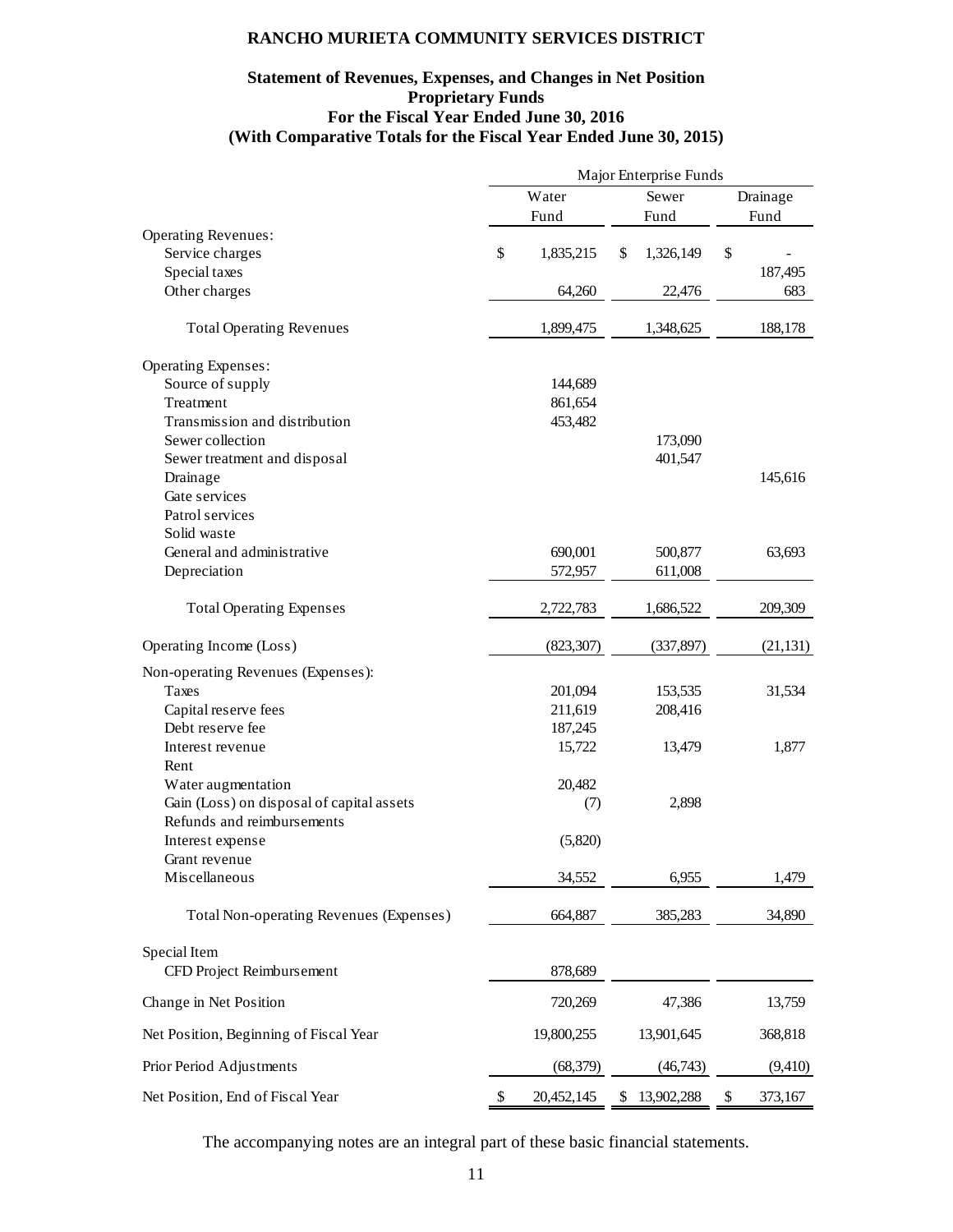|               |              | Totals           |                 |  |  |  |
|---------------|--------------|------------------|-----------------|--|--|--|
| Solid Waste   | Security     |                  |                 |  |  |  |
| Fund          | Fund         | 2016             | 2015            |  |  |  |
|               |              |                  |                 |  |  |  |
| \$<br>638,522 | \$           | \$<br>3,799,886  | \$<br>3,689,872 |  |  |  |
|               | 1,258,145    | 1,445,640        | 1,367,508       |  |  |  |
|               | 60,796       | 148,215          | 112,960         |  |  |  |
| 638,522       | 1,318,941    | 5,393,741        | 5,170,340       |  |  |  |
|               |              |                  |                 |  |  |  |
|               |              | 144,689          | 205,776         |  |  |  |
|               |              | 861,654          | 468,027         |  |  |  |
|               |              | 453,482          | 525,699         |  |  |  |
|               |              | 173,090          | 177,915         |  |  |  |
|               |              | 401,547          | 432,219         |  |  |  |
|               |              |                  |                 |  |  |  |
|               |              | 145,616          | 136,634         |  |  |  |
|               | 511,338      | 511,338          | 492,015         |  |  |  |
|               | 473,595      | 473,595          | 449,558         |  |  |  |
| 609,600       |              | 609,600          | 587,796         |  |  |  |
| 56,492        | 317,473      | 1,628,536        | 1,699,284       |  |  |  |
|               | 41,609       | 1,225,574        | 1,122,339       |  |  |  |
|               |              |                  |                 |  |  |  |
| 666,092       | 1,344,015    | 6,628,721        | 6,297,262       |  |  |  |
| (27,571)      | (25,074)     | (1,234,980)      | (1,126,922)     |  |  |  |
|               |              |                  |                 |  |  |  |
| 25,848        | 124,297      | 536,308          | 566,301         |  |  |  |
|               | 58,884       | 478,919          | 467,232         |  |  |  |
|               |              | 187,245          | 109,143         |  |  |  |
|               |              |                  |                 |  |  |  |
| 767           | 2,128        | 33,973           | 18,880          |  |  |  |
|               |              | 20,482           | 21,500          |  |  |  |
|               |              | 2,891            | (24, 576)       |  |  |  |
|               |              |                  |                 |  |  |  |
|               | (474)        | (6,294)          | (4,187)         |  |  |  |
|               |              |                  |                 |  |  |  |
|               | 5,491        | 48,477           | 25,010          |  |  |  |
|               |              |                  |                 |  |  |  |
| 26,615        | 190,326      | 1,302,001        | 1,179,303       |  |  |  |
|               |              |                  |                 |  |  |  |
|               |              | 878,689          | 6,765,103       |  |  |  |
| (956)         | 165,252      | 945,710          | 6,817,483       |  |  |  |
| 169,431       | (26, 714)    | 34,213,435       | 27,422,921      |  |  |  |
| (2,509)       | (78, 416)    | (205, 457)       | (26,968)        |  |  |  |
|               |              |                  |                 |  |  |  |
| \$<br>165,966 | \$<br>60,122 | \$<br>34,953,688 | \$ 34,213,436   |  |  |  |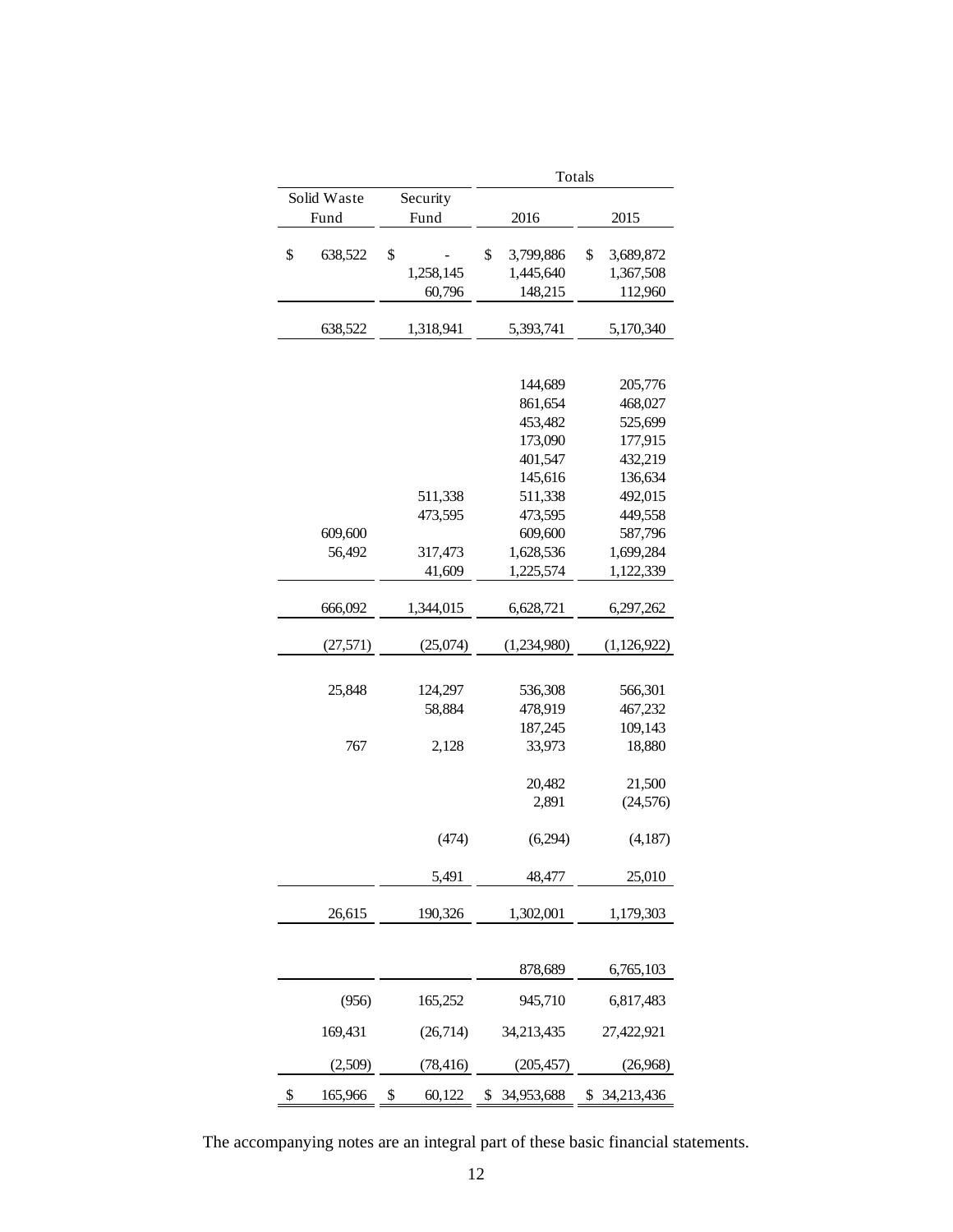# **Statement of Cash Flows Proprietary Funds For the Fiscal Year Ended June 30, 2016 (With Comparative Totals for the Fiscal Year Ended June 30, 2015)**

|                                                                                  | Major Enterprise Funds                |                            |                         |  |  |
|----------------------------------------------------------------------------------|---------------------------------------|----------------------------|-------------------------|--|--|
|                                                                                  | Water                                 | Sewer                      | Drainage                |  |  |
|                                                                                  | Fund                                  | Fund                       | Fund                    |  |  |
| Cash Flows from Operating Activities:                                            |                                       |                            |                         |  |  |
| Receipts from customers                                                          | \$2,826,593                           | 1,362,182<br>\$            | \$<br>191,170           |  |  |
| Payments to employees                                                            | (1,093,862)                           | (572, 586)                 | (160,094)               |  |  |
| Payments to suppliers                                                            | (1,560,621)                           | (497,770)                  | (51,715)                |  |  |
| Net Cash Provided By (Used In) Operating Activities                              | 172,110                               | 291,826                    | (20, 639)               |  |  |
| Cash Flows from Non-capital Financing Activities:                                |                                       |                            |                         |  |  |
| Taxes received                                                                   | 201,094                               | 153,535                    | 31,534                  |  |  |
| Grants                                                                           |                                       |                            |                         |  |  |
| Debt reserve fee                                                                 | 187,245                               |                            |                         |  |  |
| Miscellaneous                                                                    | 55,034                                | 10,608                     | 1,479                   |  |  |
|                                                                                  |                                       |                            |                         |  |  |
| Net Cash Provided By (Used In) Non-capital<br><b>Financing Activities</b>        | 443,373                               | 164,143                    | 33,013                  |  |  |
|                                                                                  |                                       |                            |                         |  |  |
| Cash Flows from Capital and Related Financing Activities:                        |                                       |                            |                         |  |  |
| Purchase of capital assets                                                       | (2,422,093)                           | (95, 979)                  |                         |  |  |
| Interfund lending                                                                | (140, 434)                            | 140,434                    | 22,836                  |  |  |
| Cash received from sale of assets                                                |                                       | 2,898                      |                         |  |  |
| CFD project reimbursement                                                        | 878,689                               |                            |                         |  |  |
| Debt actvity                                                                     | (5,820)                               |                            |                         |  |  |
| Capital reserve fees                                                             | 211,619                               | 208,416                    |                         |  |  |
| Net Cash Provided By (Used In) Capital                                           |                                       |                            |                         |  |  |
| and Related Financing Activities                                                 | (1,478,039)                           | 255,769                    | 22,836                  |  |  |
|                                                                                  |                                       |                            |                         |  |  |
| Cash Flows from Investing Activities:                                            |                                       |                            |                         |  |  |
| Interest received                                                                | 14,260                                | 11,879                     | 1,681                   |  |  |
| Net Cash Provided by Investing Activities                                        | 14,260                                | 11,879                     | 1,681                   |  |  |
| Net Increase (Decrease) in Cash and Cash Equivalents                             | (848,296)                             | 723,617                    | 36,891                  |  |  |
| Cash and Cash Equivalents, July 1                                                | 3,753,071                             | 2,171,106                  | 353,341                 |  |  |
| Cash and Cash Equivalents, June 30                                               | 2,904,775                             | 2,894,722<br>S             | 390,232<br>\$           |  |  |
| Reconciliation of Cash and Cash Equivalents to<br>the Statement of Net Position: |                                       |                            |                         |  |  |
| Cash and investments<br>Restricted cash and investments                          | $\mathcal{S}$<br>770,338<br>2,134,437 | \$<br>923,985<br>1,970,737 | \$<br>68,169<br>322,063 |  |  |
| <b>Total Cash and Cash Equivalents</b>                                           | \$2,904,775                           | \$<br>2,894,722            | 390,232<br>\$           |  |  |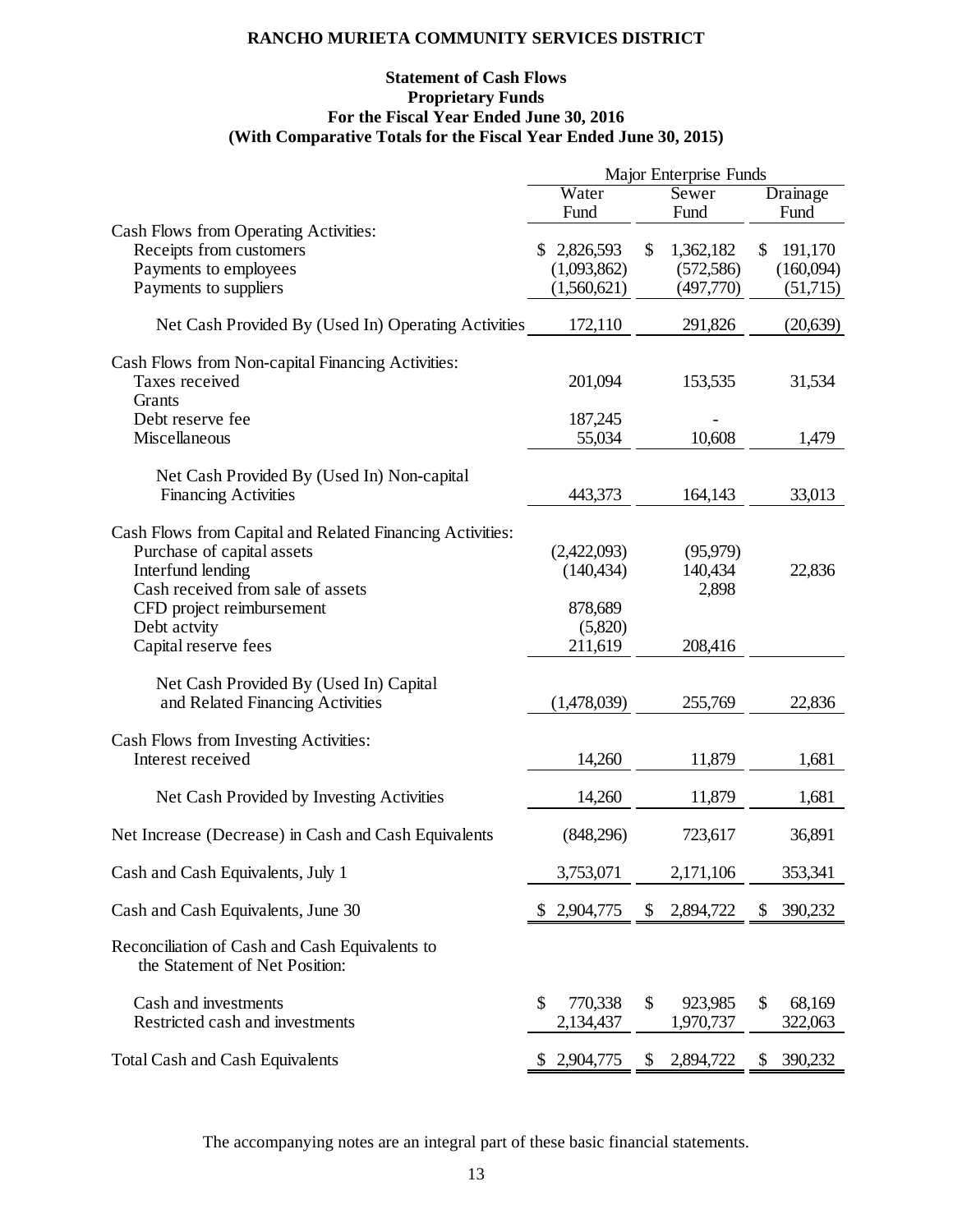|               |               | Totals |             |    |              |  |
|---------------|---------------|--------|-------------|----|--------------|--|
| Solid Waste   | Security      |        |             |    |              |  |
| Fund          | Fund          |        | 2016        |    | 2015         |  |
| \$<br>635,382 | \$1,312,772   | \$     | 6,328,099   | \$ | 4,047,936    |  |
| (38,672)      | (1,182,989)   |        | (3,048,204) |    | (2,757,800)  |  |
| (610, 939)    | (190,968)     |        | (2,912,012) |    | (1,621,461)  |  |
| (14,229)      | (61, 185)     |        | 367,883     |    | (331,325)    |  |
|               |               |        |             |    |              |  |
| 25,848        | 124,297       |        | 536,308     |    | 566,301      |  |
|               |               |        |             |    | 52,085       |  |
|               |               |        | 187,245     |    | 109,143      |  |
|               | 5,491         |        | 72,612      |    | 19,542       |  |
|               |               |        |             |    |              |  |
| 25,848        | 129,788       |        | 796,165     |    | 747,071      |  |
|               |               |        |             |    |              |  |
|               | (23,762)      |        | (2,541,834) |    | (10,782,745) |  |
|               | (22, 836)     |        |             |    | (108, 875)   |  |
|               |               |        | 2,898       |    |              |  |
|               |               |        | 878,689     |    | 6,765,103    |  |
|               | 7,716         |        | 1,896       |    | (6,996)      |  |
|               | 58,884        |        | 478,919     |    | 467,232      |  |
|               |               |        |             |    |              |  |
|               | 20,002        |        | (1,179,432) |    | (3,666,281)  |  |
|               |               |        |             |    |              |  |
| 671           | 1,855         |        | 30,346      |    | 17,914       |  |
| 671           | 1,855         |        | 30,346      |    | 17,914       |  |
| 12,290        | 90,460        |        | 14,962      |    | (3,232,622)  |  |
| 241,307       | 436,133       |        | 6,954,958   |    | 10,187,580   |  |
|               |               |        |             |    |              |  |
| \$<br>253,597 | \$<br>526,593 | \$     | 6,969,919   | \$ | 6,954,958    |  |
|               |               |        |             |    |              |  |
| \$<br>250,416 | \$<br>409,430 | \$     | 2,422,339   | \$ | 2,849,908    |  |
| 3,181         | 117,163       |        | 4,547,581   |    | 4,105,050    |  |
| \$<br>253,597 | \$<br>526,593 | \$     | 6,969,919   | \$ | 6,954,958    |  |

The accompanying notes are an integral part of these basic financial statements.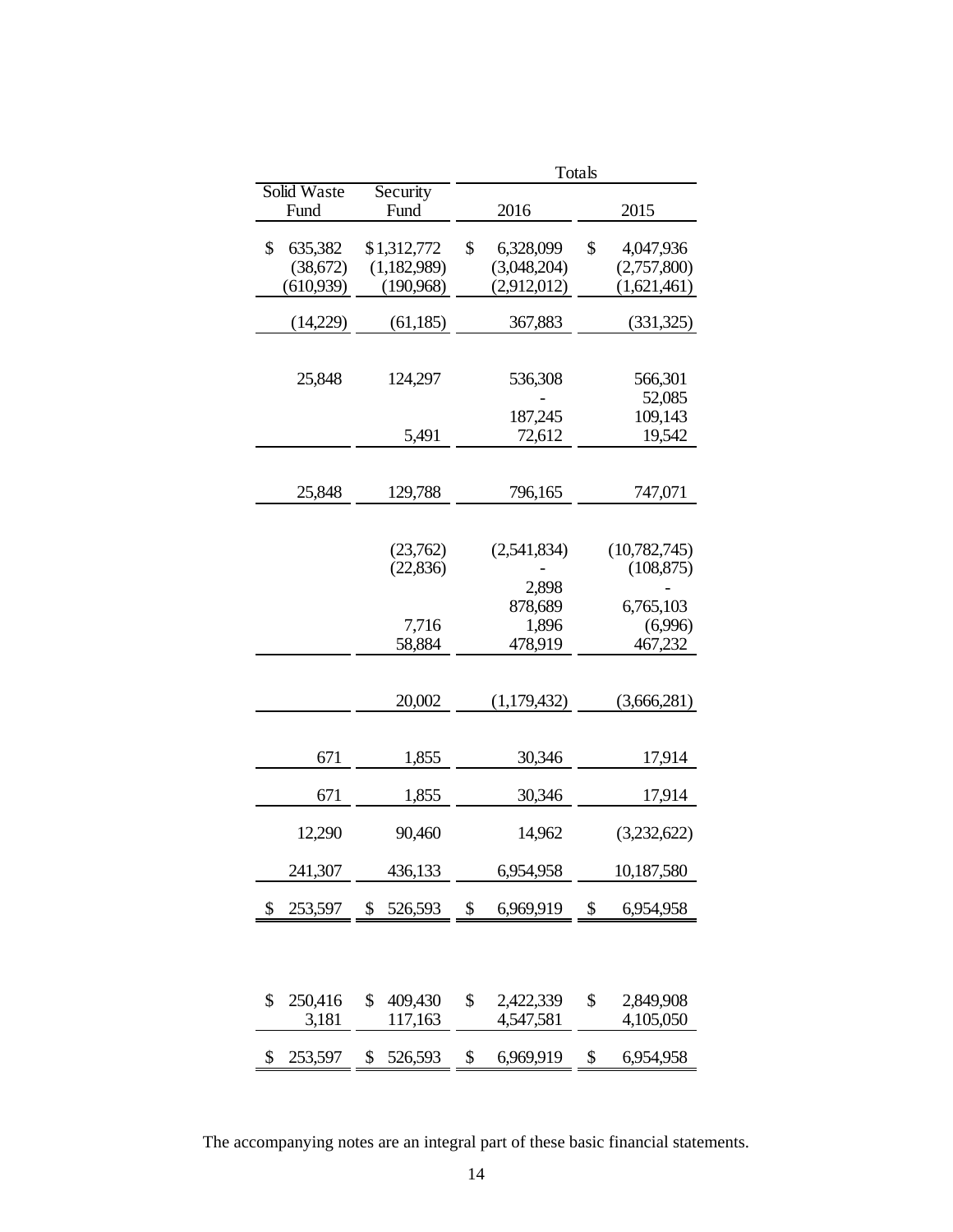# **Statement of Cash Flows Proprietary Funds For the Fiscal Year Ended June 30, 2016 (With Comparative Totals for the Fiscal Year Ended June 30, 2015)**

|                                                        | Major Enterprise Funds     |         |           |    |           |  |
|--------------------------------------------------------|----------------------------|---------|-----------|----|-----------|--|
|                                                        | Water<br>Sewer             |         |           |    | Drainage  |  |
|                                                        | Fund                       |         | Fund      |    | Fund      |  |
| Reconciliation of Operating Loss to Net Cash Provided  |                            |         |           |    |           |  |
| (Used) by Operating Activities                         |                            |         |           |    |           |  |
| Operating loss                                         | $\mathcal{S}$<br>(823,307) | \$      | (337,897) | \$ | (21, 131) |  |
| Noncash items included in operating loss               |                            |         |           |    |           |  |
| Depreciation                                           | 572,957                    |         | 611,008   |    |           |  |
| Changes in assets and liabilities                      |                            |         |           |    |           |  |
| Decrease (increase) in operating assets                |                            |         |           |    |           |  |
| Accounts receivable                                    | 1,093,746                  |         | (9,392)   |    | (235)     |  |
| Prepaid expenses                                       |                            | (8,754) | 1,626     |    | (243)     |  |
| Deposits                                               |                            | 1,243   | 5,520     |    | (317)     |  |
| Due from others                                        | 22,416                     |         | 7,393     |    |           |  |
| GASB 68 adjustments                                    | (62, 927)                  |         | (46,378)  |    | (8,660)   |  |
| Increase (decrease) in operating liabilities           |                            |         |           |    |           |  |
| Accounts payable                                       | (440,989)                  |         | 47,382    |    | 4,103     |  |
| Accrued payroll                                        |                            | 8,358   | 836       |    | 3,382     |  |
| Post retirement medical liability                      | 10,672                     |         | 7,863     |    | 1,465     |  |
| Deposit liability                                      |                            | (189)   | (0)       |    | 32        |  |
| Due to others                                          |                            | 1,438   |           |    |           |  |
| Compensated absences                                   |                            | 6,919   | 4,050     |    | 1,003     |  |
| Deferred revenue                                       | (209, 473)                 |         | (185)     |    | (38)      |  |
| Net Cash Provided By (Used In) Operating Activities \$ | 172,110                    | \$      | 291,826   | \$ | (20, 639) |  |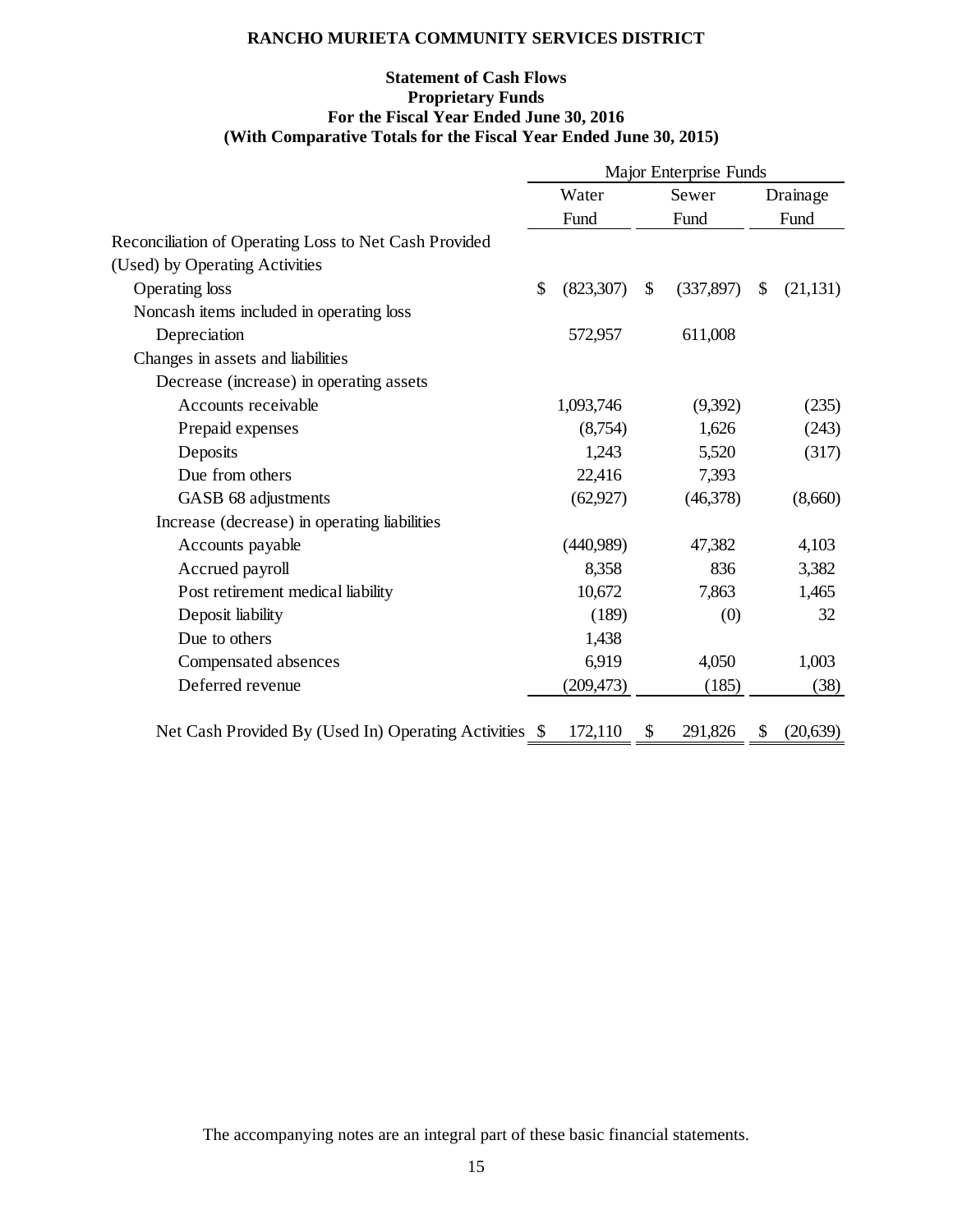|                |                 | Totals |             |    |             |  |
|----------------|-----------------|--------|-------------|----|-------------|--|
| Solid Waste    | Security        |        |             |    |             |  |
| Fund           | Fund            |        | 2016        |    | 2015        |  |
|                |                 |        |             |    |             |  |
|                |                 |        |             |    |             |  |
| \$<br>(27,571) | \$<br>(25,074)  | \$     | (1,234,980) | \$ | (1,126,922) |  |
|                |                 |        |             |    |             |  |
|                | 41,609          |        | 1,225,574   |    | 1,122,339   |  |
|                |                 |        |             |    |             |  |
|                |                 |        |             |    |             |  |
| (5,898)        | (16,985)        |        | 1,061,236   |    | (1,137,911) |  |
| (237)          | 6,972           |        | (636)       |    | 17,739      |  |
| 1,968          | (9,319)         |        | (905)       |    | (53,000)    |  |
|                |                 |        | 29,809      |    | 25,103      |  |
| (2,309)        | (72,165)        |        | (192, 439)  |    | (141,290)   |  |
|                |                 |        |             |    |             |  |
| 18,007         | (2,550)         |        | (374, 047)  |    | 1,016,801   |  |
| 227            | 3,386           |        | 16,189      |    | (15,728)    |  |
| 985            | 11,095          |        | 32,080      |    | (10,582)    |  |
| 140            | 183             |        | 166         |    | (331, 654)  |  |
|                |                 |        | 1,438       |    | 108,875     |  |
| 490            | 1,790           |        | 14,252      |    | (18,278)    |  |
| (31)           | (127)           |        | (209, 854)  |    | 213,183     |  |
|                |                 |        |             |    |             |  |
| \$<br>(14,229) | \$<br>(61, 185) | \$     | 367,883     | \$ | (331,325)   |  |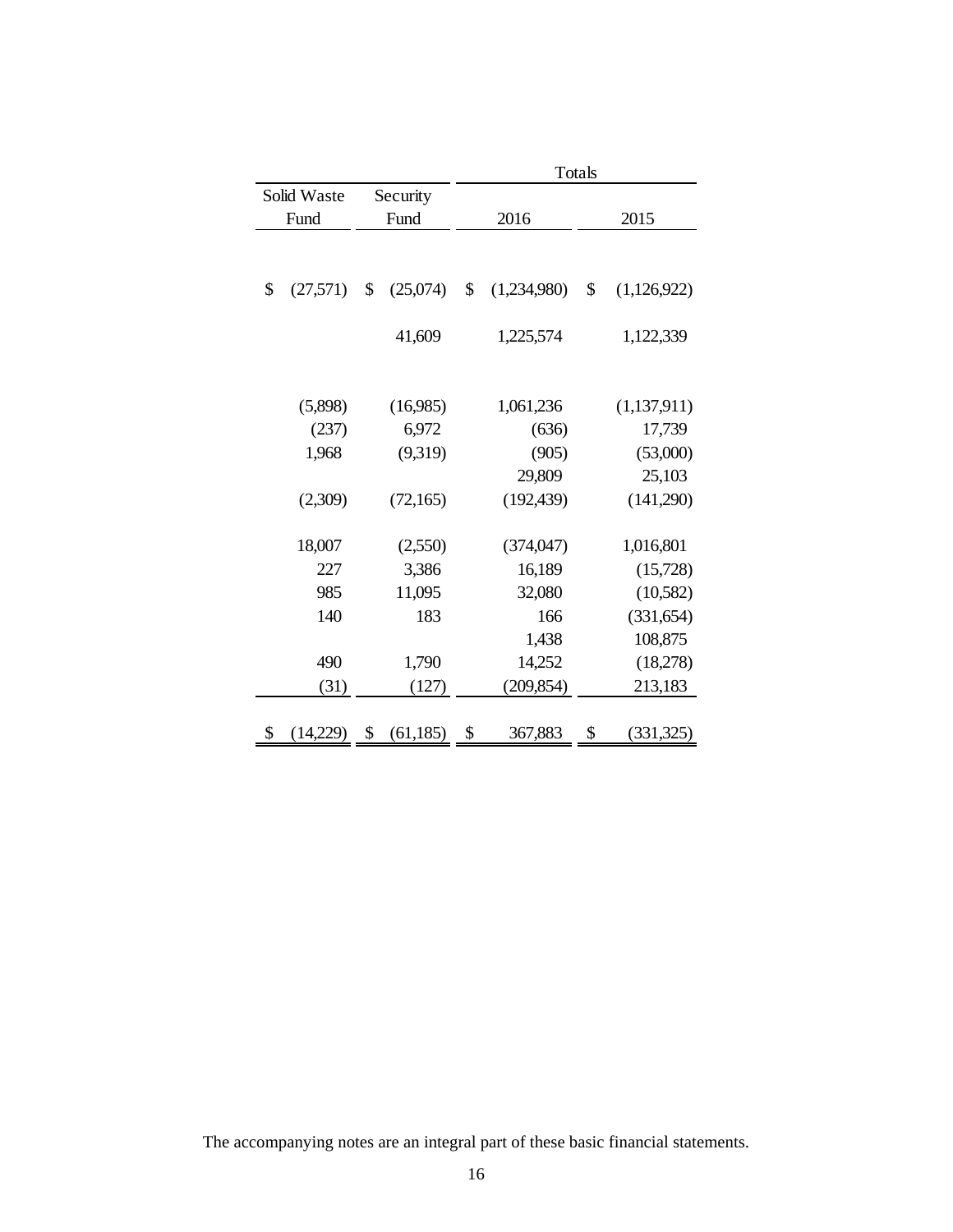# **Statement of Fiduciary Net Position June 30, 2016**

|                                           |     | <b>PARS OPEB</b> | <b>CFD</b>              |
|-------------------------------------------|-----|------------------|-------------------------|
|                                           |     |                  | Trust Fund Agency Funds |
| Assets                                    |     |                  |                         |
| Cash and investments                      | \$  | 1,082,649        | \$1,226,132             |
| Prepaid expense                           |     |                  | 1,496                   |
| Due from others                           |     |                  | 1,467                   |
| <b>Total Assets</b>                       | S   | 1,082,649        | \$1,229,095             |
| Liabilities<br>Due to others              | \$  |                  | \$1,229,095             |
| <b>Total Liabilities</b>                  |     |                  | 1,229,095               |
| <b>Net Position</b>                       |     |                  |                         |
| Held in trust for OPEB benefits           |     | 1,082,649        |                         |
| <b>Total Liabilities and Net Position</b> | \$. | 1,082,649        | \$1,229,095             |

# **Changes in Fiduciary Net Position-PARS Trust Fund**

| Additions:                                  |               |
|---------------------------------------------|---------------|
| <b>Employer contributions</b>               | \$<br>141,750 |
| <b>Total contributions</b>                  | 141,750       |
| Investment income (loss):                   |               |
| Net adjustment to fair value of investments | 23,349        |
| <b>Total Additions (Deductions)</b>         | 23,349        |
| Change in plan net position                 | 165,099       |
| <b>Net Position:</b>                        |               |
| Held in trust for OPEB benefits:            |               |
| Beginning of year                           | 917,550       |
| End of year                                 | 1,082,649     |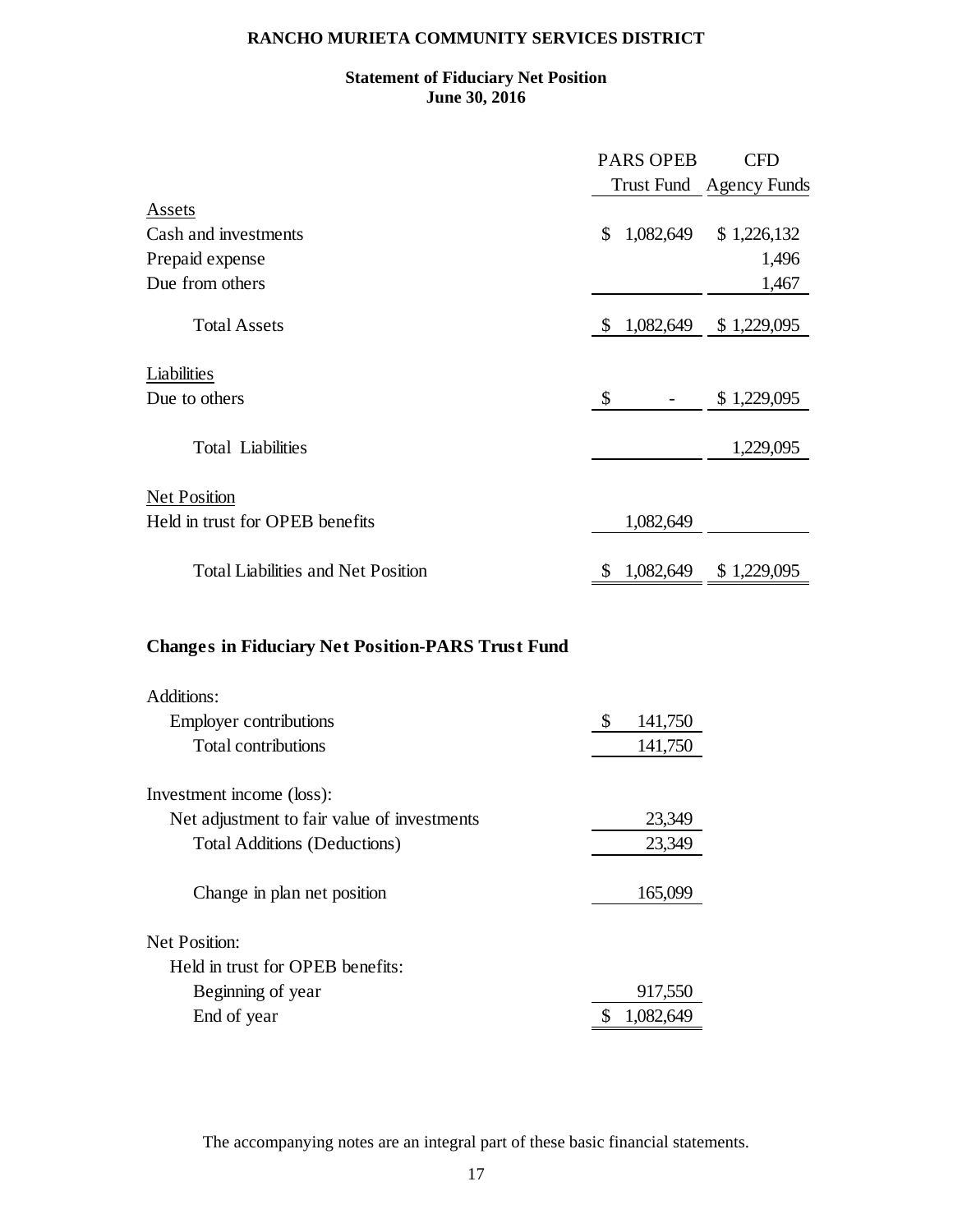#### Note 1: Significant Accounting Policies

The Rancho Murieta Community Services District (District) was formed in 1982, under California State Government Code 61600 and currently provides water, sewer, drainage, solid waste and security services throughout the Rancho Murieta Community. The District's financial and administrative functions are governed by a five member Board of Directors elected by the voting population within the District.

The accounting policies of the Rancho Murieta Community Services District conform to accounting principles generally accepted in the United States of America as prescribed by the Governmental Accounting Standards Board (GASB) and the American Institute of Certified Public Accountants (AICPA).

#### A. Reporting Entity

The District's basic financial statements include the operations of all organizations for which the District's Board of Directors exercises oversight responsibility. Oversight responsibility is demonstrated by financial interdependency, selection of governing authority, designation of management, ability to significantly influence operations, and accountability for fiscal matters.

Based upon the aforementioned oversight criteria, the following entities have been included within the reporting entity as blended component units:

Special Assessment Districts **–** The special assessment districts are the Community Facilities District No. 1 and the Community Facilities District No. 2014-1. These Special Assessment Districts were created for the purpose of acquiring, constructing and maintaining water and sewer facilities within the Rancho Murieta boundaries. The District is not obligated to repay debt of the Special Assessment Districts but functions as an agent for the property owners by collecting assessments, forwarding collections to special assessment debt holders and, if appropriate, initiating foreclosures on delinquent property owners. Because of the special financing relationships, the Community Facilities District No. 1 and 2014-1 have been included in the financial statements as fiduciary fund types.

#### B. Basis of Presentation

The District's basic financial statements are prepared in conformity with accounting principles generally accepted in the United States of America. The Governmental Accounting Standards Board is the acknowledged standard setting body for establishing accounting and financial reporting standards followed by governmental entities in the United States of America.

#### Fund Financial Statements

The proprietary fund financial statements provide information about the District's funds. Separate statements for each fund category - *proprietary and fiduciary* - are presented. The emphasis of fund financial statements is on major individual funds, each of which is displayed in a separate column. All remaining funds are aggregated and reported as non-major funds.

Proprietary fund financial statements include a Statement of Net Position; a Statement of Revenues, Expenses, and Changes in Net Position; and a Statement of Cash Flows.

Proprietary funds are accounted for using the "*economic resources*" measurement focus and the accrual basis of accounting. Accordingly, all assets and liabilities (whether current or noncurrent) are included on the Statement of Net Position. The Statement of Revenues, Expenses, and Changes in Net Position presents increases (revenues) and decreases (expenses) in total Net Position. Under the accrual basis of accounting, revenues are recognized in the period in which they are earned while expenses are recognized in the period in which the liability is incurred.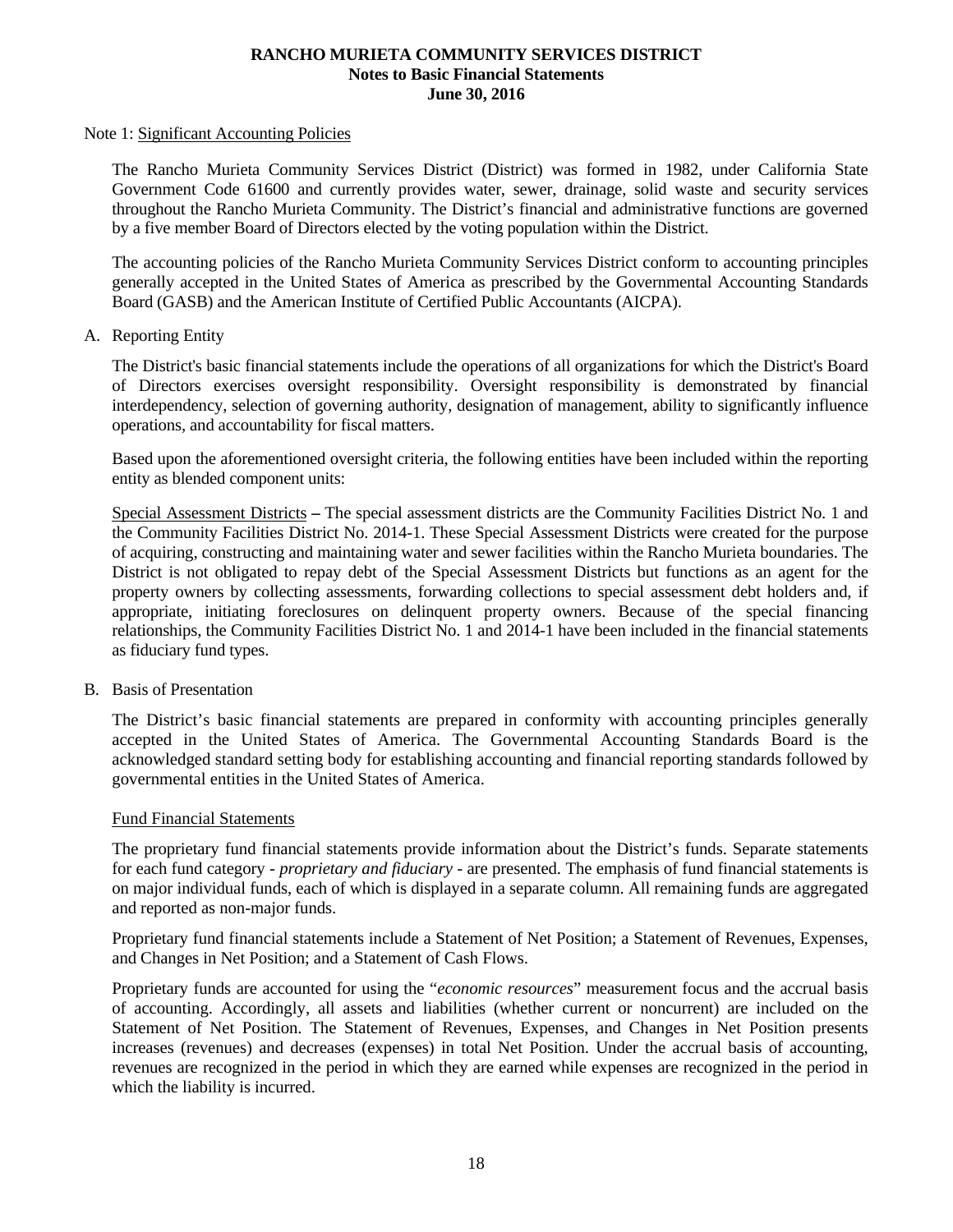#### Note 1: Significant Accounting Policies (Continued)

B. Basis of Presentation (Continued)

Operating revenues in the proprietary funds are those revenues that are generated from the primary operation of the fund. All other revenues are reported as non-operating revenues. Operating expenses are those expenses that are essential to the primary operations of the fund. All other expenses are reported as non-operating expenses.

Fiduciary funds are used to account for assets held by the District in a trustee capacity or as an agent for individuals, private organizations, other governmental units, and/or other funds. Fiduciary funds use the "economic resources" measurement focus and the accrual basis of accounting.

C. Major Funds

GASB Statement No. 34 defines major funds and requires that the District's major proprietary funds are identified and presented separately in the fund financial statements. All other funds, called non-major funds, are combined and reported in a single column, regardless of their fund-type.

Major funds are defined as funds that have assets, liabilities, revenues, or expenditures/expenses equal to or greater than ten percent of their fund-type total or five percent of all fund-type totals. The District may also select other funds it believes should be presented as major funds. The District reports all of its proprietary funds as major funds.

The District reports on the following major proprietary funds:

Water

This fund accounts for the activities of providing water to the residents of the District.

Sewer

This fund accounts for the activities of collecting and treating wastewater of the residents in the District.

Drainage

This fund accounts for the activities of providing drainage to the residents of the District.

#### Solid Waste

This fund accounts for the activities of collecting solid waste of the residents of the District.

Security

This fund accounts for the activities of providing security to the residents of the District.

The District reports the following additional fund types:

#### PARS *Trust Fund*

Accounts for activities associated with the District's other post-employment benefits (OPEB) trust fund used for administration of health insurance for retirees.

#### Agency Fund

The Agency fund accounts for assets held by the District as an agent for other entities.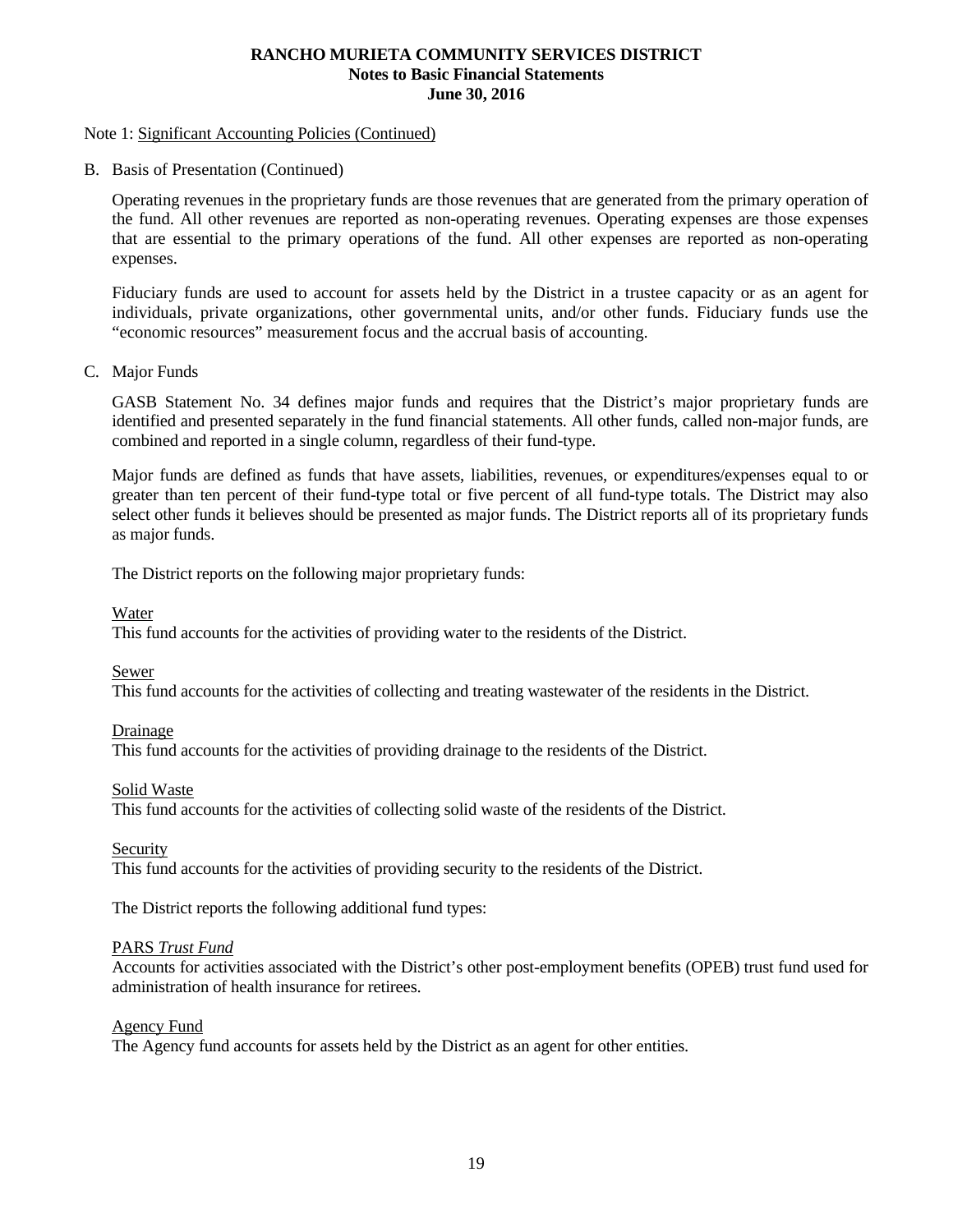#### Note 1: Significant Accounting Policies (Continued)

D. Basis of Accounting

Private-sector standards of accounting and financial reporting issued prior to December 1, 1989 generally are followed in both government-wide financial statements and proprietary funds financial statements to the extent that those standards do not conflict with or contradict with the guidance of the Governmental Accounting Standards Board. Governments also have the *option* of following subsequent private-sector guidance for their business-type activities and proprietary funds, subject to this same limitation. The government has elected not to follow subsequent private-sector guidance.

E. Budget and Budgeting

Budget integration is employed as a management control device. Budgets are formally adopted by the Board of Directors and take effect the following July 1. The budgets are a management tool and not a legal requirement.

F. Restricted Assets

Restricted assets are financial resources generated for a specific purpose such as construction of improvements and financing of debt obligations. These assets are for the benefit of a distinct group and as such are legally or contractually restricted from an external source.

G. Comparative Data

Comparative total data for the prior fiscal year has been presented in the accompanying basic financial statements in order to provide an understanding of changes in the District's financial position, operations, and cash flows. Certain amounts presented in the prior fiscal year data may have been reclassified in order to be consistent with the current fiscal year.

H. Cash and Cash Equivalents

For purposes of the statement of cash flows, the District considers all highly liquid investments (including restricted assets) with a maturity of three months or less when purchased to be cash equivalents. Amounts held in the State of California Local Agency Investment Fund (LAIF) are considered to be cash and cash equivalents due to their highly liquid nature.

I. Property Taxes

Secured property taxes are levied on January 1 and are payable in two installments on November 1 and February 1, and become delinquent after December 10 and April 10, respectively. Unsecured property taxes are payable in one installment on or before August 31. Sacramento County (County) bills and collects the property taxes and allocates a portion to the District. Property tax revenues are recognized in the fiscal year for which they become available. Available means when due, or past due and receivable within the current period and collected within the current period or expected to be collected soon enough thereafter to be used to pay liabilities of the current period.

The District is under the Teeter Plan and thus can receive 100% of the property tax apportionment each fiscal year, eliminating the need for an allowance for uncollectible tax. The County, in return, receives all penalties and interest. Under the Teeter Plan, the County remits property taxes to the District based on assessments, not on collections, according to the following schedule: 55 percent in December, 40 percent in April, and 5 percent at the end of the fiscal year.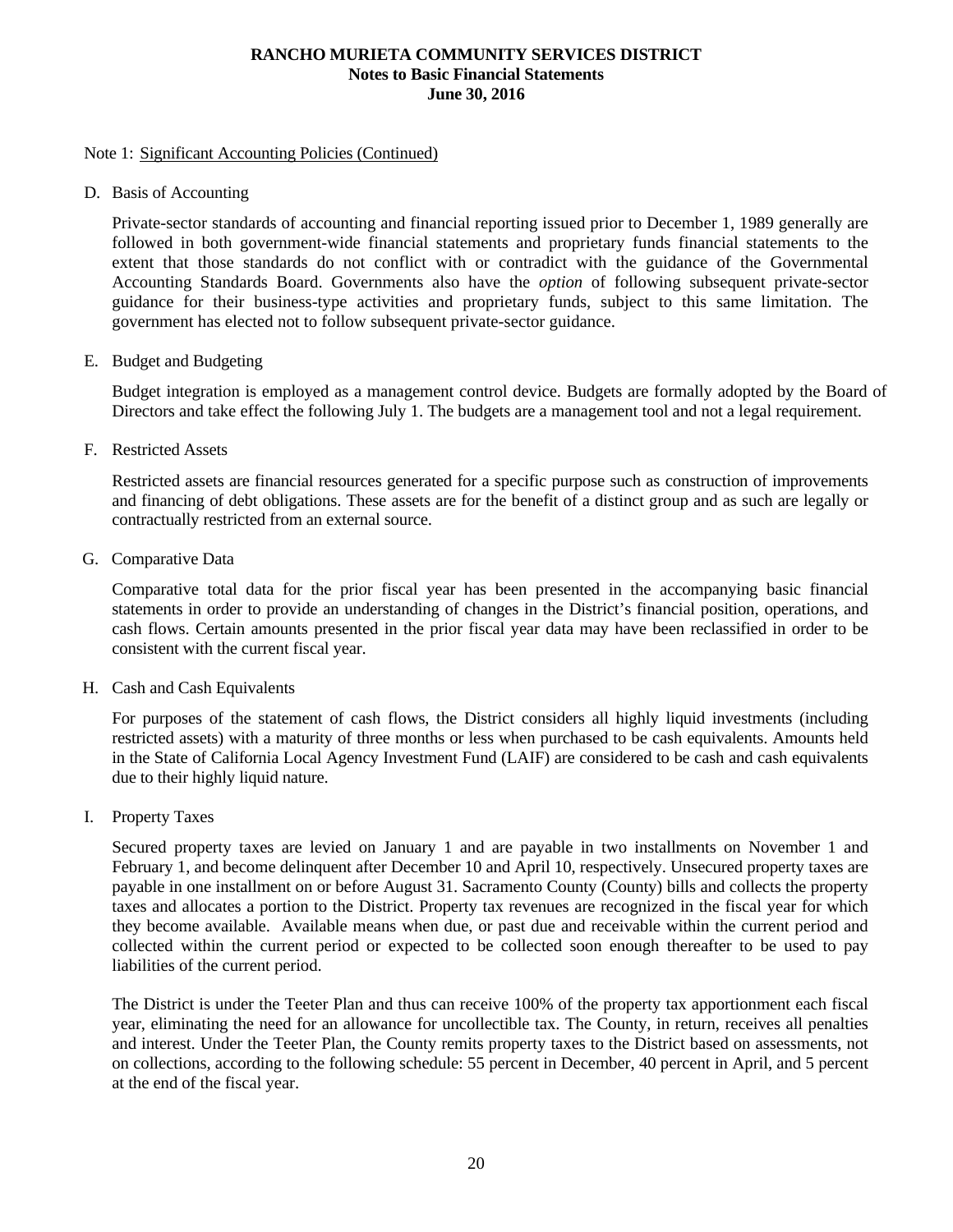#### Note 1: Significant Accounting Policies (Continued)

J. Capital Assets

All capital assets are valued at historical cost or estimated historical cost if actual historical cost is not available. Contributed capital assets are recorded at fair value at the date of donation. The District's policy is to capitalize all capital assets with costs exceeding \$5,000.

The purpose of depreciation is to spread the cost of capital assets equitably among all users over the life of these assets. The amount charged to depreciation expense each fiscal year represents that year's pro rata share of the cost of capital assets. GASB Statement No. 34 requires that all capital assets with limited useful lives be depreciated over their estimated useful lives. Depreciation is provided using the straight line method which means the cost of the capital asset is divided by its expected useful life in years and the result is charged to expense each year until the capital asset is fully depreciated. The District has assigned the useful lives listed below to capital assets:

| <b>Buildings</b> | 40 years      |
|------------------|---------------|
| Improvements     | $20-50$ years |
| Equipment        | 5-15 years    |

# K. Compensated Absences

All earned vacation, which is payable upon termination or retirement, is accrued as compensated absences, in accordance with GASB Statement No. 16. Sick leave benefits are not vested to the employee.

L. Net Position

GASB Statement No. 34 requires that the difference between assets and liabilities be reported as net position. Net position is classified as either invested in capital assets, net of related debt; restricted; or unrestricted.

Net position that is invested in capital assets, net of related debt, consists of capital assets, net of accumulated depreciation and reduced by the outstanding principal of related debt. Restricted net position is the net position that has external constraints placed on it by creditors, grantors, contributors, laws, or regulations of other governments, or through constitutional provisions or enabling legislation. Unrestricted net position consists of net position that does not meet the definition of invested in capital assets, net of related debt, or restricted net position.

# M. Pensions

For purposes of measuring the net pension liability and deferred outflows/inflows of resources related to pensions and pension expense, information about the fiduciary net position of the District's California Public Employees' Retirement System (CalPERS) plans (Plans) and additions to/deductions from the Plans' fiduciary net position have been determined on the same basis as they are reported by CalPERS. For this purpose, benefit payments (including refunds of employee contributions) are recognized when due and payable in accordance with the benefit terms. Investments are reported at fair value.

# N. Deferred Compensation Plan

The District offers its employees a deferred compensation plan created in accordance with Internal Revenue Code Section 457. The plan, available to all employees, permits participants to defer a portion of their salary until future years. The deferred compensation is not available to participants until termination, retirement, death, or unforeseeable emergency. All amounts of compensation deferred under the plan, all property and rights purchased with those amounts, and all income attributed to those amounts, are maintained in a trust. Participants have sole rights under the plan in an amount equal to the fair value of the deferred account for each participant.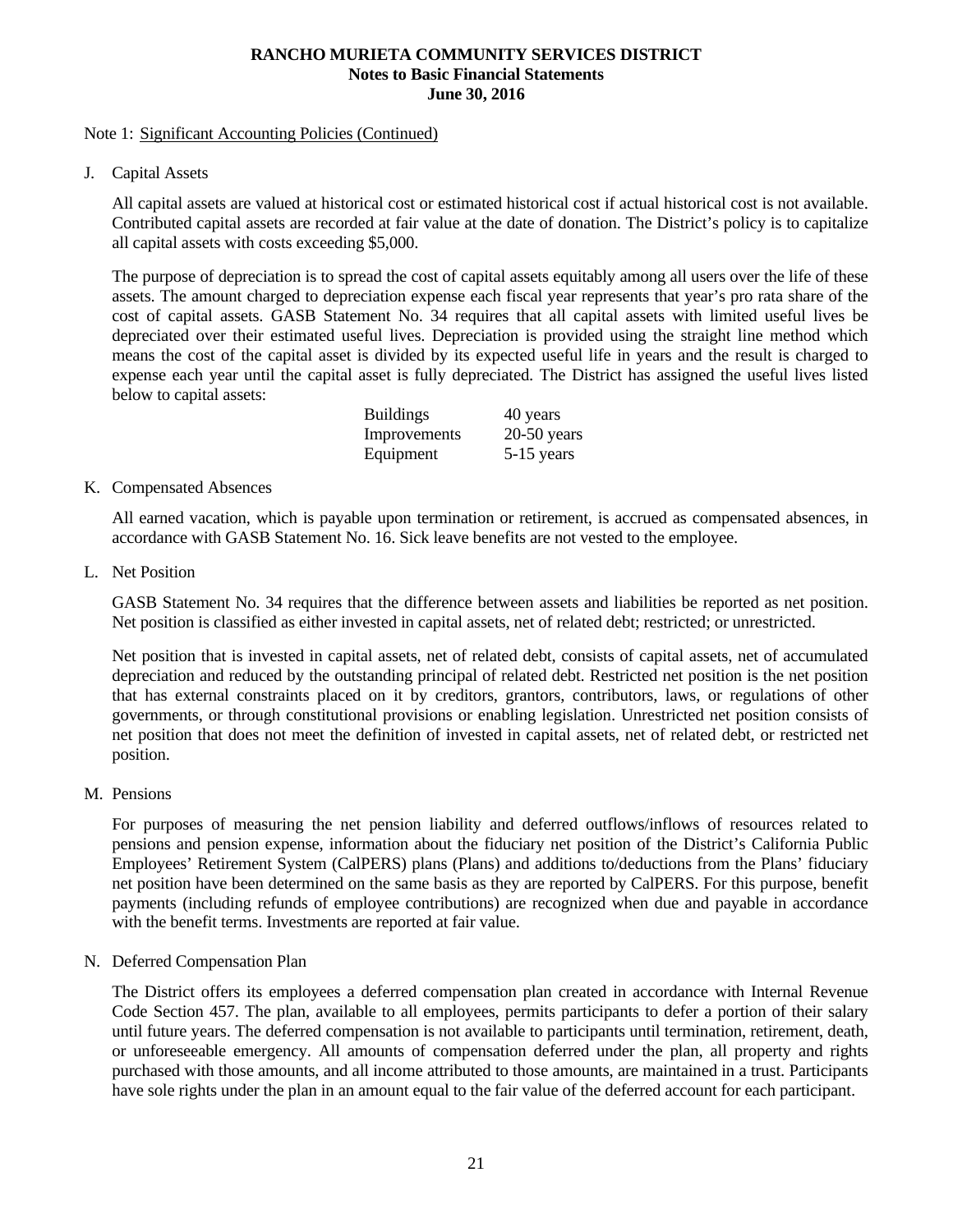#### Note 1: Significant Accounting Policies (Continued)

O. Use of Estimates

The preparation of financial statements in conformity with accounting principles generally accepted in the United States of America as prescribed by the GASB and the American Institute of Certified Public Accountants (AICPA), requires management to make estimates and assumptions that affect the reported amounts of assets and liabilities, disclosure of contingent assets and liabilities at the date of the financial statements, and the reported amounts of revenues and expenses during the reporting period. Actual results could differ from those estimates.

#### Note 2: Cash and Investments

#### Classification

The cash and investments are classified in the financial statements as shown below, based on whether or not their use is restricted under the terms of District debt instruments or District agreements:

| Cash and investments                                               | 2,422,339        |
|--------------------------------------------------------------------|------------------|
| Designated cash and investments                                    | 4,547,581        |
| Cash and investments, Statement of Net Position                    | 6,969,920        |
| Cash and investments, Statement of Fiduciary Net Assets            | 2,308,781        |
| Total cash and investments                                         | 9,278,701        |
| Cash and investments as of June 30, 2016 consist of the following: |                  |
| Cash on hand                                                       | \$<br><b>250</b> |
| Deposits with financial institutions                               | 964,263          |
| Investments                                                        | 8,314,188        |
| Total cash and investments                                         | 9,278,701        |

A. Investments Authorized by the California Government Code and the District's Investment Policy

The table below identifies the **investment types** that are authorized for the Rancho Murieta Community Services District (District) by the California Government Code (or the District's investment policy, where more restrictive). The table also identifies certain provisions of the California Government Code (or the District's investment policy, where more restrictive) that address **interest rate risk, credit risk,** and **concentration of credit risk**. This table does not address investments of debt proceeds held by bond trustee that are governed by the provisions of debt agreements of the District, rather than the general provisions of the California government Code or the District's investment policy:

|                                           | Maximum  | Percentage   | Investment    |
|-------------------------------------------|----------|--------------|---------------|
| Authorized Investment Type                | Maturity | of Portfolio | in One Issuer |
| Investment pools authorized under CA      |          |              |               |
| Statues governed by Government Code       | N/A      | None         | \$40 million  |
| U.S. Treasury Obligations                 | 5 years  | None         | None          |
| <b>Bank Savings Account</b>               | N/A      | 25%          | None          |
| <b>Federal Agencies</b>                   | 5 years  | 75%          | None          |
| Commercial Paper                          | 180 days | 20%          | None          |
| <b>Negotiable Certificates of Deposit</b> | 180 days | 20%          | None          |
| Re-purchase Agreements                    | 180 days | 20%          | None          |
| Corporate Debt                            | 5 years  | 25%          | None          |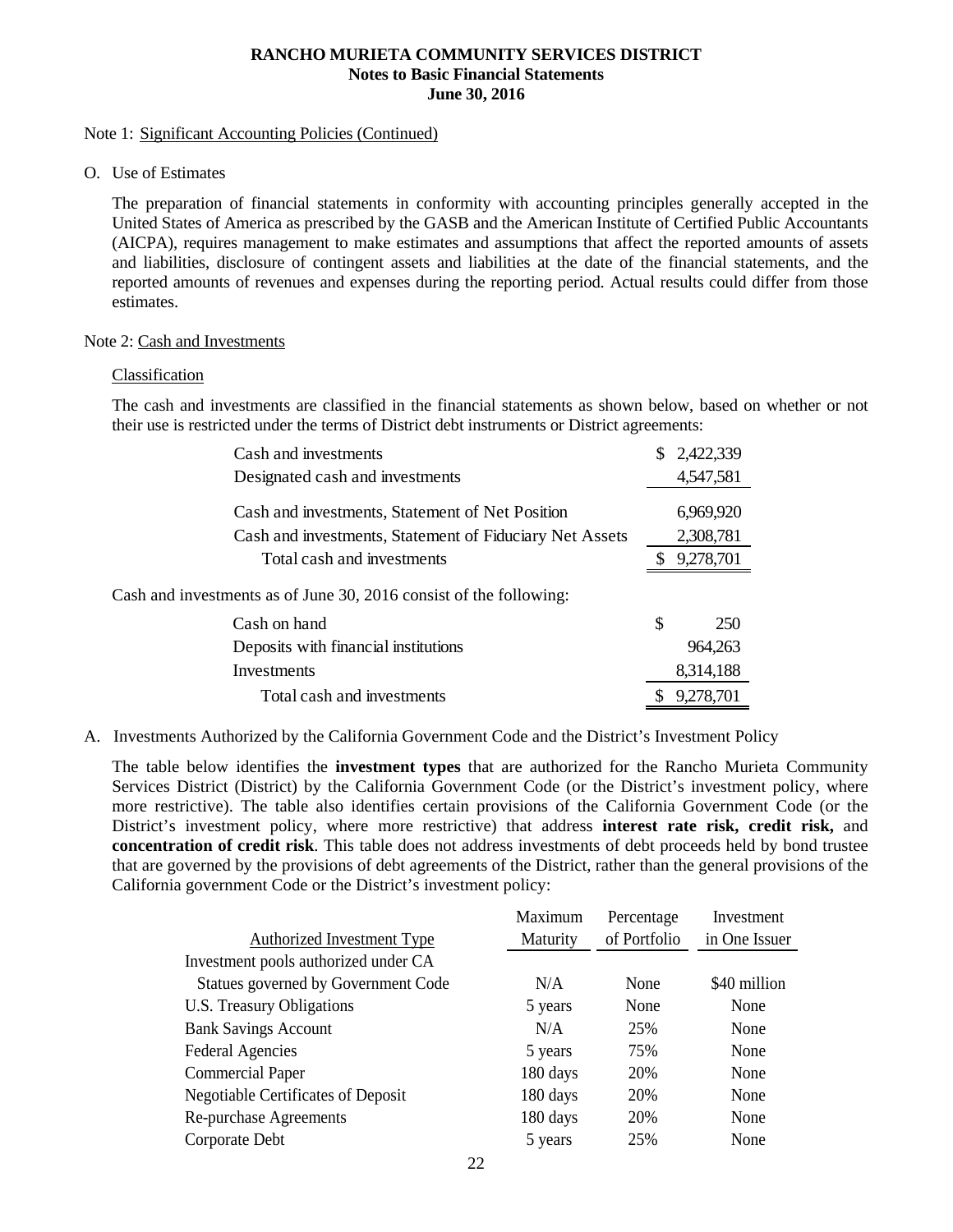#### Note 2: Cash and Investments (Continued)

B. Investments Authorized by Debt Agreements

Investments held by trustees are governed by provisions of the debt agreements, rather than the general provisions of the California Government Code or the District's investment policy. The table below identifies the **investment types** that are authorized for investments held by trustees. The table also identifies certain provisions of these debt agreements that address **interest rate risk, credit risk**, and **concentration of credit risk**.

|                                           |                 | Maximum      | Maximum       |
|-------------------------------------------|-----------------|--------------|---------------|
|                                           | Maximum         | Percentage   | Investment    |
| Authorized Investment Type                | <b>Maturity</b> | of Portfolio | in One Issuer |
| Investment pools authorized under CA      |                 |              |               |
| Statues governed by Government Code       | N/A             | None         | \$40 million  |
| U.S. Treasury Obligations                 | 5 years         | None         | None          |
| <b>Bank Savings Account</b>               | N/A             | 25%          | None          |
| <b>Federal Agencies</b>                   | 5 years         | 75%          | None          |
| <b>Commercial Paper</b>                   | 180 days        | 20%          | None          |
| <b>Negotiable Certificates of Deposit</b> | 180 days        | 20%          | None          |
| Re-purchase Agreements                    | 180 days        | 20%          | None          |
| Corporate Debt                            | 5 years         | 25%          | None          |
| <b>Money Market Accounts</b>              | N/A             | None         | None          |
|                                           |                 |              |               |

C. Disclosures Relating to Interest Rate Risk

Interest rate risk is the risk that changes in market interest rates will adversely affect the fair value of an investment. Generally, the longer the maturity of an investment, the greater the sensitivity of its fair value to changes in market interest rates

Information about the sensitivity of the fair values of the District's investments to market interest rate fluctuations is provided by the following table that shows the distribution of the District's investments by maturity:

|                        |               | Remaining Maturity (in Months) |               |  |  |
|------------------------|---------------|--------------------------------|---------------|--|--|
|                        |               | 12 Months                      | 13-48         |  |  |
| <b>Investment Type</b> | <b>Totals</b> | or Less                        | <b>Months</b> |  |  |
| $CAMP^*$               | 608,680<br>S  | 608,680                        | \$            |  |  |
| State Investment Pool* | 5,423,837     | 5,423,837                      |               |  |  |
| PARS Trust*            | 1,082,649     | 1,082,649                      |               |  |  |
| Money Market*          | 1,199,021     | 1,199,021                      |               |  |  |
| Totals                 | 8,314,188     | 8,314,188                      | S             |  |  |

*\*Not subject to categorization*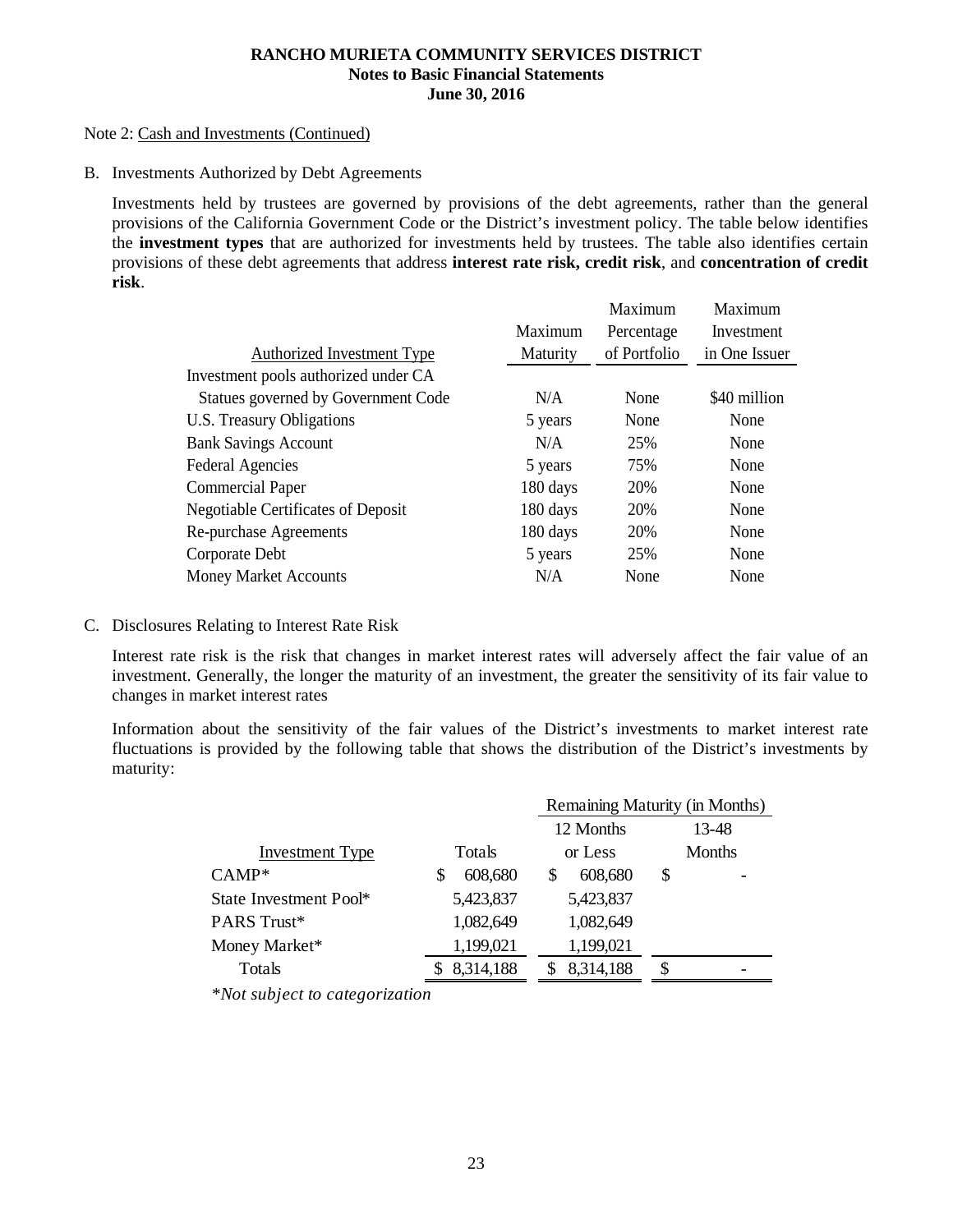#### Note 2: Cash and Investments (Continued)

D. Disclosures Relating to Credit Risk

Rating as of Generally, credit risk is the risk that the issuer of an investment will not fulfil its obligation to the holder of the investment. This is measured by the assignment of a rating by a nationally recognized statistical rating organization. Presented below is the minimum rating required (where applicable) by the California Government Code, the District's investment policy, or debt agreements, and the actual rating as of fiscal year end for each investment type.

|                             |           |              |                    |    | Fiscal Year End |
|-----------------------------|-----------|--------------|--------------------|----|-----------------|
|                             |           | Minimum      | <b>Exempt</b> From |    |                 |
| Investment Type             | Amount    | Legal Rating | Disclosure         |    | Not Rated       |
|                             |           |              |                    |    |                 |
| <b>CAMP</b> Investment Pool | 608,680   | N/A          | \$                 | S. | 608,680         |
| State Investment Pool       | 5,423,837 | N/A          |                    |    | 5,423,837       |
| Pars Trust                  | 1,082,649 | N/A          |                    |    | 1,082,649       |
| Money Market                | 1,199,021 | N/A          |                    |    | 1,199,021       |
| Total investments           | 8,314,188 |              |                    |    | 8,314,188       |

# E. Concentration of Credit Risk

The investment policy of the District contains limitations on the amount that can be invested in any one issuer. There are no investments in any one issuer that represent 5% or more of **total District investments.** 

F. Custodial Credit Risk

Custodial credit risk for *deposits* is the risk that, in the event of the failure of a depository financial institution, a government will not be able to recover its deposits or will not be able to recover collateral securities that are in the possession of an outside party. The custodial credit risk for *investments* is the risk that, in the event of the failure of the counterparty (e.g. broker-dealer) to a transaction, a government will not be able to recover the value of its investment or collateral securities that are in the possession of another party. The California Government Code and the District's investment policy do not contain legal or policy requirements that would limit the exposure to custodial credit risk for deposits or investments, other than the following provision for deposits: The California Government Code requires that a financial institution secure deposits made by state or local governmental units by pledging securities in an undivided collateral pool held by a depository regulated under state law (unless so waived by the government unit). The fair value of the pledged securities in the collateral pool must equal at least 110% of the total amount deposited by the public agencies. California law also allows financial institutions to secure the District's deposits by pledging first trust deed mortgage notes having a value of 150% of the secured public deposits.

As of June 30, 2016, \$622,268 of the District's deposits with financial institutions in excess of federal depository insurance limits was held in public funds collateralized accounts. As of June 30, 2016, the District did not hold any investments in any broker-dealer (counterparty) that was used by the District to buy the securities.

G. Investment in State Investment Pool

The District is a voluntary participant in the Local Agency Investment Fund (LAIF) that is regulated by the California Government Code under the oversight of the Treasurer of the State of California. The fair value of the District's investment in this pool is reported in the accompanying financial statements at amounts based upon the District's pro-rata share of the fair value provided by LAIF for the entire LAIF portfolio (in relation to the amortized cost of that portfolio). The balance available for withdrawal is based on the accounting records maintained by LAIF, which are recorded on an amortized cost basis.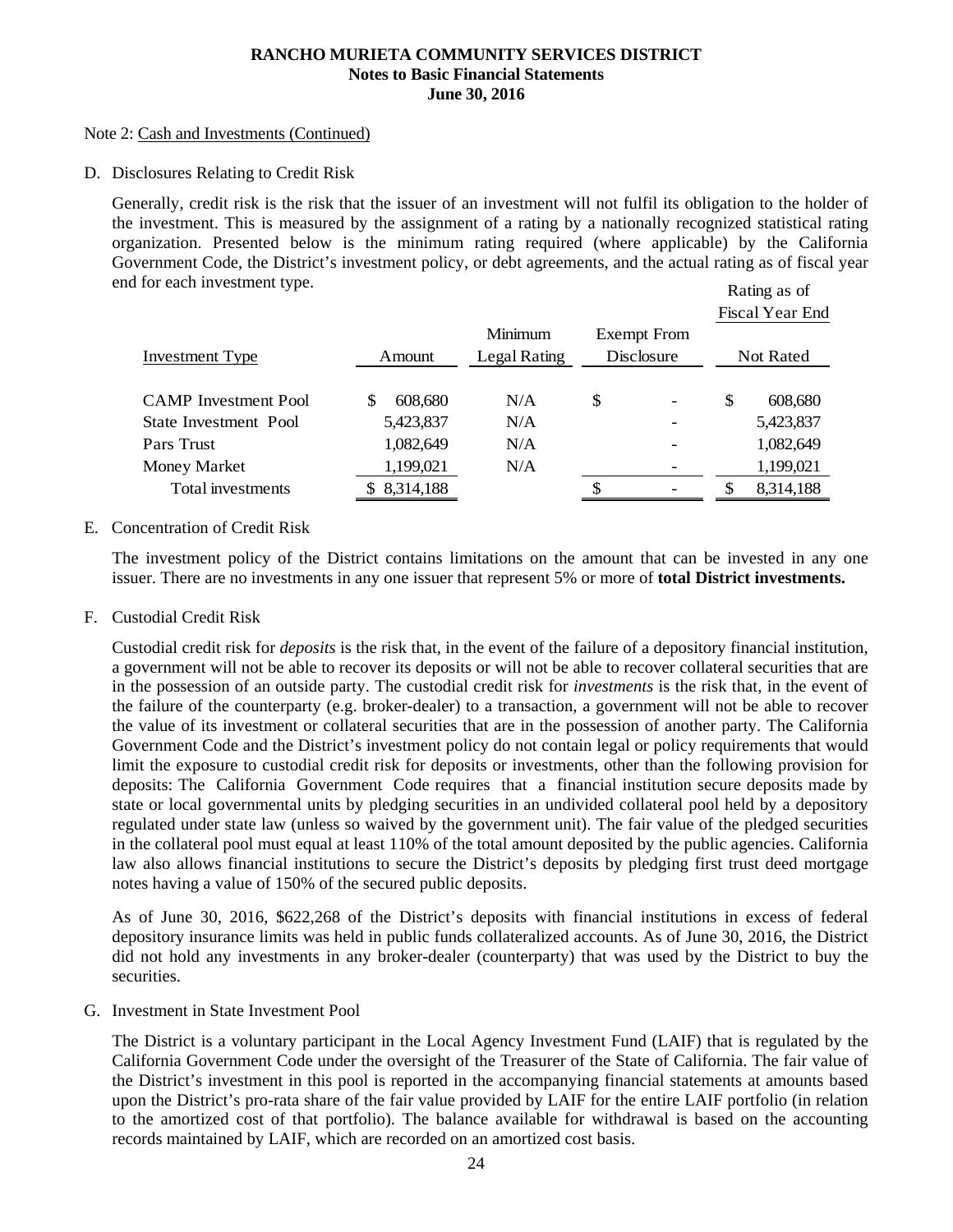# Note 3: Capital Assets

Capital Assets at June 30, 2016, consist of the following:

|                                   | <b>Balance</b>  |                  | Adjustments/             | <b>Balance</b>   |
|-----------------------------------|-----------------|------------------|--------------------------|------------------|
| Water                             | July 1, 2015    | <b>Additions</b> | Deletions                | June 30, 2016    |
| Depreciable assets:               |                 |                  |                          |                  |
| <b>Water Transmission</b>         | 7,333,007<br>\$ | \$               | \$<br>(3)                | 7,333,004<br>\$  |
| <b>Water Treatment</b>            | 9,086,032       | 13,593,559       | (10,448)                 | 22,669,142       |
| <b>Studies</b>                    | 695,885         | 48,114           |                          | 743,999          |
| Vehicles and equipment            | 608,683         | 58,661           | (67, 623)                | 599,721          |
| Subtotal                          | 17,723,607      | 13,700,334       | (78,074)                 | 31,345,867       |
| Less: Accumulated Depreciation    | (10,968,926)    | (572, 957)       | 75,484                   | (11, 466, 399)   |
| Net Capital Assets                | 6,754,681       | 13,127,377       | (2,590)                  | 19,879,468       |
| Non-depreciable assets:           |                 |                  |                          |                  |
| Construction in progress          | 11,563,561      | 24,924           | (11,300,580)             | 287,905          |
| Land                              | 13,640          |                  |                          | 13,640           |
| Subtotal                          | 11,577,201      | 24,924           | (11,300,580)             | 301,545          |
| Net Capital Assets                | \$18,331,882    | \$13,152,301     | \$<br>(11,303,170)       | \$<br>20,181,013 |
| Sewer                             |                 |                  |                          |                  |
| Depreciable assets:               |                 |                  |                          |                  |
| <b>Collection Facilties</b>       | \$4,962,622     | \$<br>11,571     | \$<br>(524)              | \$<br>4,973,669  |
| Pumping facility                  | 42,763          |                  |                          | 42,763           |
| <b>Treatment Plant/Facilities</b> | 16,005,348      |                  | (2)                      | 16,005,346       |
| Vehicles and equipment            | 650,268         | 65,897           | (104,767)                | 611,398          |
| Lake Chesbro Protection           | 270,020         |                  |                          | 270,020          |
| Waste Discharge                   | 549,152         |                  |                          | 549,152          |
| <b>Telemetry Building</b>         | 512,452         |                  |                          | 512,452          |
| Subtotal                          | 22,992,625      | 77,468           | (105, 293)               | 22,964,800       |
| Less: Accumulated Depreciation    | (13,012,670)    | (611,007)        | 105,291                  | (13,518,386)     |
| Net Capital Assets                | 9,979,955       | (533, 539)       | (2)                      | 9,446,414        |
| Non-depreciable assets:           |                 |                  |                          |                  |
| Construction in progress          | 208,621         | 18,511           |                          | 227,132          |
| Land                              | 578,050         |                  |                          | 578,050          |
| Subtotal                          | 786,671         | 18,511           | $\overline{\phantom{0}}$ | 805,182          |
| Net Capital Assets                | \$10,766,626    | \$<br>(515,028)  | $\$\,$<br>(2)            | \$<br>10,251,596 |
| <b>Security</b>                   |                 |                  |                          |                  |
| Depreciable assets:               |                 |                  |                          |                  |
| Vehicle and equipment             | 565,397<br>\$   | \$<br>20,096     | \$<br>(35, 146)          | \$<br>550,347    |
| Buildings and improvements        | 307,476         | 2,104            |                          | 309,580          |
| Subtotal                          | 872,873         | 22,200           | (35, 146)                | 859,927          |
| Less: Accumulated Depreciation    | (409,094)       | (41,609)         | 36,706                   | (413,997)        |
| Net Capital Assets                | 463,779         | (19,409)         | 1,560                    | 445,930          |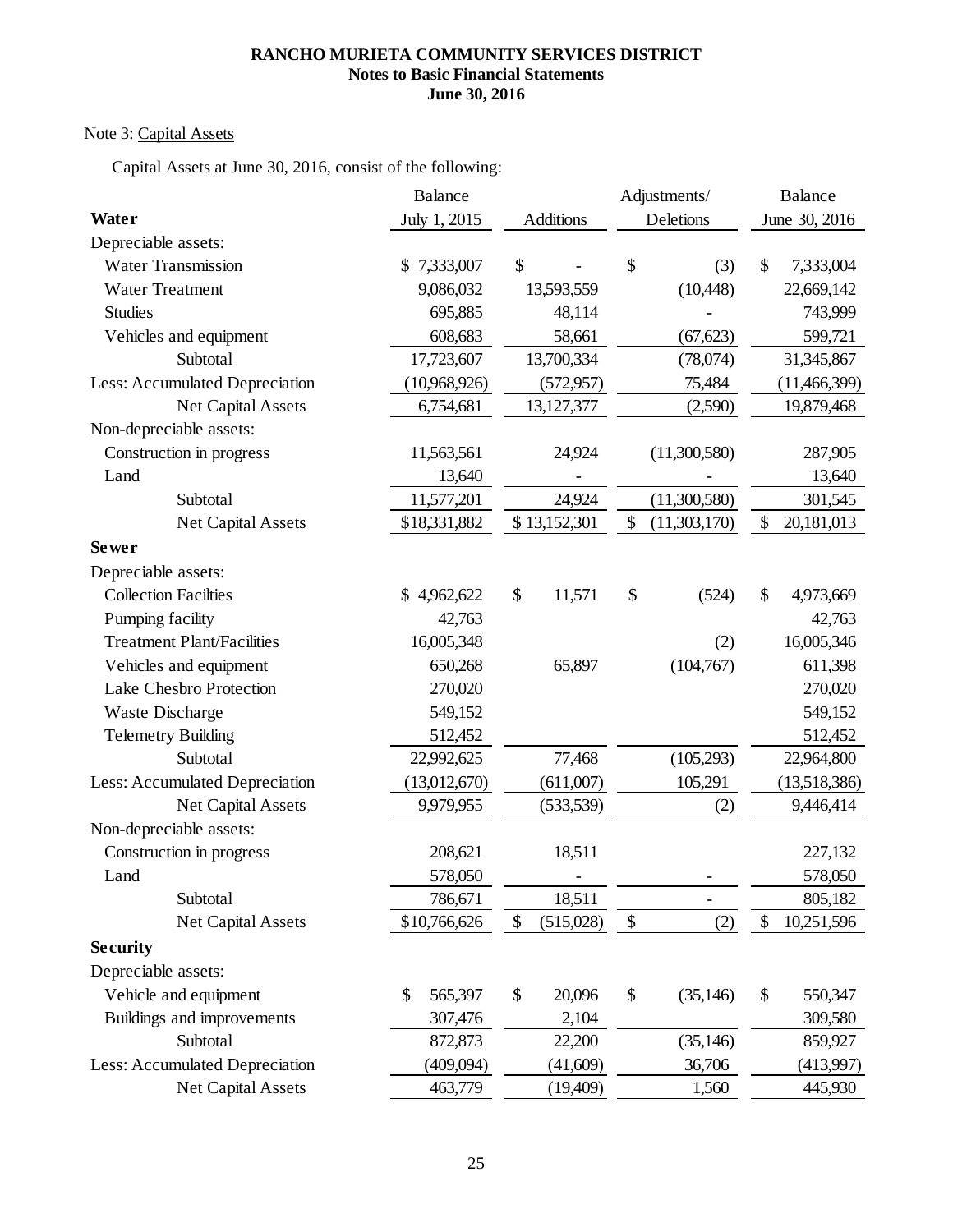# Note 4: Long-Term Liabilities

Long-term liabilities activity for the fiscal year ended June 30, 2016, was as follows:

|                                | <b>Balance</b> |                  |             | Balance         |
|--------------------------------|----------------|------------------|-------------|-----------------|
|                                | 7/1/2015       | <b>Additions</b> | Retirements | 6/30/2016       |
| Compensated absences           | 83,283         | 110,057          | (95, 804)   | \$<br>97,536    |
| Capital lease                  | 2,059          | 10,249           | (2,059)     | 10,249          |
| Net pension liability (note 6) | 2,114,104      | 71,605           |             | 2,185,709       |
| Total                          | 2,199,446      | 191,911          | (97, 863)   | \$<br>2,293,494 |

# Capital Lease

On June 7, 2016, the District Board of Directors authorized the financing and purchase of a security vehicle. The cost of the vehicle was \$20,095 and the District took out a \$10,249 lease to finance a portion of the purchase. The District will make monthly payments of \$240 for four years with the interest rate set at 5.85%.

#### Note 5: Net Position

Net Position is the excess of all the District's assets over all its liabilities, regardless of fund. Net position is divided into three captions under GASB Statement No. 34. These captions apply only to net position, which is determined at the proprietary or fiduciary fund level, and are described below.

#### Net Investment in Capital Assets

Net investment in capital assets describes the portion of net position which is represented by the current net book value of the District's capital assets, less the outstanding balance of any debt issued to finance these assets.

# Restricted Net Position

Restricted net position consists of constraints placed on net position use through external creditors (such as through debt covenants), grants, contributors, or laws or regulations of other governments or constraints imposed by law through constitutional provisions or enabling legislation which the District cannot unilaterally alter. These principally include connection fees received for use on capital projects and debt service requirements.

#### Unrestricted Net Position

Unrestricted net position describes the portion of net position which is not restricted as to use.

#### Note 6: Defined Benefit Pension Cost-Sharing Employer Plan

# A. General Information about the Pension Plans

#### Plan Descriptions

All qualified permanent and probationary employees are eligible to participate in the District's Miscellaneous Employee Pension Plan, which is a cost-sharing, multiple employer, defined benefit pension plan administered by the California Public Employees' Retirement System (CalPERS). Benefit provisions under the Plan are established by State statute and District resolution. CalPERS issues publicly available reports that include full descriptions of the pension plans, benefit provisions, assumptions and membership information and can be found on the CalPERS website.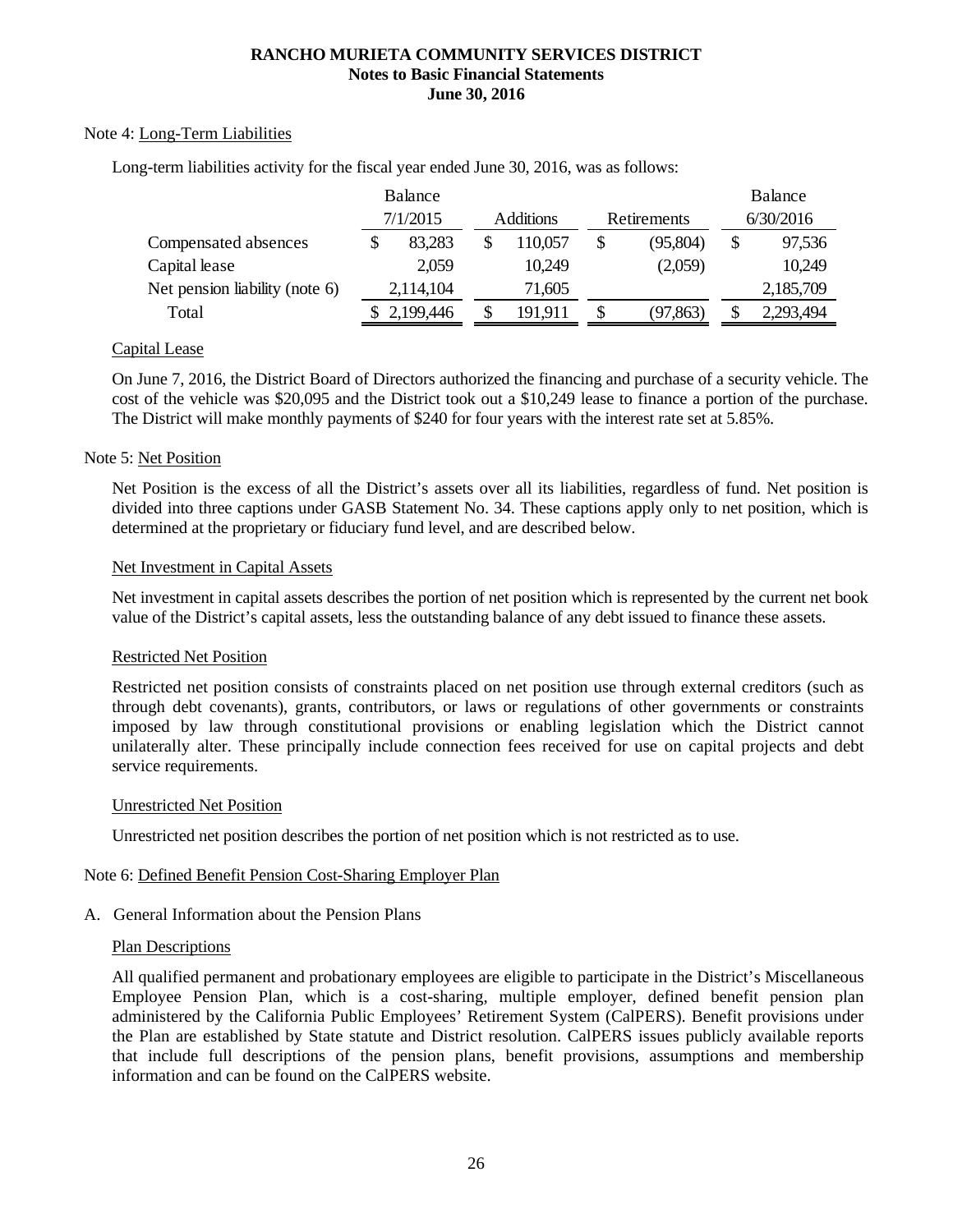#### Note 6: Defined Benefit Pension Cost-Sharing Employer Plan (Continued)

#### Benefits Provided

CalPERS provides service retirement and disability benefits, annual cost of living adjustments and death benefits to plan members, who must be public employees or beneficiaries. Benefits are based on years of credited service, equal to one year of full time employment. Members with five years of total service are eligible to retire at age 50 with statutorily reduced benefits. All members are eligible for non-duty disability benefits after 10 years of service. The death benefit is one of the following: the Basic Death Benefit, the 1957 Survivor Benefit, or the Optional Settlement 2W Death Benefit. The cost of living adjustments for each plan are applied as specified by the Public Employees' Retirement Law.

The Plans' provisions and benefits in effect at June 30, 2016, are summarized as follows:

|                                          | Prior to         | On or after      |
|------------------------------------------|------------------|------------------|
| Hire date                                | January 1, 2013  | January 1, 2013  |
| Benefit formula                          | 2% @ 55          | 2% @ 62          |
| Benefit vesting s chedule                | 5 years service  | 5 years service  |
| Benefit payments                         | monthly for life | monthly for life |
| Retirement age                           | 50-55            | $52 - 67$        |
| Monthly benefits, as a % of compensation | 1.5% to 2%       | 1.0\% to 2\%     |
| Required employee contribution rates     | 7.00%            | 6.25%            |
| Required employer contribution rates     | 13.32%           | 6.25%            |

#### Contributions

Section 20814(c) of the California Public Employees' Retirement Law requires that the employer contribution rates for all public employers be determined on an annual basis by the actuary and shall be effective on the July 1 following notice of a change in the rate. Funding contributions for the Plans are determined annually on an actuarial basis as of June 30 by CalPERS. The actuarially determined rate is the estimated amount necessary to finance the costs of benefits earned by employees during the year, with an additional amount to finance any unfunded accrued liability. The District is required to contribute the difference between the actuarially determined rate and the contribution rate of employees.

For the year ended June 30, 2016, the contributions recognized as part of pension expense for each Plan were as follows:

| Contributions-employer                    | 250,997 |
|-------------------------------------------|---------|
| Contributions-employee (paid by employer) | 21,369  |

B. Pension Liabilities, Pension Expenses and Deferred Outflows/Inflows of Resources Related to Pensions

As of June 30, 2016, the District reported net pension liabilities for its proportionate share of the net pension liability of the Plan as follows:

|                   |                              | Proportionate share of |
|-------------------|------------------------------|------------------------|
|                   | <b>Net pension liability</b> |                        |
| Miscellanous Plan |                              | 2.185.709              |

The District's net pension liability for each Plan is measured as the proportionate share of the net pension liability. The net pension liability of each of the Plans is measured as of June 30, 2015, and the total pension liability for each Plan used to calculate the net pension liability was determined by an actuarial valuation as of June 30, 2014 rolled forward to June 30, 2015 using standard update procedures. The District's proportion of the net pension liability was based on a projection of the District's long-term share of contributions to the pension plans relative to the projected contributions of all participating employers, actuarially determined.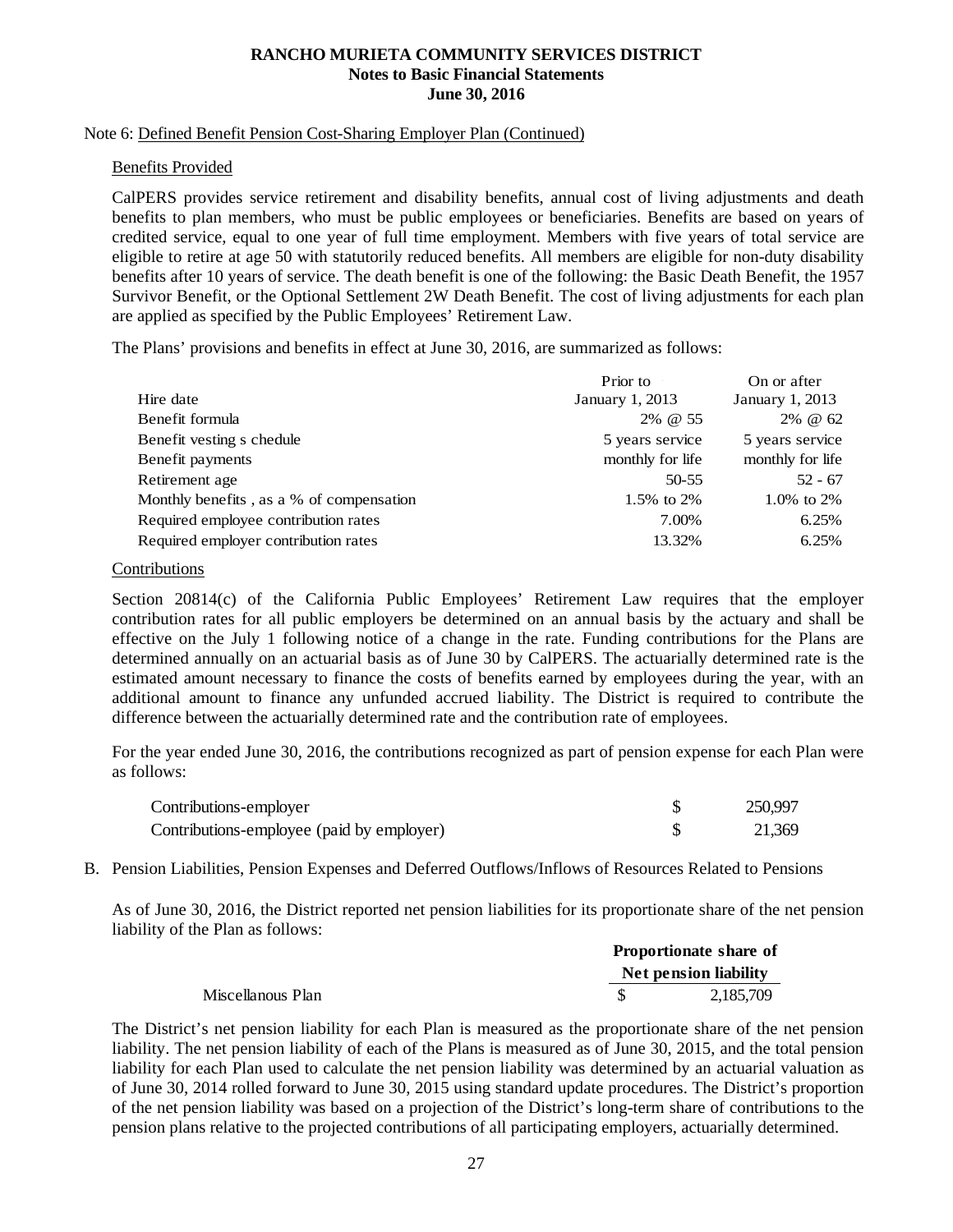### Note 6: Defined Benefit Pension Cost-Sharing Employer Plan (Continued)

The District's proportionate share of the net pension liability as of June 30, 2014 and 2015 was as follows:

| Proportion - June 30, 2014   | 0.08554%      |
|------------------------------|---------------|
| Proportion - June 30, 2015   | 0.07967%      |
| Change - Increase (Decrease) | $(0.00587)\%$ |

**Deferred Outflows Deferred Inflows** For the year ended June 30, 2016, the District recognized pension expense of \$72,960. At June 30, 2016, the District reported deferred outflows of resources and deferred inflows of resources related to pensions from the following sources:

|                                                                 | Den reu Oumova |         | DURICU MIRVA |           |  |
|-----------------------------------------------------------------|----------------|---------|--------------|-----------|--|
|                                                                 | of Resources   |         | of Resources |           |  |
| Differences between expected and actual experience              | S              | 15,020  | \$           |           |  |
| Changes of assumptions                                          |                |         |              | (142,102) |  |
| Net difference between projected and actual earnings            |                |         |              |           |  |
| on pension plan investments                                     |                |         |              | (71,238)  |  |
| Changes in proportion and differences between                   |                |         |              |           |  |
| District contributions and proportionate share of contributions |                |         |              | (210,035) |  |
| District contributions subsequent to the measurement date       |                | 250,997 |              |           |  |
| Total                                                           |                | 266,017 |              | (423,375) |  |

The \$250,997 reported as deferred outflows of resources related to contributions subsequent to the measurement date will be recognized as a reduction of the net pension liability in the fiscal year ended June 30, 2017.

Other amounts reported as deferred outflows of resources and deferred inflows of resources related to pensions will be recognized as pension expense as follows:

| <b>Measurement Period</b> |                  |
|---------------------------|------------------|
| <b>Ended June 30:</b>     |                  |
| 2017                      | \$<br>(175, 152) |
| 2018                      | (173,690)        |
| 2019                      | (150, 574)       |
| 2020                      | 91,061           |
| 2021                      |                  |
| Thereafter                |                  |

#### C. Actuarial Assumptions

The total pension liabilities in the June 30, 2015 actuarial valuation was determined using the following actuarial assumptions:

| <b>Valuation Date</b>            | June 30, 2014      |
|----------------------------------|--------------------|
| Measurement Date                 | June 30, 2015      |
|                                  | Entry-Age Normal   |
| Actuarial Cost Method            | <b>Cost Method</b> |
| Actuarial Assumptions:           |                    |
| Discount Rate                    | 7.65%              |
| Inflation                        | 2.75%              |
| Payroll Growth                   | 3.00%              |
| <b>Projected Salary Increase</b> | $3.3\% - 14.2\%$   |
| <b>Investment Rate of Return</b> | 7.50%              |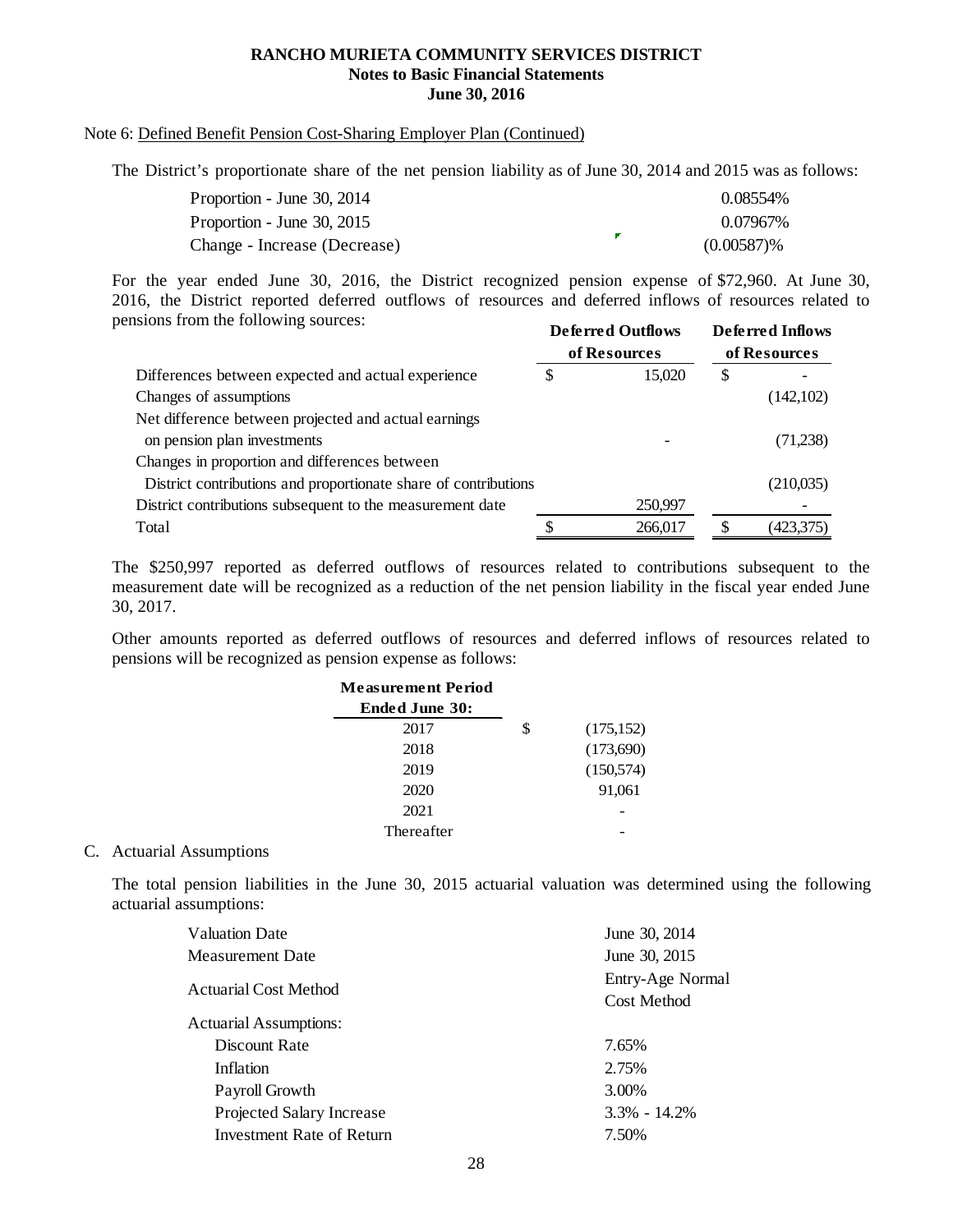#### Note 6: Defined Benefit Pension Cost-Sharing Employer Plan (Continued)

The underlying mortality assumptions and all other actuarial assumptions used to set the actuarially determined contributions for fiscal year 2014-15 were based on the results of a June 30, 2012 funding valuation report. There were no changes in methods or assumptions used to determine the legally required contributions, which are actuarially determined, from the June 30, 2011 to the June 30, 2012 funding valuation report.

#### Discount Rate

The discount rate used to measure the total pension liability was 7.65% for each Plan. To determine whether the municipal bond rate should be used in the calculation of a discount rate for each plan, CalPERS stress tested plans that would most likely result in a discount rate that would be different from the actuarially assumed discount rate. Based on the testing, none of the tested plans ran out of assets. Therefore, the current 7.65% discount rate is adequate and the use of the municipal bond rate calculation is not necessary. The long term expected discount rate of 7.65% will be applied to all plans in the Public Employees Retirement Fund (PERF). The stress test results are presented in a detailed report that can be obtained from the CalPERS website.

CalPERS is scheduled to review all actuarial assumptions as part of its regular Asset Liability Management (ALM) review cycle that is scheduled to be completed in February 2018. Any changes to the discount rate will require Board action and proper stakeholder outreach. For these reasons, CalPERS expects to continue using a discount rate net of administrative expenses for GASB 67 and 68 calculations through at least the 2017-2018 fiscal year. CalPERS will continue to check the materiality of the difference in calculations until such time as we have changed our methodology.

The long-term expected rate of return on pension plan investments was determined using a building-block method in which best-estimate ranges of expected future real rates of return (expected returns, net of pension plan investment expense and inflation) are developed for each major asset class. In determining the long-term expected rate of return, CalPERS took into account both short-term and long-term market return expectations as well as the expected pension fund cash flows. Using historical returns of all the funds' asset classes, expected compound returns were calculated over the short-term (first 10 years) and the long-term (11-60 years). Using the expected nominal returns for both short-term and long-term, the present value of benefits was calculated for each fund. The expected rate of return was set by calculating the single equivalent expected return that arrived at the same present value of benefits for cash flows as the one calculated using both shortterm and long-term returns. The expected rate of return was then set equivalent to the single equivalent rate calculated above and rounded down to the nearest one quarter of one percent. The table below reflects the long-term expected real rate of return by asset class. The rate of return was calculated using the capital market assumptions applied to determine the discount rate and asset allocation. These rates of return are net of administrative expenses.

|                               | <b>New Strategic</b> | <b>Real Return</b> | <b>Real Return</b> |
|-------------------------------|----------------------|--------------------|--------------------|
| <b>Asset Class</b>            | <b>Allocation</b>    | Years $1-10(1)$    | Years $11+(2)$     |
| Global Equity                 | 51.0%                | 5.25%              | 5.71%              |
| Global Fixed Income           | 19%                  | 0.99%              | 2.43               |
| <b>Inflation Sensitive</b>    | 6%                   | 0.45%              | 3.36               |
| Private Equity                | 10%                  | 6.83%              | 6.95               |
| <b>Real Estate</b>            | 10%                  | 4.50%              | 5.13               |
| Infrastructure and Forestland | 2%                   | 4.50%              | 5.09               |
| Liquidity                     | 2%                   | $-0.55%$           | (1.05)             |
|                               |                      |                    |                    |

(1) An expected inflation of 2.5% used for this period

(2) An expected inflation of 3.0% used for this period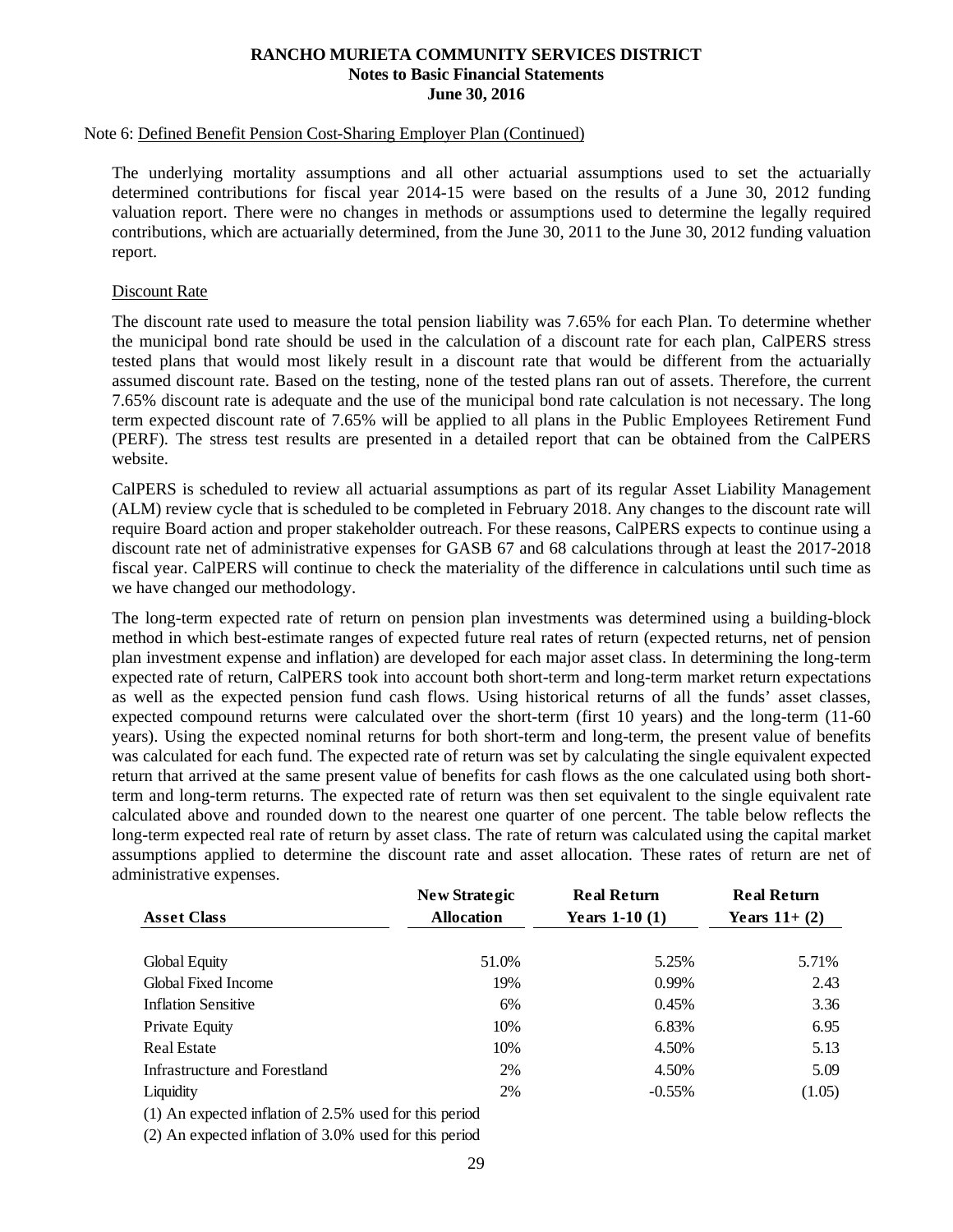# Note 6: Defined Benefit Pension Cost-Sharing Employer Plan (Continued)

# Sensitivity of the Proportionate Share of the Net Pension Liability to Changes in the Discount Rate

The following presents the District's proportionate share of the net pension liability for each Plan, calculated using the discount rate for each Plan, as well as what the District's proportionate share of the net pension liability would be if it were calculated using a discount rate that is 1-percentage point lower or 1-percentage point higher than the current rate:

|                      | Discount Rate -1% | <b>Current Discount</b> | Discount Rate $+1\%$ |
|----------------------|-------------------|-------------------------|----------------------|
|                      | $(6.65\%)$        | Rate $(7.65\%)$         | $(8.65\%)$           |
| <b>Miscellaneous</b> | 3.665.587         | 2,185,709               | 963,898              |

#### Note 7: Post-Retirement Health Care Benefits

#### **Plan Description**

Rancho Murieta Community Services District's Post-Retirement Healthcare Plan is a single employer, defined benefit healthcare plan administered by Public Employees' Retirement System (PERS). PERS provides medical benefits to eligible retirees and their eligible dependents. Medical benefits are also paid to the surviving spouse of an eligible retiree. The District approved post-retirement health insurance benefits for all of its employees under the Public Employees' Medical and Hospital Care Act (PEMHCA). For an employee retiring from the District with 5 or more years of service with a CalPERS agency, the District will contribute the health benefit cost for the retiree and family members up to 100% of the lowest health benefit plan offered by PERS for unrepresented employees and up to 80% of the lowest health plan offered by PERS for represented employees. A retiree with less than 5 complete years of service with a CalPERS agency who retires at the District receives no benefit. The PERS minimum is set by law. The retiree is on the same medical plan as the District's active employees, however monthly rates for coverage of covered active and retired employees are computed separately.

# Funding Policy

The contribution requirement of plan members is established by the District's Board of Directors. The 2015- 2016 fiscal year annual required contribution is calculated using entry age normal cost (same as CalPERS). For the fiscal year ending June 30, 2016 the District contributed \$141,750 towards the unfunded actuarial accrued liability (UAAL). The District made the net contribution for fiscal year end June 30, 2016 directly to health insurance providers totalling \$91,308.

#### Annual OPEB Cost and Net OPEB Obligation

The District's annual other post-employment benefit (OPEB) cost (expense) is calculated based on the annual required contribution (ARC) of the employer, an amount actuarially determined in accordance with the parameters of GASB Statement 45. The ARC represents a level of funding that, if paid on an ongoing basis, is projected to cover normal costs each year and amortize any unfunded actuarial liabilities (or funding excess) over a period not to exceed thirty years. The District chose a 30-year period to amortize the unfunded actuarial liability.

The following table shows the components of the District's annual OPEB cost for the year, the amount actually contributed to the plan, and changes in the District's net OPEB obligation to the District's Healthcare Plan:

| Net OPEB obligation-beginning of year                             | 74.691    |
|-------------------------------------------------------------------|-----------|
| Annual OPEB cost current fiscal year                              | 265,138   |
| Less: Employer contribution made to trust                         | (141,750) |
| Less: Unreimbursed retiree premium payments made to plan provider | (91,308)  |
| Net employer contribution                                         | (233,058) |
| Net OPEB obligation-end of year                                   | 106,771   |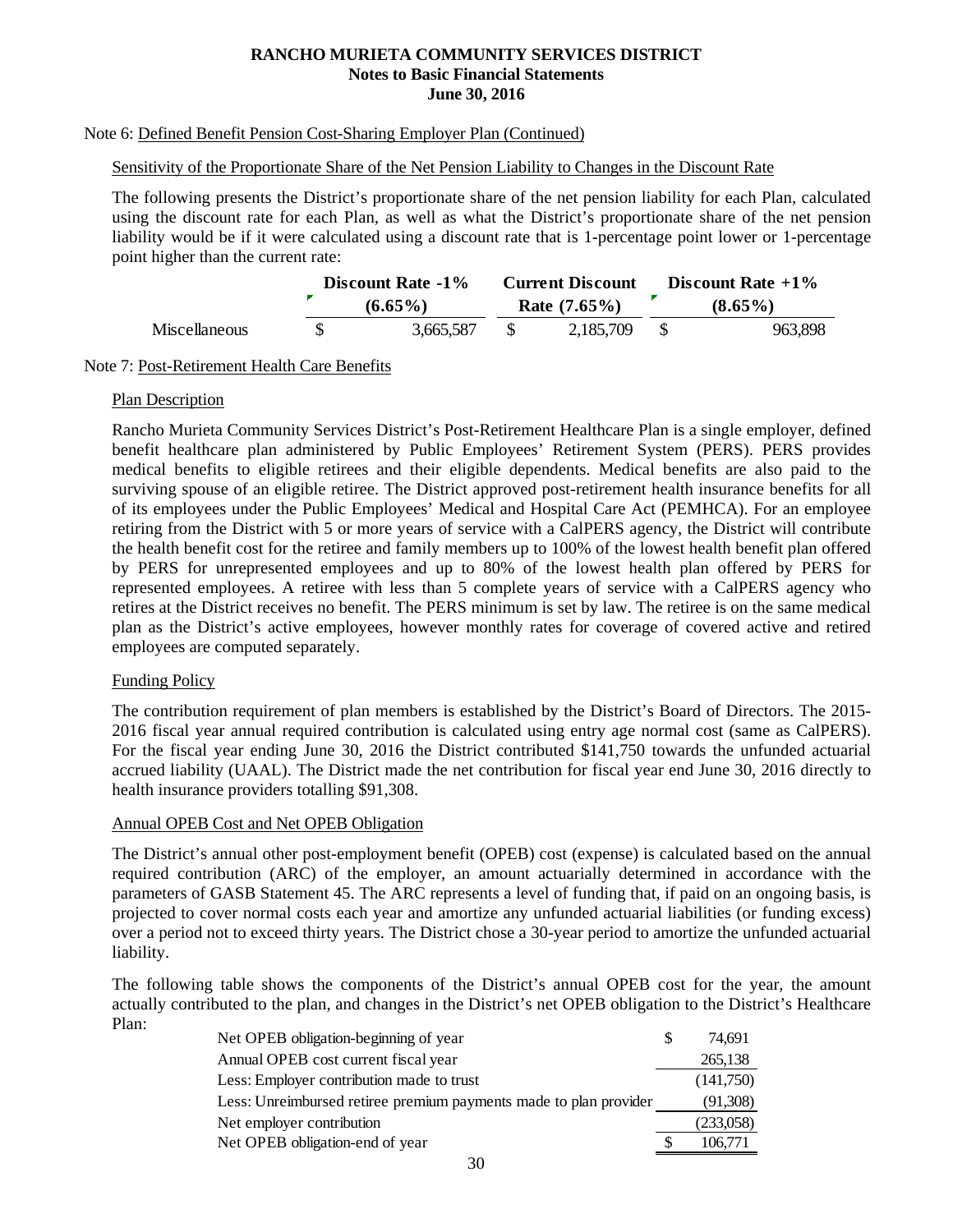#### Note 7: Post-Retirement Health Care Benefits (Continued)

A three year disclosure of the District's annual OPEB cost, the percentage of annual OPEB cost contributed to the plan and the net OPEB obligation is presented as follows:

Trend Information for the District OPEB

| Fiscal   | Annual      | Percentage  | <b>Net</b>  |
|----------|-------------|-------------|-------------|
| Year     | <b>OPEB</b> | of AOC      | <b>OPEB</b> |
| Ended    | Cost (AOC)  | Contributed | Obligation  |
| 06/30/14 | \$251,808   | 82.93%      | 85,272      |
| 06/30/15 | 254,870     | 104.15%     | 74,691      |
| 06/30/16 | 265,138     | 87.90%      | 106,771     |

#### Funded Status and Funding Progress

As of June 30, 2016, the actuarial accrued liability (AAL) was \$2,733,628 and the unfunded actuarial accrued liability (UAAL) for benefits was \$1,650,979. Actuarial valuations of an ongoing plan involve estimates of the value of reported amounts and assumptions about the probability of occurrence of events far into the future. Examples include assumptions about future employment, mortality, and healthcare cost trends. Amounts determined regarding the funded status of the plan and the annual required contributions of the employer are subject to continual revision as actual results are compared with past expectations and new estimates are made about the future. The schedule of funding progress will be presented in the future when multi-year trend information about whether the actuarial value of plan assets is increasing or decreasing over time relative to the actuarial accrued liabilities for benefits is available.

#### Actuarial Methods and Assumptions

Projections of benefits for financial reporting purposes are based on the substantive plan (the plan as understood by the employer and the plan members) and include the types of benefits provided at the time of each valuation and the historical pattern of sharing of benefit costs between the employer and plan members to that point. The actuarial methods and assumptions used include techniques that are designed to reduce the effects of short-term volatility in actuarial accrued liabilities and the actuarial value of assets, consistent with the long-term perspective of the calculations. In the January 1, 2014 actuarial valuation, the entry age normal cost asset valuation method is used. The actuarial assumptions included a 7% discount rate and the normal cost component of the ARC increases 5.5% per year throughout the five year projection. The valuation assumes that 100% of eligible retirees will actually participate in the retiree medical benefit. The annual healthcare cost trend rate for represented employees had an assumed cap of 3% per year and the unrepresented had an assumed premium rate increase of 7.9% beginning January 1, 2013, decreasing approximately 0.3% per year until reaching an ultimate rate of 5.5%. It was assumed salary increases will be 3.25% per annum.

#### Note 8: Special Assessment District

The Rancho Murieta Community Services District adopted a resolution for the formation of Rancho Murieta Community Services District Community Facilities District No. 2014-1 (Rancho North/Murieta Gardens) ("CFD No. 2014-1"). CFD No. 2014-1 was formed as part of a financing plan for public infrastructure Facilities and other governmental Facilities to support the development of a hotel and other commercial, residential and mixed use properties being developed on approximately 828 acres of land within the District boundaries of CFD No. 2014-1. On January 29, 2015 bonds in the amount of \$5,960,000 were issued to finance the costs of the Facilities and to finance costs associated with the issuance of bonds. During the 2014-2015 fiscal year, a special tax was approved by voters and has been authorized by the Board of Directors to be levied on lots and parcels within CFD No. 2014-1 commencing with the fiscal year 2016-17 tax levy. Proceeds from the Special Tax will be used to repay the bonded indebtedness and associated costs.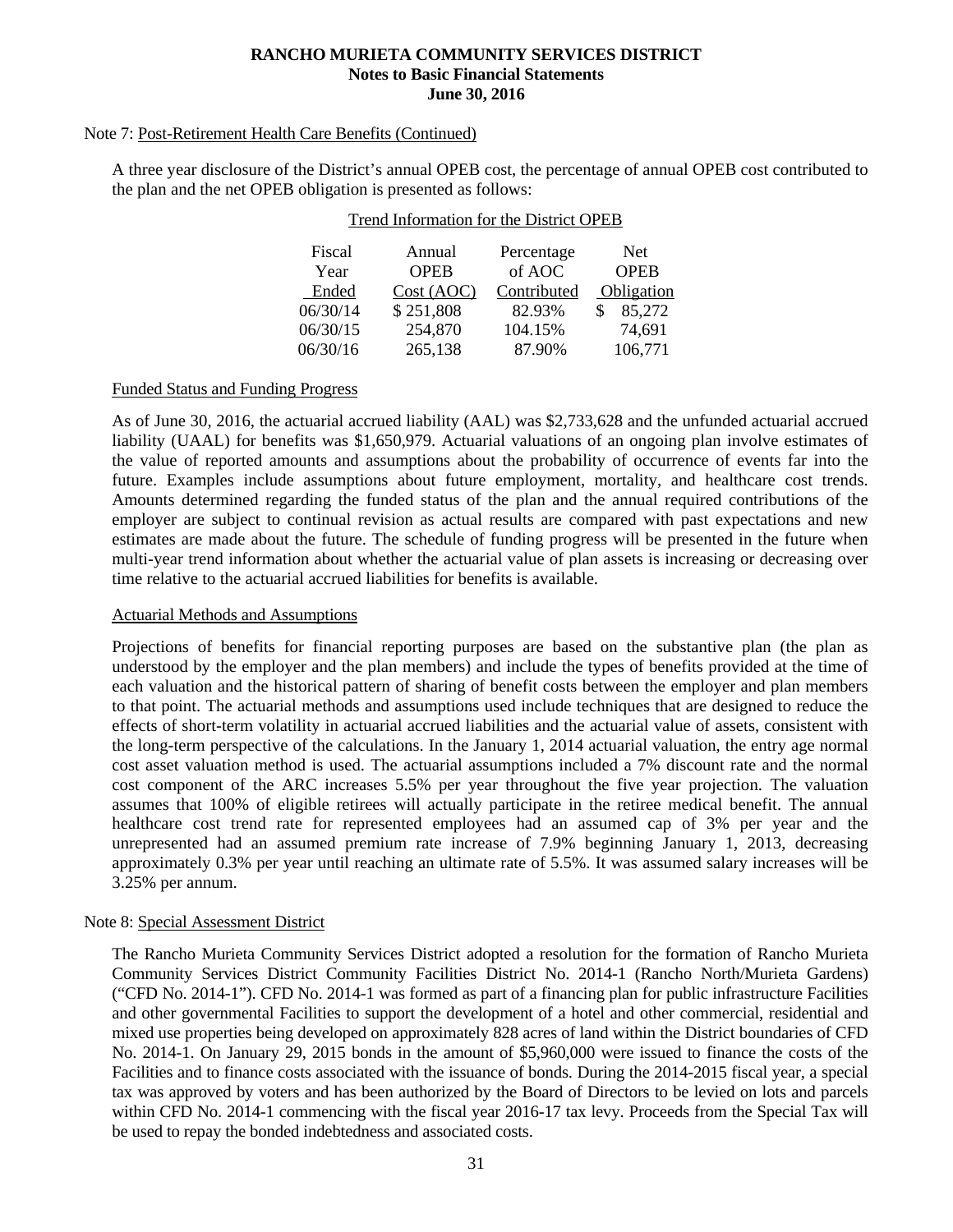#### Note 8: Special Assessment District (Continued)

The amount of special assessment debt at June 30, 2016, is:

Community Facilities District No. 2014-1 \$ 5,960,000

#### Note 9: Restatement of Net Position

Beginning net position was restated because of prior year effects from Governmental Accounting Standards Board Statement 68 for defined benefit pension plans. The beginning balance adjustment between the projected and actual investment income resulted in a \$209,110 increase of the prior year deferred inflows of resources and a \$209,110 reduction to beginning net position.

#### Note 10: Revenue Limitation Imposed by California Proposition 218

Proposition 218, which was approved by the voters in November 1996 will regulate the District's ability to impose, increase, and extend taxes and assessments. Any new, increased, or extended taxes and assessments subject to the provisions of Proposition 218 requires voter approval before it can be implemented. Additionally, Proposition 218 provides that these taxes and assessments are subject to voter initiative process and may be rescinded in future years by the voters.

#### Note 11: Commitments and Contingencies

#### **Grants**

Amounts received or receivable from grant and lending agencies are subject to audit and adjustment by grantor and lending agencies. Any disallowed claims, including amounts already collected, may constitute a liability of the applicable funds. The amount, if any, of expenditures that may be disallowed by the grantor or lender cannot be determined at this time, although the District expects such amounts, if any, to be immaterial.

#### **Commitments**

The District had open engineering, construction and professional service contracts as of June 30, 2016.

#### Note 12: Subsequent Events

Subsequent to fiscal year end the District purchased a security vehicle for \$22,279 and financed \$9,521 of the purchase with a capital lease.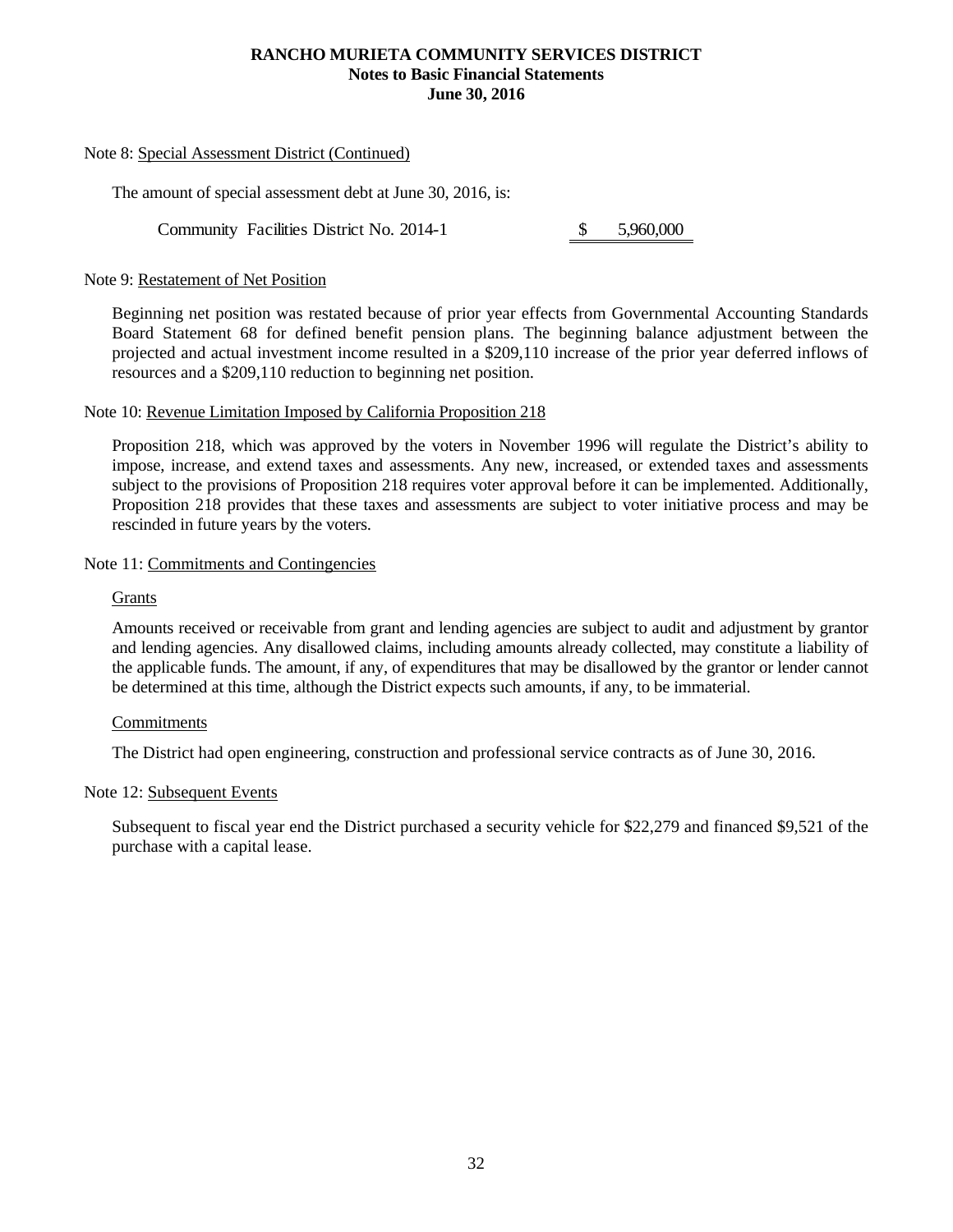# **Schedule of Operating Revenues Water Fund For the Fiscal Year Ended June 30, 2016 (With Comparative Totals for the Fiscal Year Ended June 30, 2015)**

|                                 | 2016            |               | 2015      |
|---------------------------------|-----------------|---------------|-----------|
| Service Charges:                |                 |               |           |
| Water sales - residential       | \$<br>1,653,031 | <sup>\$</sup> | 1,598,773 |
| Water sales - commercial        | 168,513         |               | 162,069   |
| Water availability charges      | 500             |               | 320       |
| Water sales - others            | 13,172          |               | 7,679     |
| <b>Total Service Charges</b>    | 1,835,215       |               | 1,768,841 |
| Other Charges:                  |                 |               |           |
| Water telephone line contracts  | 5,756           |               | 5,636     |
| Ditch service charge            | 700             |               | 700       |
| District project charges        | 36,889          |               | 18,198    |
| Late charges                    | 14,787          |               | 12,476    |
| Water inspection fees           | 1,771           |               | 633       |
| <b>Transfer fees</b>            | 4,357           |               | 3,657     |
|                                 |                 |               |           |
| <b>Total Other Charges</b>      | 64,260          |               | 41,300    |
| <b>Total Operating Revenues</b> | 1,899,475       | S             | 1,810,141 |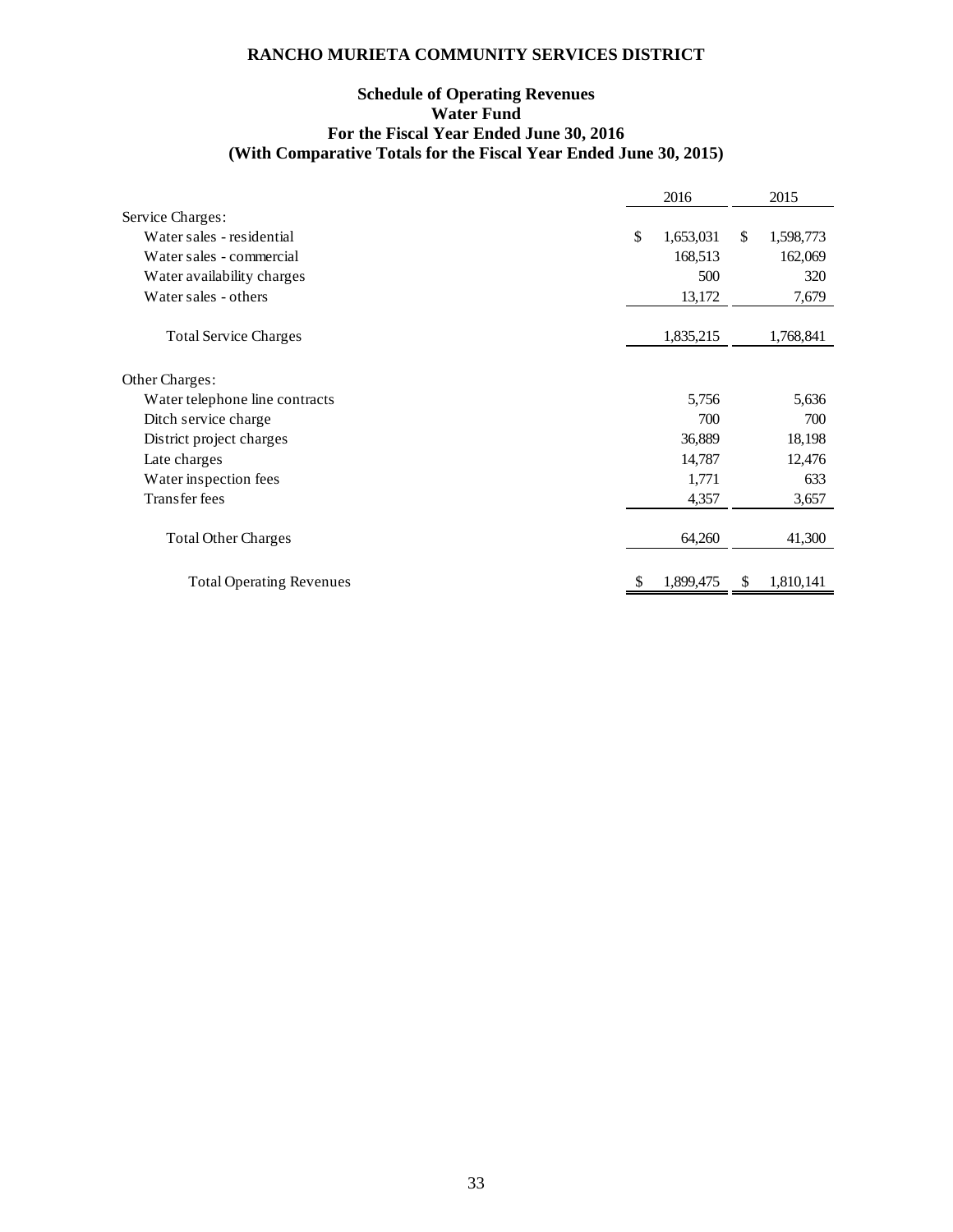# **Schedule of Operating Expenses Water Fund For the Fiscal Year Ended June 30, 2016 (With Comparative Totals for the Fiscal Year Ended June 30, 2015)**

|                                     | 2016         | 2015         |
|-------------------------------------|--------------|--------------|
|                                     |              |              |
| Source of Supply:                   |              |              |
| Wages and salaries                  | \$<br>11,122 | \$<br>21,367 |
| Employer costs                      | 5,791        | 11,496       |
| Maintenance and repairs             | 6,787        | 7,767        |
| Purchased power                     | 68,614       | 111,346      |
| Dam inspection costs                | 34,924       | 39,198       |
| Chemical                            | 17,450       | 12,998       |
| Equipment rental                    |              | 1,604        |
| <b>Total Source of Supply</b>       | 144,689      | 205,776      |
| Treatment:                          |              |              |
| Wages and salaries                  | 244,726      | 151,262      |
| Employer costs                      | 143,826      | 90,725       |
| Purchased power                     | 84,608       | 73,023       |
| Chemicals                           | 56,428       | 63,119       |
| Maintenance and repairs             | 57,553       | 38,289       |
| Supplies                            | 2,193        | 5            |
| Equipment rental                    | 256,055      | 41,013       |
| Lab tests                           | 16,265       | 10,591       |
| Miscellaneous                       |              |              |
| <b>Total Treatment</b>              | 861,654      | 468,027      |
| Transmission and Distribution:      |              |              |
| Wages and salaries                  | 200,102      | 215,850      |
| <b>Employer</b> costs               | 89,228       | 96,724       |
| Water meters                        | 29,561       | 26,286       |
| Maintenance and repairs             | 32,300       | 61,721       |
| Purchased power                     | 49,017       | 45,884       |
| Equipment rentals                   | 10,335       | 25,936       |
| Road paving                         | 41,898       | 52,754       |
| Supplies                            | 480          | 544          |
| Miscellaneous                       | 561          |              |
|                                     |              |              |
| Total Transmission and Distribution | 453,482      | 525,699      |
| General and Administrative:         |              |              |
| Wages and salaries                  | 268,712      | 209,873      |
| Employer costs                      | 73,898       | 85,455       |
| Subtotal General and Administrative | 342,611      | 295,328      |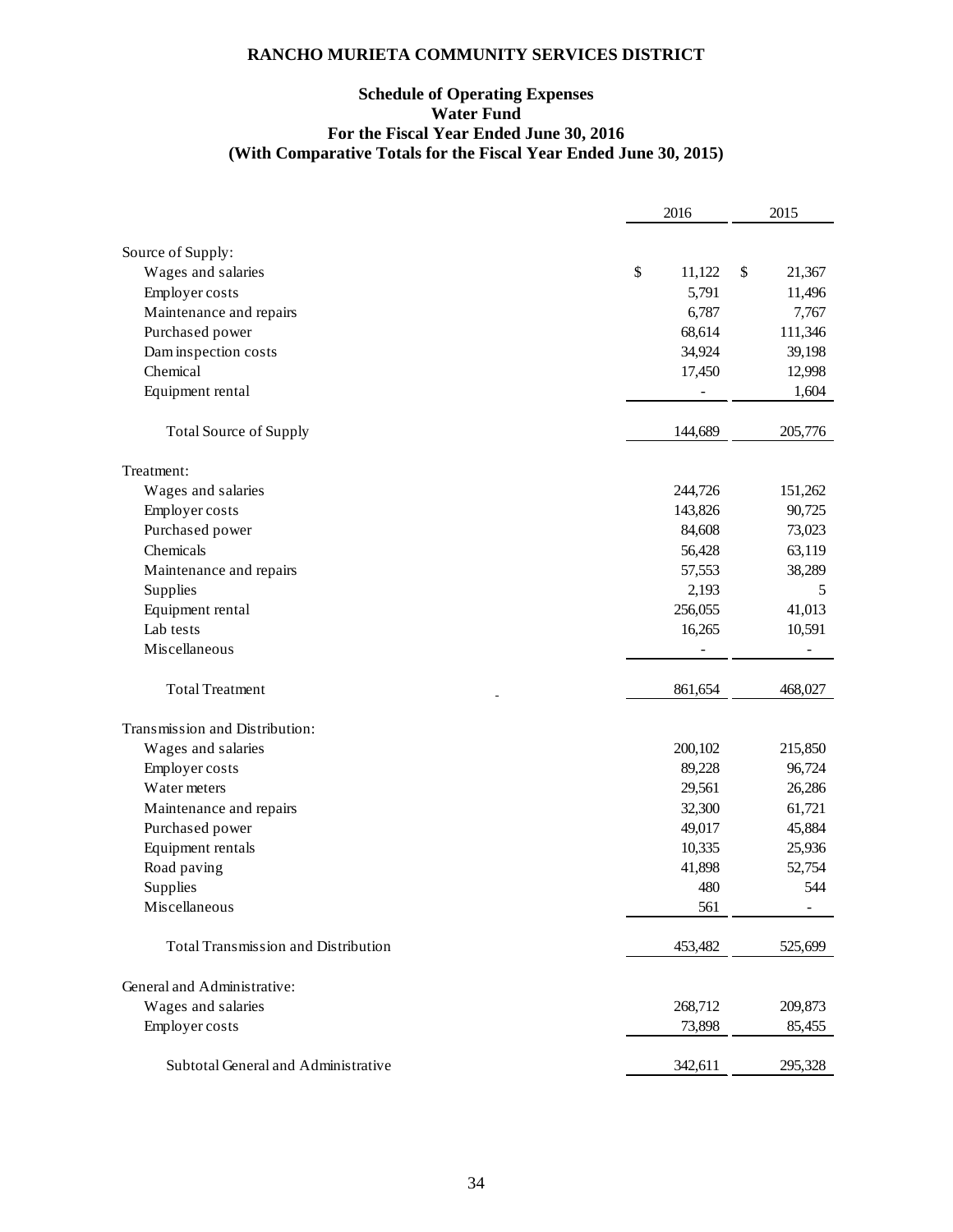# **Schedule of Operating Expenses Water Fund For the Fiscal Year Ended June 30, 2016 (With Comparative Totals for the Fiscal Year Ended June 30, 2015)**

|                                      | 2016            | 2015            |
|--------------------------------------|-----------------|-----------------|
|                                      |                 |                 |
| Subtotal General and Administrative: | \$<br>342,611   | \$<br>295,328   |
| Communications                       | 16,340          | 13,748          |
| Maintenance and repairs              | 89,825          | 91,274          |
| Insurance                            | 37,436          | 31,747          |
| Permits                              | 41,910          | 26,016          |
| Supplies                             | 12,281          | 12,899          |
| Directors' meeting and expenses      | 5,257           | 7,019           |
| Elections                            |                 | 707             |
| Legal and audit                      | 41,433          | 53,373          |
| Training and safety                  | 5,259           | 5,935           |
| Vehicle expenses                     | 18,038          | 27,975          |
| Tools                                | 9,004           | 14,735          |
| Sacramento Water Authority           | 13,738          | 6,000           |
| Miscellaneous                        | 7,078           | 24,781          |
| Postage                              | 7,799           | 8,251           |
| Travel and meetings                  | 3,556           | 6,019           |
| Tuition reimbursement                | 105             | 596             |
| Clerical services                    |                 | 39,875          |
| Consulting services                  | 1,520           | 31,221          |
| Dues and memberships                 | 6,006           | 14,698          |
| Uniforms                             | 4,099           | 3,551           |
| Purchased power                      | 3,144           | 3,314           |
| Equipment lease                      | 1,008           | 1,083           |
| <b>Bad debts</b>                     |                 |                 |
| Water conservation                   | 19,890          | 18,557          |
| Janitorial and pest control          | 1,726           | 1,664           |
| CIA ditch operations                 | 938             | 5,403           |
| Total General and Administrative     | 690,001         | 745,769         |
| Depreciation                         | 572,957         | 483,941         |
| <b>Total Operating Expenses</b>      | \$<br>2,722,783 | \$<br>2,429,212 |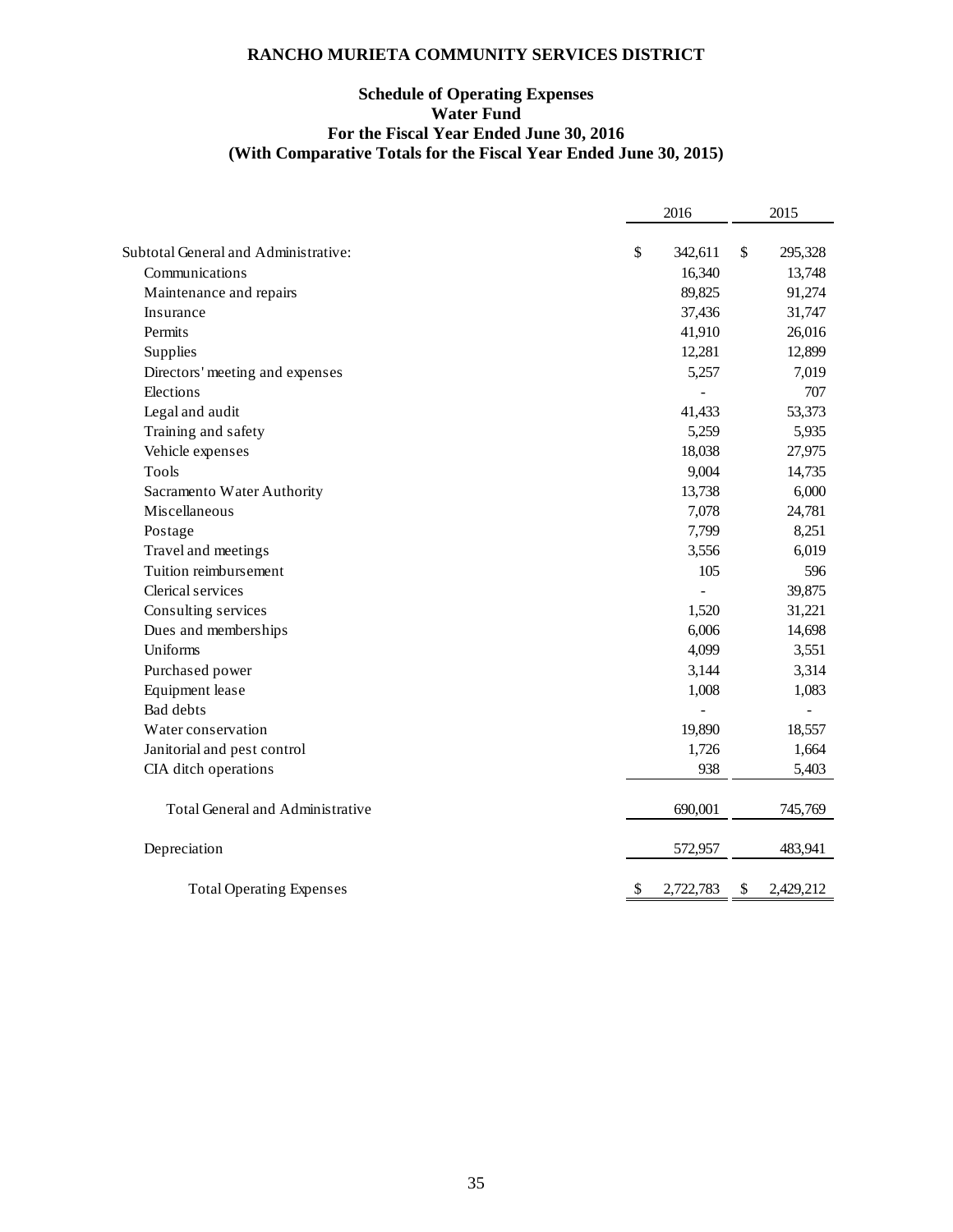# **Schedule of Operating Revenues Sewer Fund For the Fiscal Year Ended June 30, 2016 (With Comparative Totals for the Fiscal Year Ended June 30, 2015)**

|                                 | 2016 |           |    | 2015      |
|---------------------------------|------|-----------|----|-----------|
| Service Charges:                |      |           |    |           |
|                                 |      |           |    |           |
| Sewer service - residential     | \$   | 1,202,062 | \$ | 1,164,771 |
| Sewer service - commercial      |      | 123,526   |    | 121,316   |
| Sewer availability charges      |      | 560       |    | 390       |
| <b>Total Service Charges</b>    |      | 1,326,149 |    | 1,286,477 |
| Other Charges:                  |      |           |    |           |
| Sewer inspection fees           |      | 1,645     |    | 380       |
| District project charges        |      | 2,719     |    | 2,719     |
| Late charges                    |      | 14,787    |    | 12,476    |
| Transfer fees                   |      | 3,326     |    | 2,792     |
| <b>Total Other Charges</b>      |      | 22,476    |    | 18,367    |
| <b>Total Operating Revenues</b> |      | 1,348,625 | Ж  | 1,304,844 |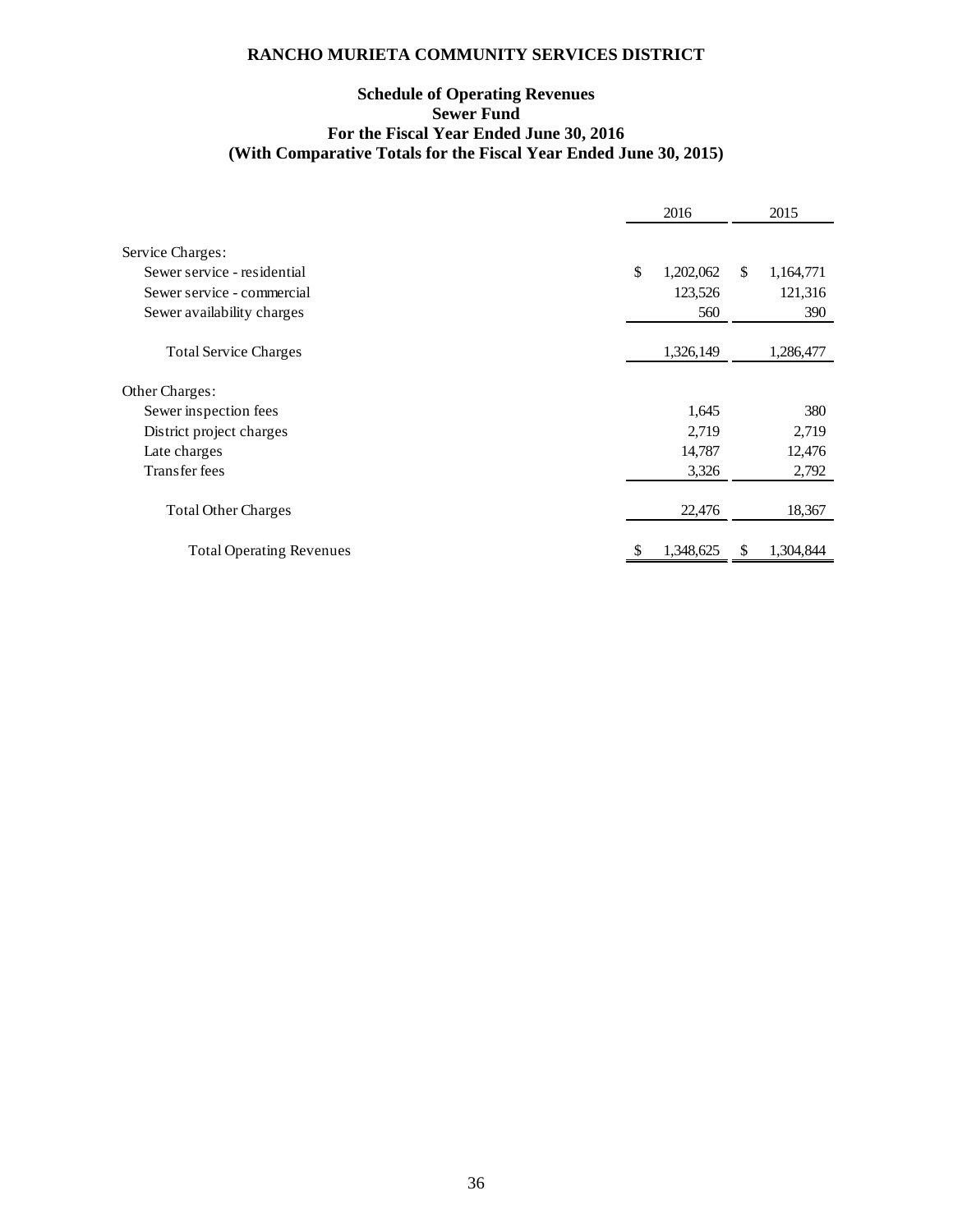# **Schedule of Operating Expenses Sewer Fund For the Fiscal Year Ended June 30, 2016 (With Comparative Totals for the Fiscal Year Ended June 30, 2015)**

|                                     | 2016           | 2015                     |  |
|-------------------------------------|----------------|--------------------------|--|
|                                     |                |                          |  |
| Collections:                        |                |                          |  |
| Wages and salaries                  | \$<br>80,982   | \$<br>85,887             |  |
| Employer costs                      | 42,543         | 42,841                   |  |
| Maintenance and repairs             | 35,453         | 27,748                   |  |
| Purchased power                     | 14,586         | 13,252                   |  |
| Equipment rental                    | $\overline{a}$ | 6,517                    |  |
| Supplies                            | (473)          | 1,670                    |  |
| Miscellaneous                       | $\blacksquare$ | $\overline{\phantom{a}}$ |  |
| <b>Total Collections</b>            | 173,090        | 177,915                  |  |
| Treatment and Disposal:             |                |                          |  |
| Purchased power                     | 103,775        | 104,005                  |  |
| Chemicals                           | 24,980         | 41,053                   |  |
| Wages and salaries                  | 107,793        | 108,315                  |  |
| Employer costs                      | 58,269         | 55,789                   |  |
| Lab tests                           | 14,983         | 56,986                   |  |
| Maintenance and repairs             | 81,268         | 51,640                   |  |
| Supplies                            |                | 1,086                    |  |
| Equipment rental                    | 8,359          | 11,890                   |  |
| Miscellaneous                       | 2,120          | 1,455                    |  |
| Total Treatment and Disposal        | 401,547        | 432,219                  |  |
| General and Administrative:         |                |                          |  |
| Wages and salaries                  | 189,997        | 137,892                  |  |
| Employer costs                      | 49,152         | 43,776                   |  |
| Communications                      | 12,255         | 11,737                   |  |
| Maintenance and repairs             | 89,356         | 103,846                  |  |
| Insurance                           | 23,136         | 24,239                   |  |
| Vehicle expenses                    | 16,182         | 22,784                   |  |
| Supplies                            | 10,138         | 9,446                    |  |
| Directors' meetings and expenses    | 4,014          | 5,899                    |  |
| Legal and audit                     | 24,752         | 29,418                   |  |
| Training and safety                 | 8,162          | 12,270                   |  |
| Permits                             | 29,245         | 36,270                   |  |
| Miscellaneous                       | 5,822          | 7,654                    |  |
| Postage                             | 5,954          | 6,300                    |  |
| <b>Tools</b>                        | 13,084         | 17,417                   |  |
| Subtotal General and Administrative | 481,249        | 468,948                  |  |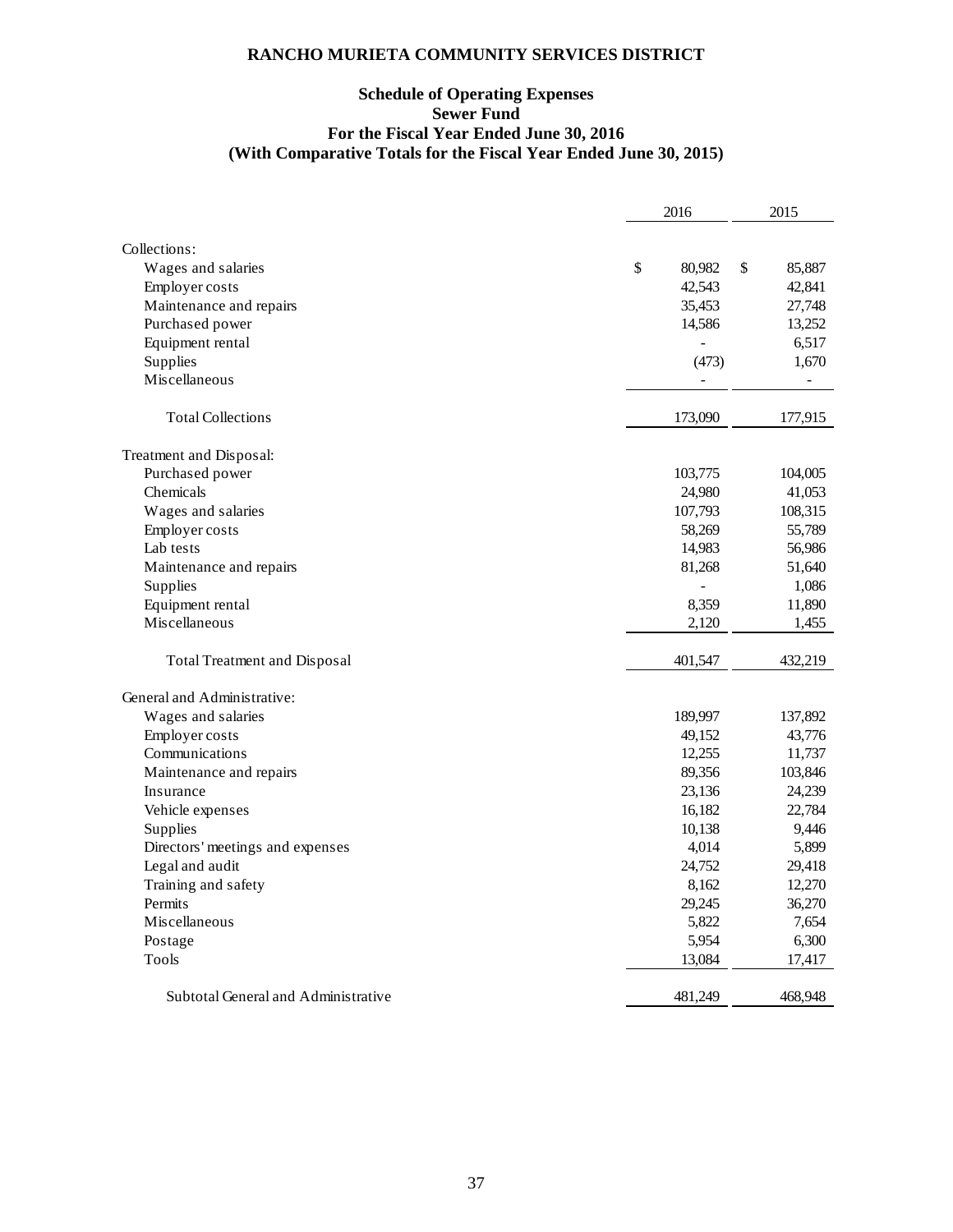# **Schedule of Operating Expenses Sewer Fund For the Fiscal Year Ended June 30, 2016 (With Comparative Totals for the Fiscal Year Ended June 30, 2015)**

|                                      | 2016          |    | 2015      |  |
|--------------------------------------|---------------|----|-----------|--|
|                                      |               |    |           |  |
| Subtotal General and Administrative: | \$<br>481,249 | \$ | 468,948   |  |
| Travel and meetings                  | 3,131         |    | 5,099     |  |
| Tuition reimbursement                |               |    | 508       |  |
| <b>Clerical Services</b>             |               |    | 30,444    |  |
| Consulting                           |               |    | 9,526     |  |
| Uniforms                             | 4,282         |    | 3,836     |  |
| Dues and memberships                 | 7,319         |    | 4,583     |  |
| Purchased power                      | 2,400         |    | 2,530     |  |
| Janitorial and pest control          | 1,726         |    | 1,664     |  |
| Equipment lease                      | 770           |    | 827       |  |
|                                      |               |    |           |  |
| Total General and Administrative     | 500,877       |    | 527,965   |  |
|                                      |               |    |           |  |
| Depreciation                         | 611,008       |    | 608,191   |  |
|                                      |               |    |           |  |
| <b>Total Operating Expenses</b>      | 1,686,522     | S  | 1,746,290 |  |
|                                      |               |    |           |  |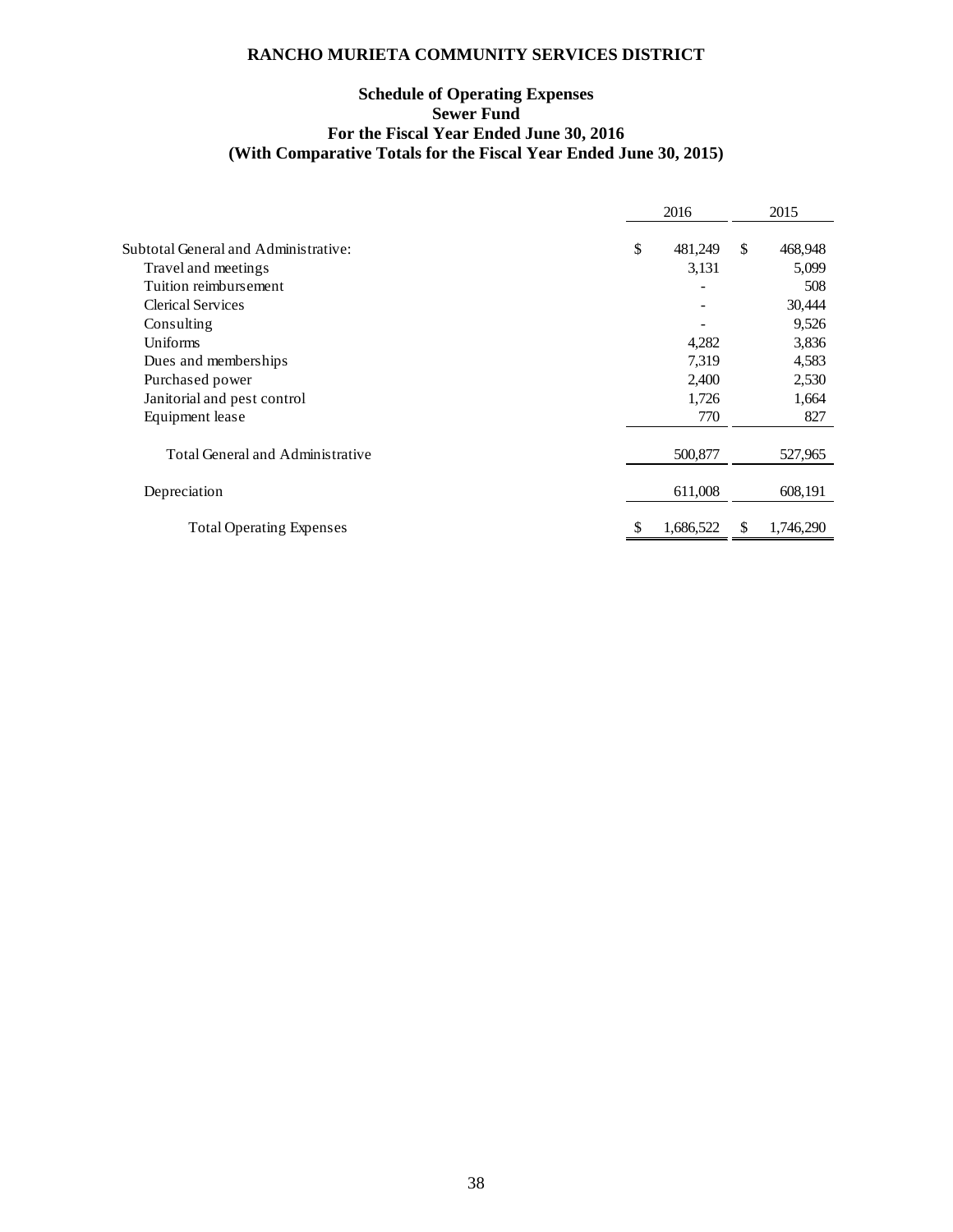# **Schedule of Operating Revenue Drainage Fund For the Fiscal Year Ended June 30, 2016 (With Comparative Totals for the Fiscal Year Ended June 30, 2015)**

|                                 | 2016          |   | 2015    |  |
|---------------------------------|---------------|---|---------|--|
| Special Taxes:                  |               |   |         |  |
| Drainage service - residential  | \$<br>157,116 | S | 153,783 |  |
| Drainage service - commercial   | 30,379        |   | 29,783  |  |
| <b>Total Special Taxes</b>      | 187,495       |   | 183,566 |  |
| Other Charges:                  |               |   |         |  |
| Transfer fees                   | 683           |   | 573     |  |
| <b>Total Operating Revenues</b> | 188,178       |   | 184,139 |  |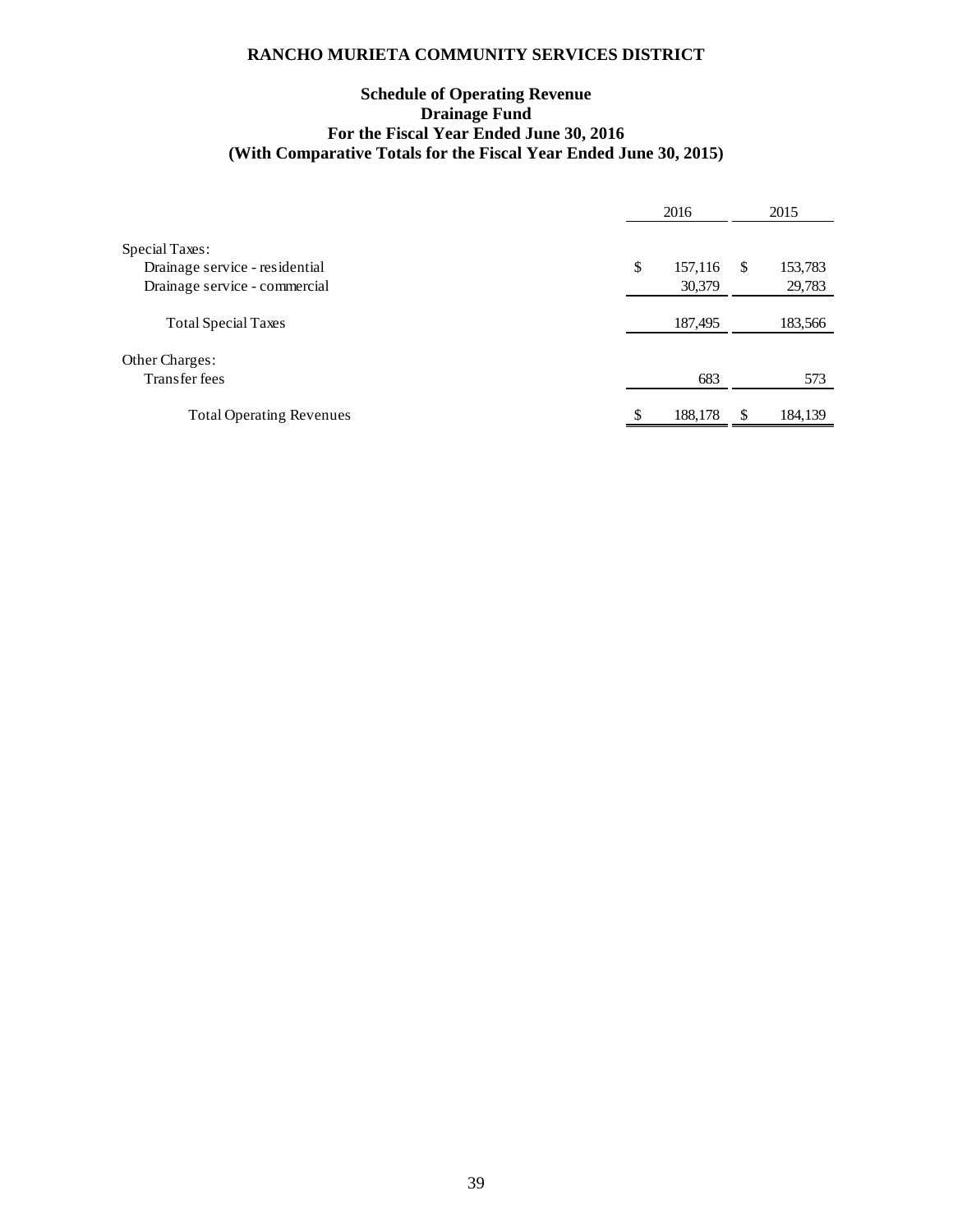# **Schedule of Operating Expenses Drainage Fund For the Fiscal Year Ended June 30, 2016 (With Comparative Totals for the Fiscal Year Ended June 30, 2015)**

|                                  | 2016                      |                | 2015 |                |
|----------------------------------|---------------------------|----------------|------|----------------|
|                                  |                           |                |      |                |
| Drainage:<br>Wages and salaries  | \$                        | 79,232         | \$   | 66,379         |
| Maintenance and repairs          |                           | 7,495          |      | 19,451         |
| Purchased power                  |                           | 9,609          |      | 6,724          |
| Employer costs                   |                           | 34,738         |      | 29,970         |
| Equipment rental                 |                           |                |      | 1,844          |
| Legal and audit                  |                           |                |      | $\overline{a}$ |
| Chemicals                        |                           | 5,984          |      | 4,344          |
|                                  |                           |                |      |                |
| Supplies                         |                           | $\overline{a}$ |      | 1,192          |
| Improvements                     |                           | 380            |      | 119            |
| Permits                          |                           | 5,223          |      | 5,826          |
| Uniforms                         |                           |                |      |                |
| Miscellaneous                    |                           | 2,956          |      | 785            |
| <b>Total Drainage</b>            |                           | 145,616        |      | 136,634        |
| General and Administrative:      |                           |                |      |                |
| Wages and salaries               |                           | 32,018         |      | 25,036         |
| Employer costs                   |                           | 7,746          |      | 7,037          |
| Clerical expense                 |                           | $\overline{a}$ |      | 6,253          |
| Communications                   |                           | 631            |      | 591            |
| Insurance                        |                           | 4,752          |      | 4,978          |
| Maintenance and repairs          |                           | 7,569          |      | 7,729          |
| Vehicle Expenses                 |                           | $\overline{a}$ |      | 8              |
| Directors' meeting and expenses  |                           | 824            |      | 1,212          |
| Uniforms                         |                           |                |      |                |
| Office supplies                  |                           | 1,288          |      |                |
| Legal and audit                  |                           | 4,872          |      | 5,952          |
| Postage                          |                           | 1,223          |      | 1,294          |
| Consulting services              |                           | $\overline{a}$ |      | 1,865          |
| Miscellaneous                    |                           | 484            |      | 1,063          |
| Travel and meeting               |                           | 278            |      | 600            |
| Tuition reimbursement            |                           | $\overline{a}$ |      | 35             |
| Memberships                      |                           | 623            |      | 647            |
| Training and safety              |                           | 734            |      | 231            |
| Purchased power                  |                           | 493            |      | 520            |
| Equipment lease                  |                           | 158            |      | 170            |
|                                  |                           |                |      |                |
| Total General and Administrative |                           | 63,693         |      | 65,221         |
| <b>Total Operating Expenses</b>  | $\boldsymbol{\mathsf{S}}$ | 209,309        | \$   | 201,854        |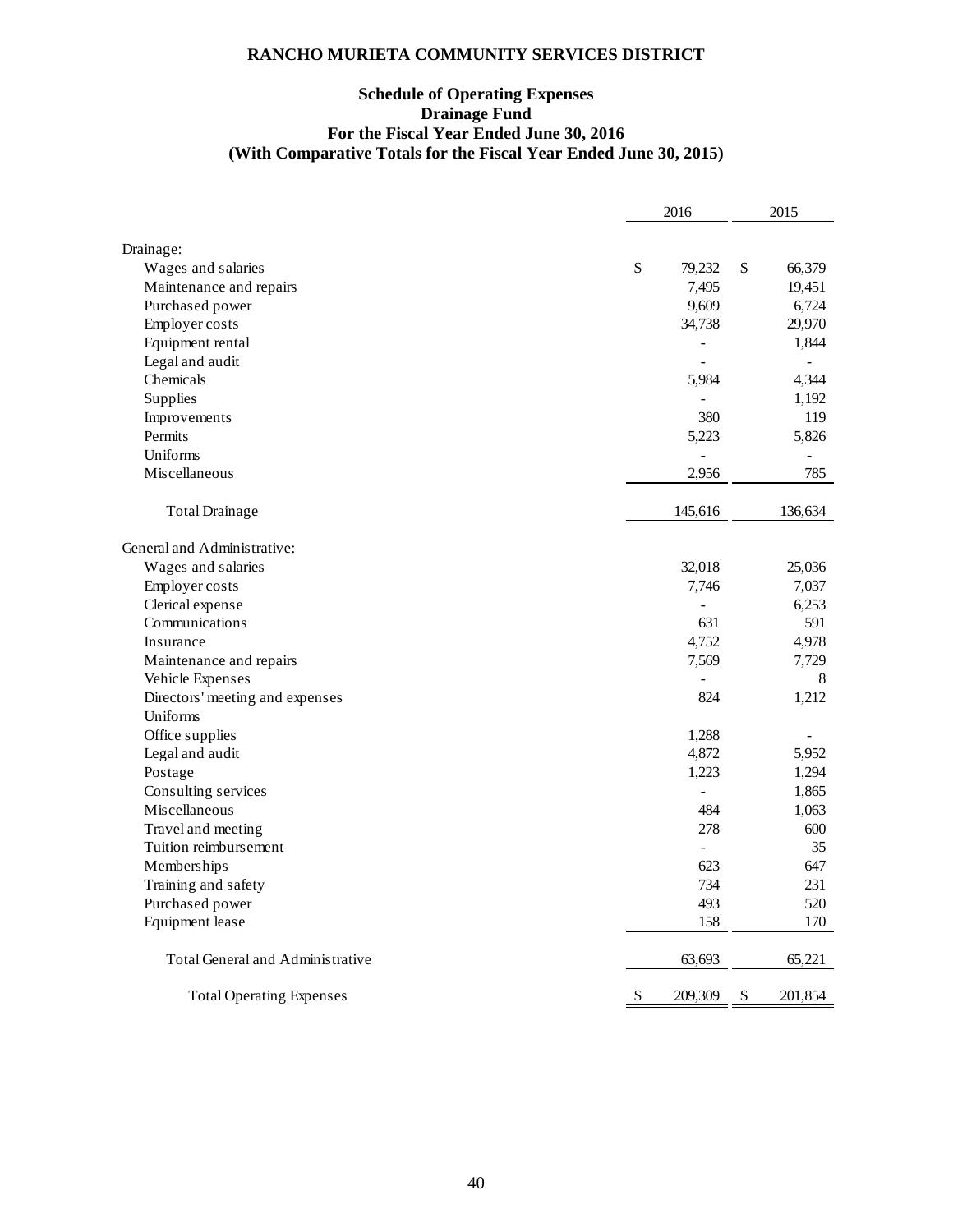# **Schedule of Operating Revenues Solid Waste Fund For the Fiscal Year Ended June 30, 2016 (With Comparative Totals for the Fiscal Year Ended June 30, 2015)**

|                                               | 2016 |         | 2015 |         |
|-----------------------------------------------|------|---------|------|---------|
| Service Charges:<br>Solid Waste - residential |      | 638,522 |      | 634,554 |
| <b>Total Service Charges</b>                  |      | 638,522 |      | 634,554 |
| <b>Total Operating Revenues</b>               |      | 638,522 |      | 634,554 |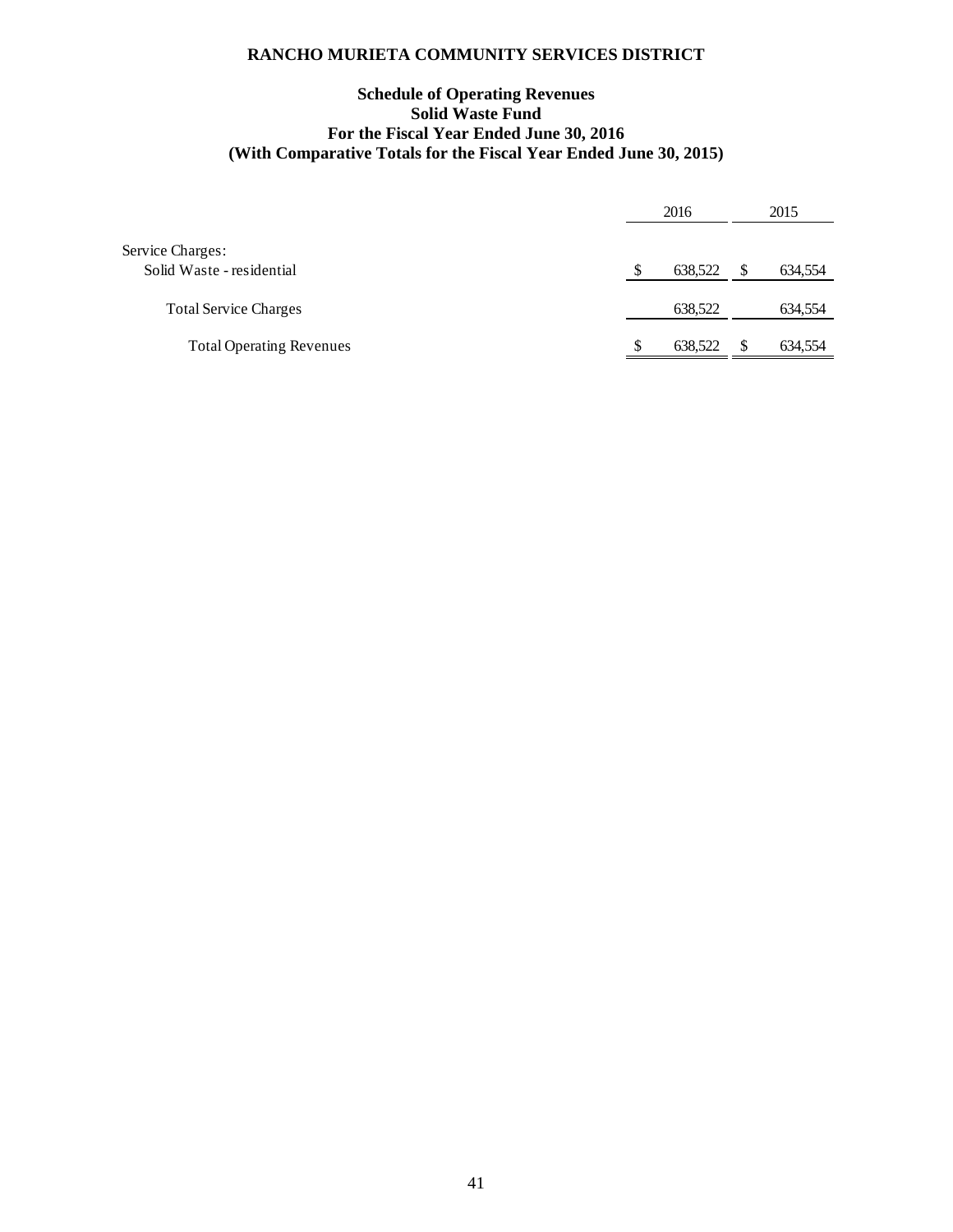# **Schedule of Operating Expenses Solid Waste Fund For the Fiscal Year Ended June 30, 2016 (With Comparative Totals for the Fiscal Year Ended June 30, 2015)**

|                                         |    | 2016    |    | 2015    |  |
|-----------------------------------------|----|---------|----|---------|--|
|                                         |    |         |    |         |  |
| Solid Waste:                            |    |         |    |         |  |
| Contract charges                        | \$ | 557,728 | \$ | 552,778 |  |
| E-Waste disposal cost                   |    | 17,140  |    |         |  |
| Miscellaneous                           |    | 34,732  |    | 35,018  |  |
| <b>Total Solid Waste</b>                |    | 609,600 |    | 587,796 |  |
| General and Administrative:             |    |         |    |         |  |
| Wages and salaries                      |    | 26,244  |    | 16,946  |  |
| Employer costs                          |    | 11,139  |    | 8,765   |  |
| <b>Travel-Meetings</b>                  |    | 228     |    | 492     |  |
| Tuition reimbursement                   |    |         |    |         |  |
| Clerical reimbursement                  |    |         |    | 5,125   |  |
| Office supplies                         |    | 1,056   |    | 977     |  |
| Mail machine lease                      |    | 130     |    | 139     |  |
| Insurance                               |    | 3,895   |    | 4,081   |  |
| Postage                                 |    | 1,002   |    | 1,061   |  |
| Professional services                   |    | 8,158   |    | 9,029   |  |
| <b>Utilities</b>                        |    | 743     |    | 746     |  |
| Maintenance and repairs                 |    | 2,040   |    | 2,382   |  |
| Consulting                              |    |         |    | 40      |  |
| Miscellaneous                           |    | 1,181   |    | 1,685   |  |
| Directors' meeting and expenses         |    | 676     |    | 902     |  |
| <b>Total General and Administrative</b> |    | 56,492  |    | 52,370  |  |
| <b>Total Operating Expenses</b>         | S  | 666,092 | S  | 640,166 |  |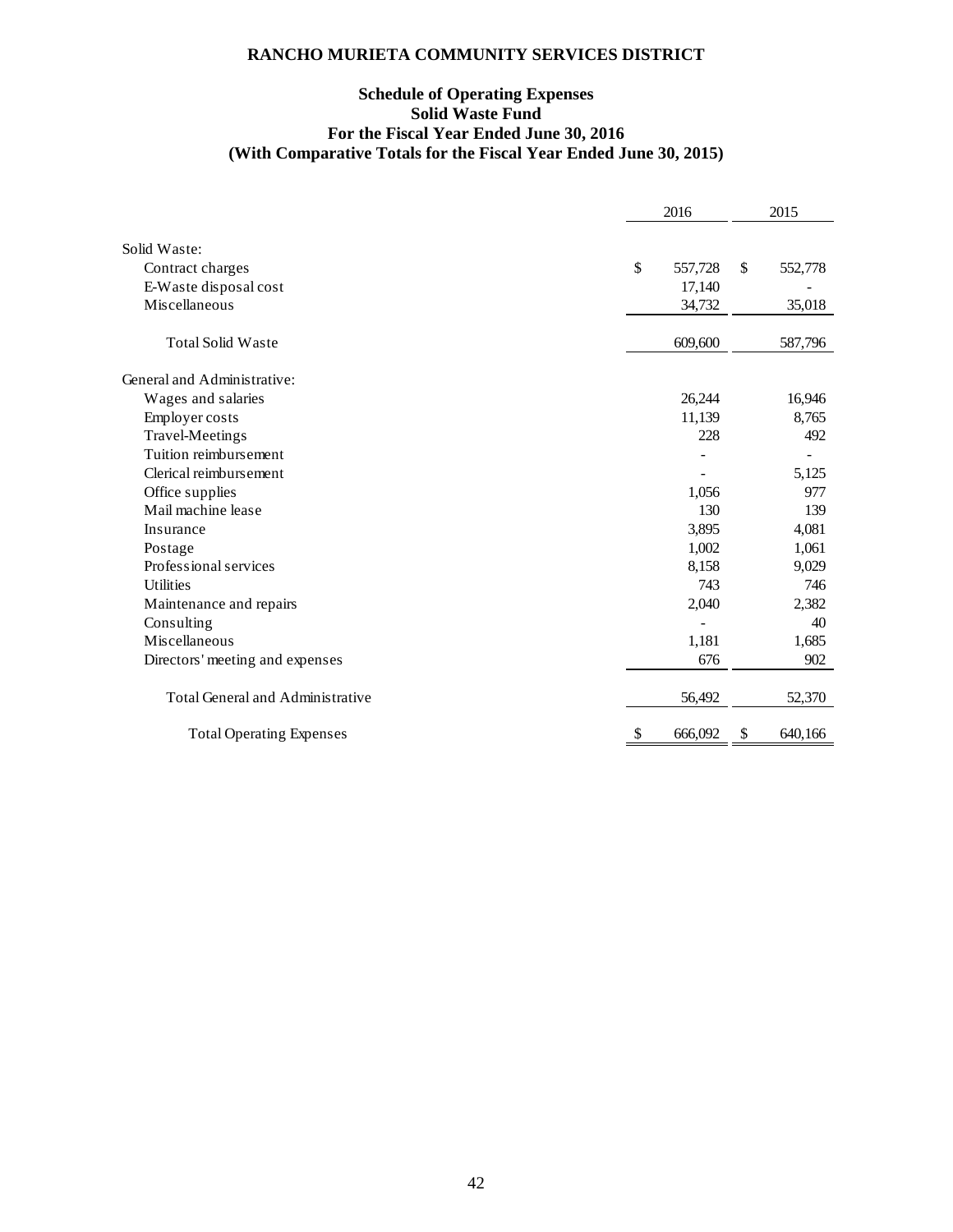# **Schedule of Operating Revenues Security Fund For the Fiscal Year Ended June 30, 2016 (With Comparative Totals for the Fiscal Year Ended June 30, 2015)**

|                                                             | 2016                 |     | 2015                 |
|-------------------------------------------------------------|----------------------|-----|----------------------|
| Special Taxes:<br>Security service - residential            | \$<br>1,079,076      | \$. | 1,030,651            |
| Security service - commercial<br><b>Total Special Taxes</b> | 179,069<br>1,258,145 |     | 153,291<br>1,183,942 |
| Other Charges:                                              |                      |     |                      |
| Late charges                                                | 29,574               |     | 24,953               |
| Transfer fees                                               | 7,874                |     | 6,808                |
| Fines and permits                                           | 14,210               |     | 13,160               |
| Other                                                       | 9,139                |     | 7,799                |
| <b>Total Other Charges</b>                                  | 60,796               |     | 52,720               |
| <b>Total Operating Revenues</b>                             | 1,318,941            | S   | 1,236,662            |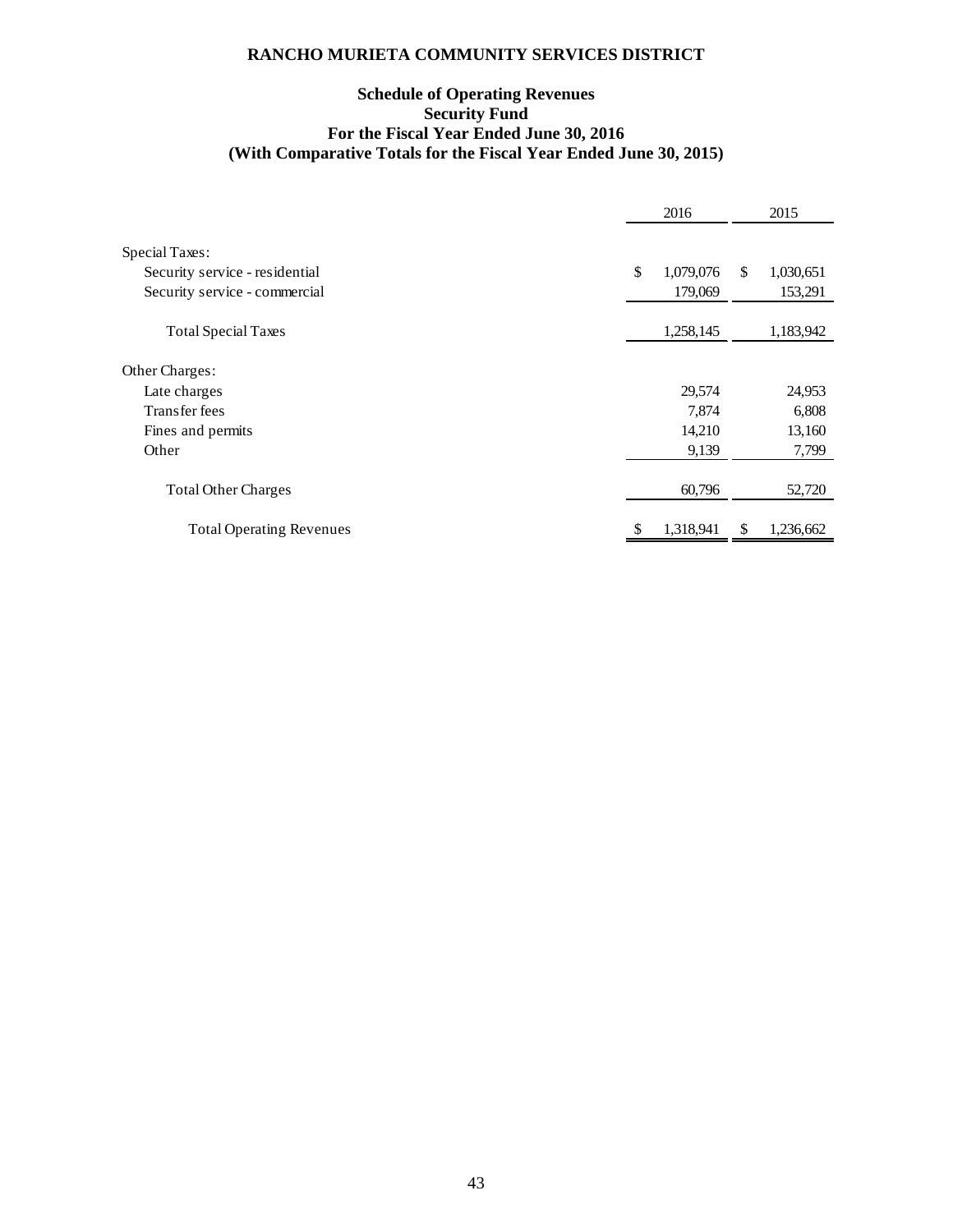# **Schedule of Operating Expenses Security Fund For the Fiscal Year Ended June 30, 2016 (With Comparative Totals for the Fiscal Year Ended June 30, 2015)**

|                                     | 2016 |         | 2015 |         |
|-------------------------------------|------|---------|------|---------|
|                                     |      |         |      |         |
| <b>Gate Services:</b>               |      |         |      |         |
| Wages and salaries                  | \$   | 293,441 | \$   | 281,131 |
| Employer costs                      |      | 174,920 |      | 172,089 |
| Miscellaneous                       |      | 3,640   |      | 5,959   |
| Equipment repairs and maintenance   |      | 11,163  |      | 7,423   |
| Supplies                            |      | 9,863   |      | 8,719   |
| Communications                      |      | 4,586   |      | 4,364   |
| Janitor and pest controls           |      | 3,477   |      | 3,296   |
| Purchased power                     |      | 8,800   |      | 7,414   |
| Training and safety                 |      |         |      | 85      |
| Uniforms                            |      | 1,447   |      | 1,535   |
| <b>Total Gate Services</b>          |      | 511,338 |      | 492,015 |
| Patrol Services:                    |      |         |      |         |
| Wages and salaries                  |      | 260,993 |      | 245,858 |
| Employer costs                      |      | 157,239 |      | 130,736 |
| Vehicle fuel                        |      | 12,127  |      | 17,460  |
| Off-duty sheriff patrol             |      | 6,286   |      | 6,262   |
| Vehicle maintenance                 |      | 9,586   |      | 12,895  |
| Uniforms                            |      | 2,186   |      | 1,069   |
| Miscellaneous                       |      | 15,600  |      | 20,216  |
| Cellular phone                      |      | 3,920   |      | 3,879   |
| Equipment repairs and maintenance   |      | 1,692   |      | 4,623   |
| Janitor and pest control            |      | 1,841   |      | 2,645   |
| Supplies                            |      | 260     |      |         |
| Travel/meetings                     |      | 163     |      | 2,349   |
| Tuition reimbursement               |      |         |      | 115     |
| Training and safety                 |      | 1,702   |      | 1,451   |
| <b>Total Patrol Services</b>        |      | 473,595 |      | 449,558 |
| General and Administrative:         |      |         |      |         |
| Wages and salaries                  |      | 202,724 |      | 154,454 |
| Employer costs                      |      | 17,700  |      | 21,988  |
| Clerical services                   |      | -       |      | 20,809  |
| Insurance                           |      | 15,814  |      | 16,567  |
| Legal and audit                     |      | 20,384  |      | 31,285  |
| Supplies                            |      | 12,229  |      | 10,647  |
| Directors' meetings and expenses    |      | 2,744   |      | 4,032   |
| Training and safety                 |      | 1,695   |      | 1,661   |
| Consulting                          |      |         |      | 3,886   |
| Uniforms                            |      |         |      |         |
| Purchased power                     |      | 1,641   |      | 1,729   |
|                                     |      |         |      |         |
| Subtotal General and Administrative |      | 274,930 |      | 267,058 |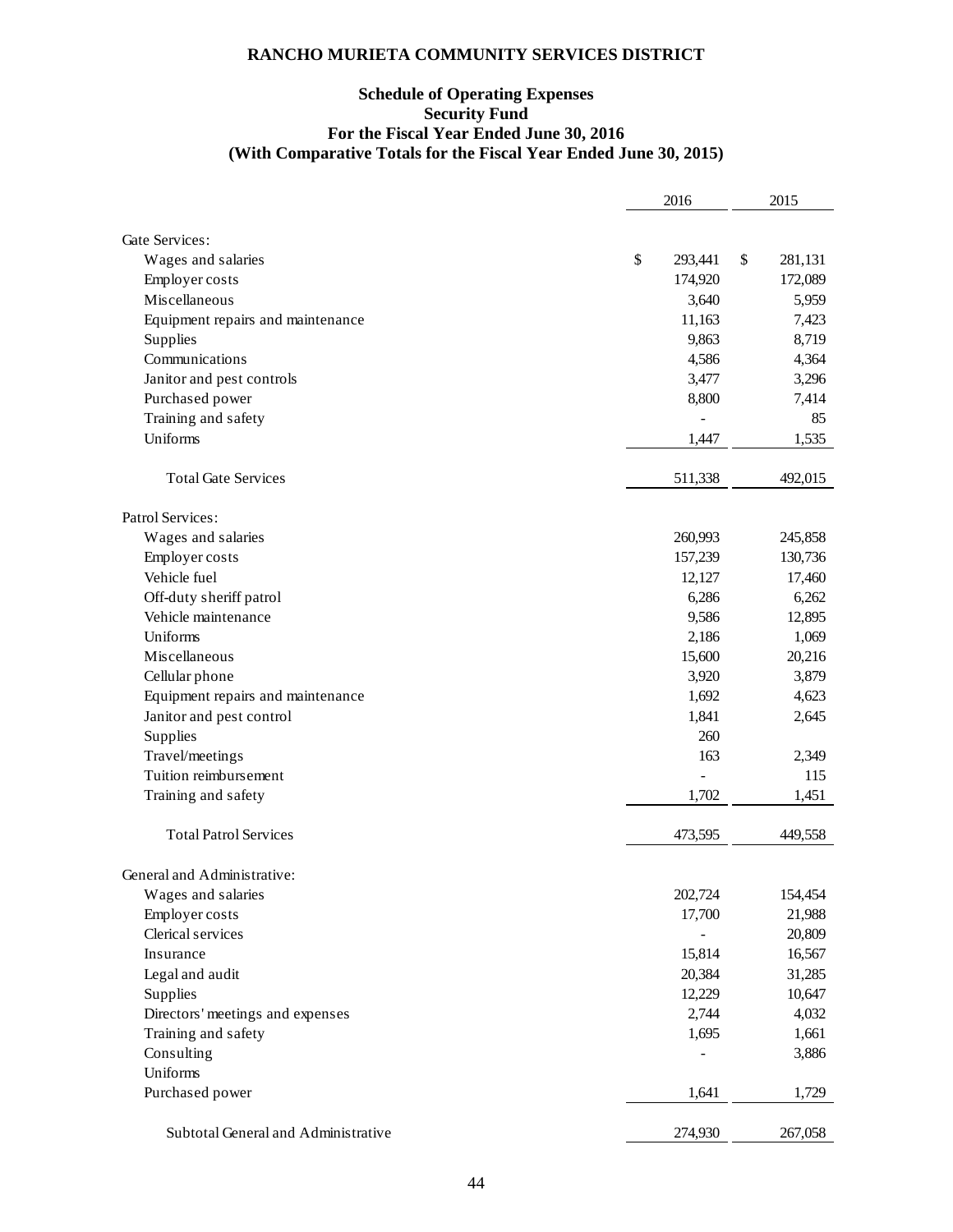# **Schedule of Operating Expenses Security Fund For the Fiscal Year Ended June 30, 2016 (With Comparative Totals for the Fiscal Year Ended June 30, 2015)**

|                                      | 2016 |           | 2015 |           |
|--------------------------------------|------|-----------|------|-----------|
|                                      |      |           |      |           |
| Subtotal General and Administrative: | \$   | 274,930   | \$   | 267,058   |
| Communications                       |      | 3,140     |      | 2,972     |
| Equipment repairs and maintenance    |      | 25,422    |      | 26,043    |
| Postage                              |      | 4,070     |      | 4,336     |
| Bad debts                            |      |           |      |           |
| Travel and meetings                  |      | 924       |      |           |
| Miscellaneous                        |      | 6,238     |      | 4,831     |
| Memberships                          |      | 2,072     |      | 2,155     |
| Equipment lease                      |      | 526       |      | 565       |
| Vehicle expenses                     |      |           |      |           |
| Uniform                              |      | 152       |      |           |
| Total General and Administrative     |      | 317,473   |      | 307,960   |
|                                      |      |           |      |           |
| Depreciation                         |      | 41,609    |      | 30,207    |
| <b>Total Operating Expenses</b>      |      | 1,344,015 | S    | 1,279,740 |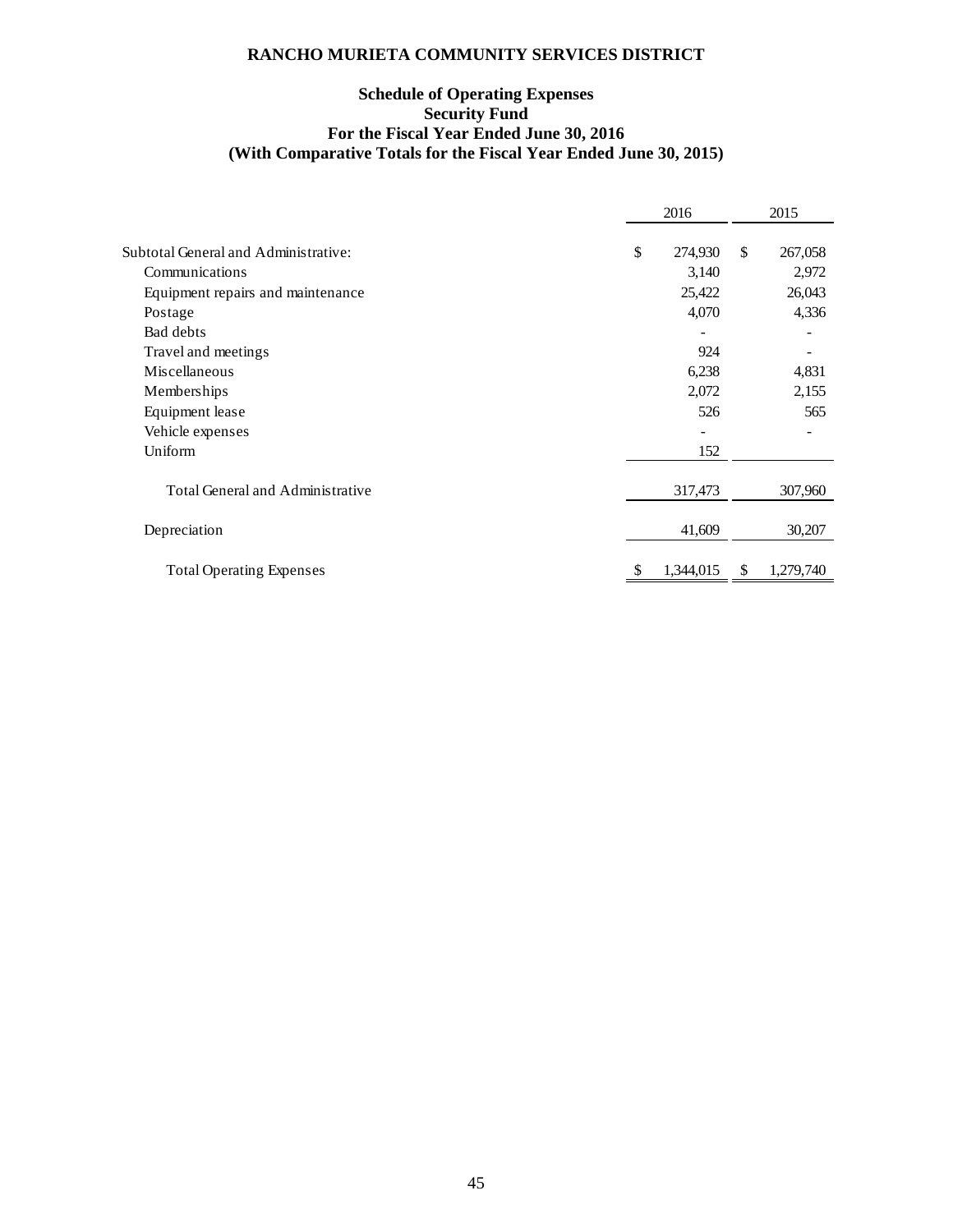# **RANCHO MURIETA COMMUNITY SERVICES DISTRICT REQUIRED SUPPLEMENTARY INFORMATION SCHEDULE OF THE DISTRICT'S PROPORTIONATE SHARE OF THE NET PENSION LIABILITY JUNE 30, 2016**

|                       |                          |                  | District's proportionate share of |                             |
|-----------------------|--------------------------|------------------|-----------------------------------|-----------------------------|
| District's proportion | District's proportionate | District's       | the net pension liability (asset) | Plan fiduciary net position |
| of the net pension    | share of the net pension | covered-employee | (asset) as a percentage of its    | as a percentage of          |
| liability (asset)     | liability (asset)        | payroll          | covered-employee payroll          | the total pension liability |
|                       |                          |                  |                                   |                             |
|                       |                          |                  |                                   |                             |
| 0.08554%              | \$2,114,104              | \$1,777,986      | 118.90%                           | 79.18%                      |
| 0.07967%              | \$2,185,709              | \$1,854,042      | 117.89%                           | 81.69%                      |
|                       |                          |                  |                                   |                             |

The schedule is presented to illustrate the requirement to show information for 10 years. However, until a full 10-year trend is compiled, only information for those years for which information is available is presented.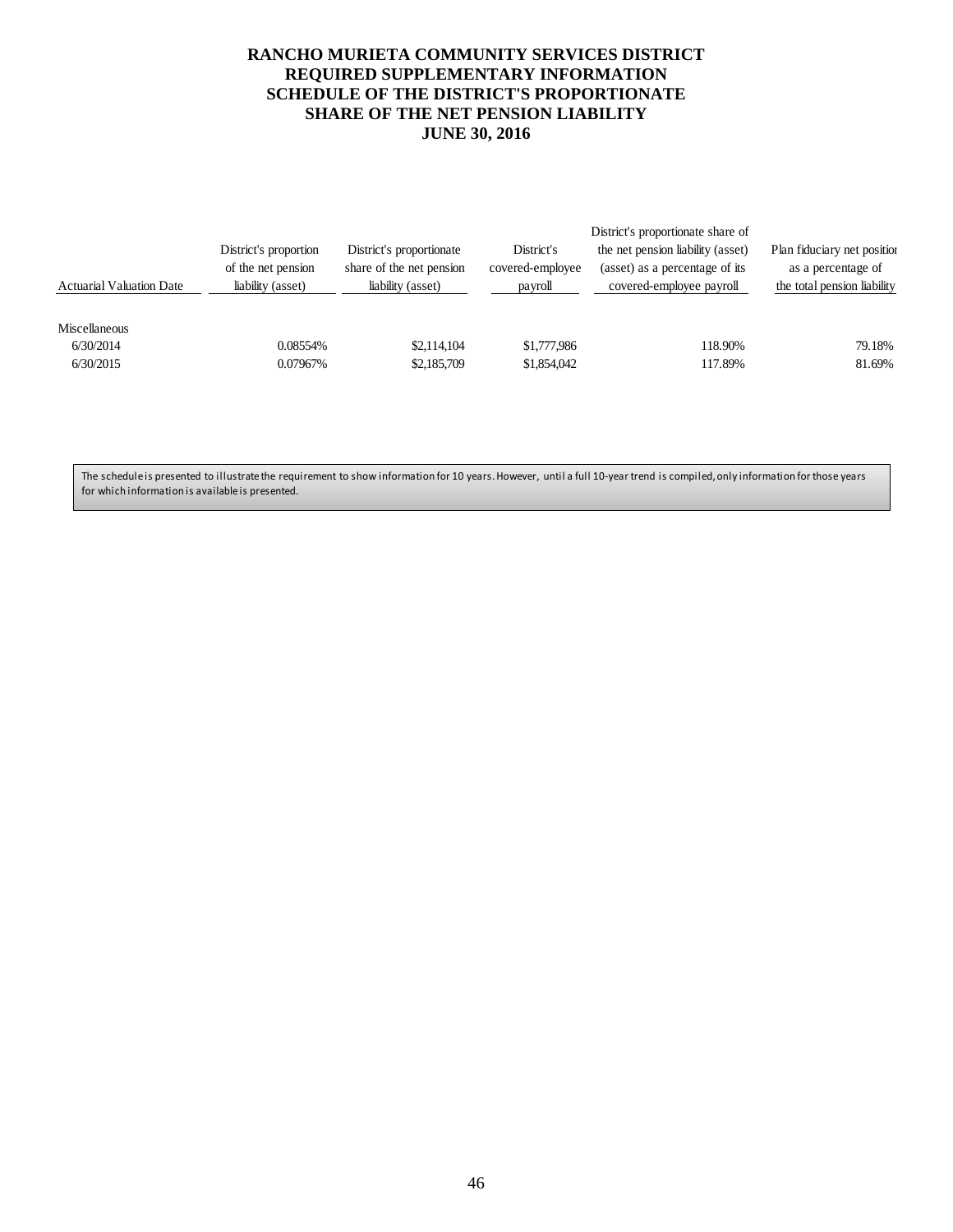# **RANCHO MURIETA COMMUNITY SERVICES DISTRICT REQUIRED SUPPLEMENTARY INFORMATION SCHEDULE OF THE DISTRICT'S PROPORTIONATE SHARE OF THE NET PENSION LIABILITY JUNE 30, 2016**

| <b>Actuarial Valuation Date</b>                  | Contractually<br>required contribution | Contributions in relation<br>to the contractually<br>required contribution | Contribution<br>deficiency (excess) employees payroll | District's covered         | Contribution as a<br>percentage of covered<br>employee payroll |
|--------------------------------------------------|----------------------------------------|----------------------------------------------------------------------------|-------------------------------------------------------|----------------------------|----------------------------------------------------------------|
| Miscellaneous 1st tier<br>6/30/2014<br>6/30/2015 | \$222,235<br>\$250,997                 | $(\$222,235)$<br>$(\$250,997)$                                             | \$0<br>\$0                                            | \$1,777,986<br>\$1,854,042 | 12.50%<br>13.54%                                               |

The schedule is presented to illustrate the requirement to show information for 10 years. However, until a full 10-year trend is compiled, only information for those years for which information is available is presented.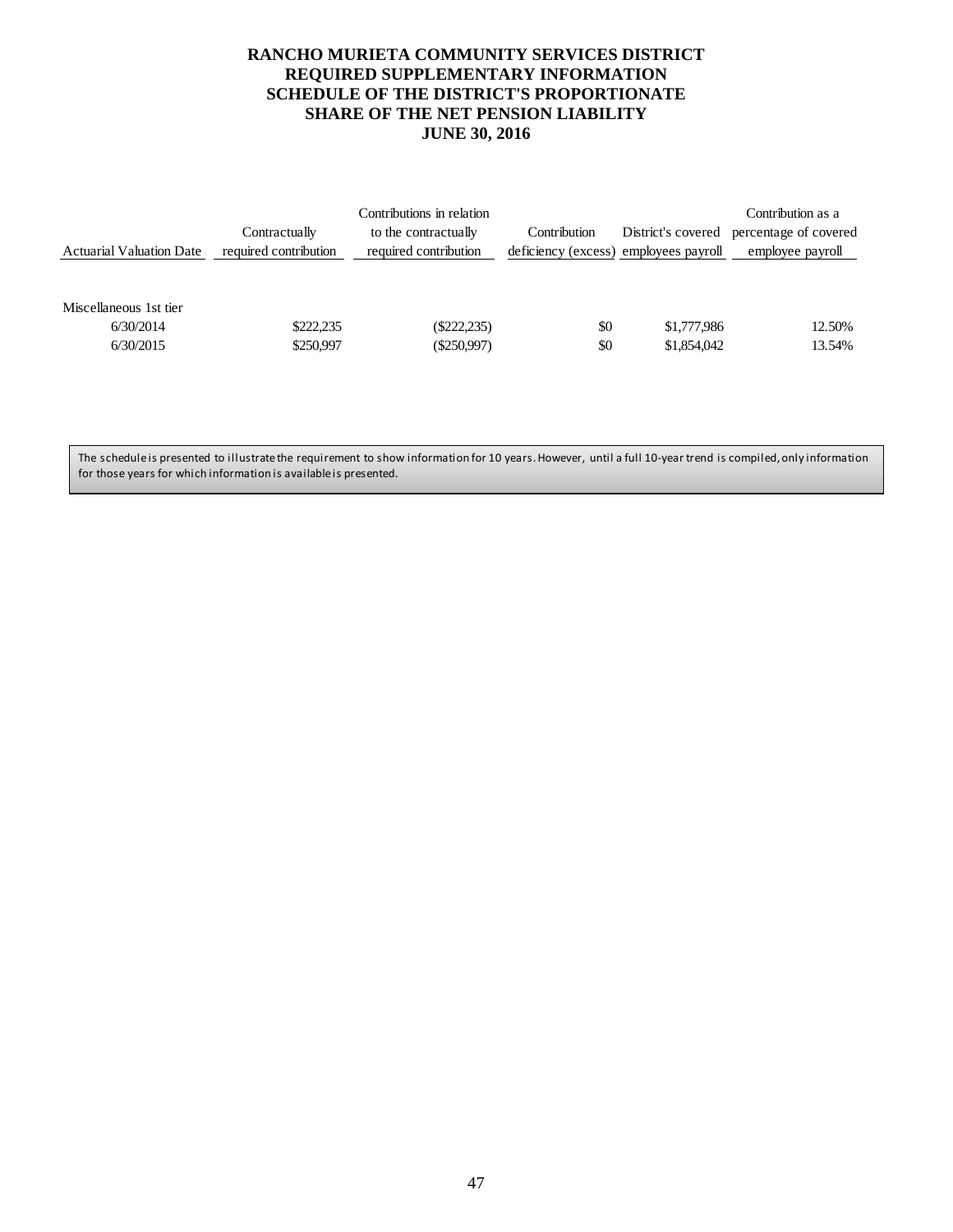# LARRY BAIN, CPA An Accounting Corporation

2148 Frascati Drive, El Dorado Hills, CA 95762 / 916.601-8894 lpbain@sbcglobal.net

# **INDEPENDENT AUDITOR'S REPORT ON INTERNAL CONTROL OVER FINANCIAL REPORTING**

Board of Directors Rancho Murieta Community Services District Rancho Murieta, California

We have audited the Financial Statements of the Rancho Murieta Community Services District (District) as of and for the fiscal year ended June 30, 2016 and have issued our report thereon dated November 2, 2016. In our audit report we issued an unqualified opinion. We conducted our audit in accordance with auditing standards generally accepted in the Unites States of America.

# **Internal Control over Financial Reporting**

In planning and performing our audit, we considered the District's internal control over financial reporting as a basis for designing our auditing procedures for the purpose of expressing our opinion on the financial statements, but not for the purpose of expressing an opinion on the effectiveness of the District's internal control over financial reporting. Accordingly we do not express an opinion on the effectiveness of the District's internal control over financial reporting.

A deficiency in internal control exists when the design or operation of a control does not allow management or employees, in the normal course of performing their assigned functions, to prevent, or detect and correct misstatements on a timely basis. A material weakness is a deficiency or a combination of deficiencies in internal control, such that there is a reasonable possibility that material misstatement of the entity's financial statements will not be prevented, or detected and corrected on a timely basis.

Our consideration of internal control was for the limited purpose described in the first paragraph of this section and was not designed to identify all deficiencies in internal control that might be material weaknesses or significant deficiencies and therefore, material weaknesses or significant deficiencies may exist that were not identified. Given these limitations, during our audit we did not identify any deficiencies in internal control that we consider to be material weaknesses. However, material weaknesses may exist that have not been identified.

# **Rancho Murieta Community Services District's Response to Findings**

The Rancho Murieta Community Services District's separate written response to the significant deficiencies identified in our audit and any follow up for subsequent year corrections has not been subjected to the audit procedures applied in the audit of the financial statements and accordingly, we do not express an opinion on the responses.